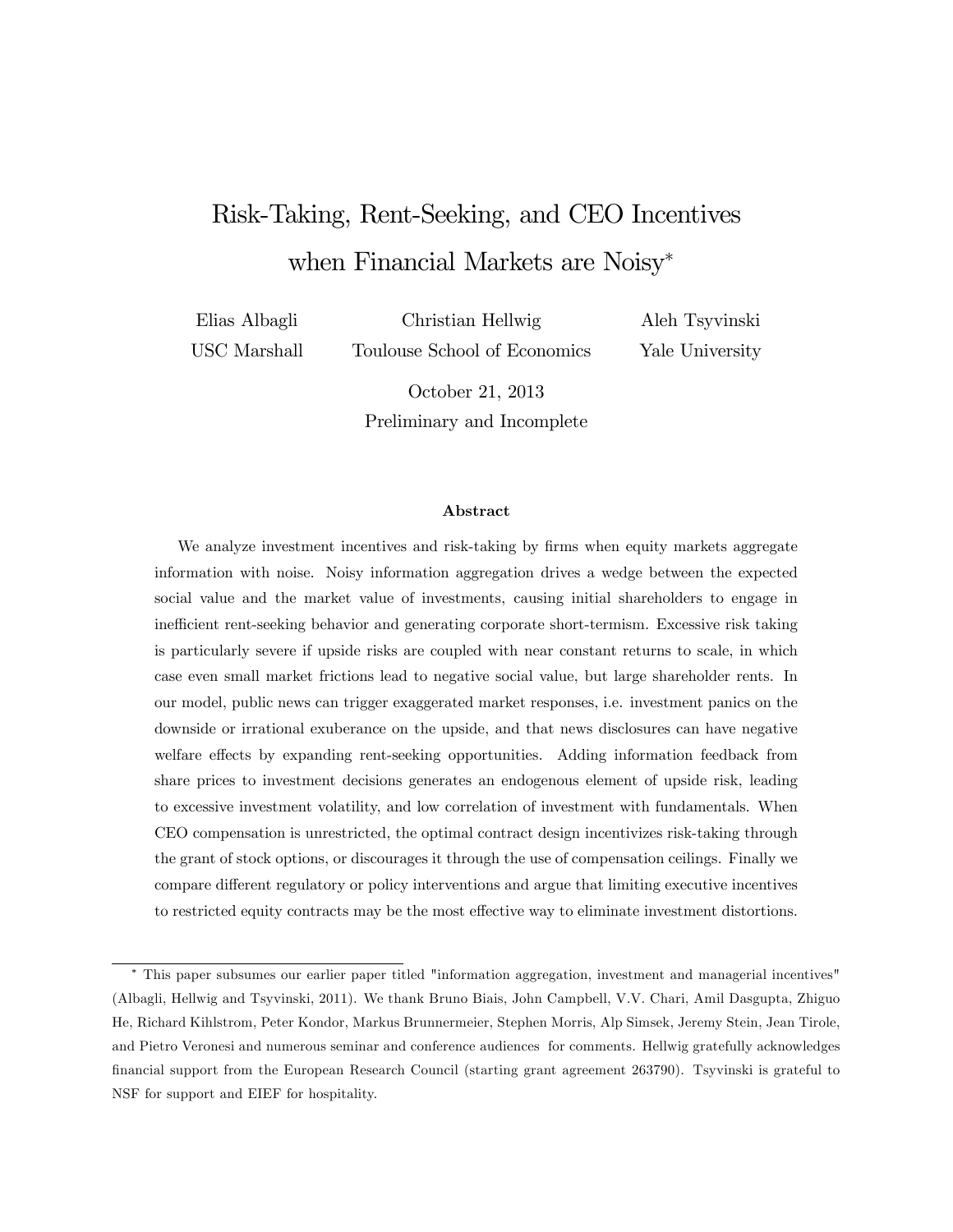### 1 Introduction

Asset prices play a central role in aggregating information about the value of firms. By pooling together the dispersed knowledge of individual actors, prices provide information that shapes investor expectations about a firms' future earnings. If financial markets are efficient (in the sense that the firm's share price equals expected future dividends conditional on all available information) and there are no direct externalities from firm decisions, the share price then aligns the shareholder's private returns with social returns to the investment choices, even if the firms' shareholders do not hold on to their shares to see the returns from such investments realize. What's more, in publicly traded companies where decision-making is delegated to managers, shareholders can align the managers' preferences with their own, and by extension, society's, through appropriately linking managerial compensation to share prices. Under this worldview, unregulated financial markets will induce socially efficient firm decisions and channel available financial resources to their most productive uses. Any attempt to regulate the firms' investment behavior, restrict contracting with managers, or intervene in financial markets can only have negative welfare effects.

Critics of this view argue that if left unregulated, firms and managers engage in rent-seeking behavior, sacrificing long-term fundamental values to maximize short-term market value. Moreover, corporate short-termism is seen as socially harmful, some times resulting in dramatic failures of major corporations, coupled with costly interventions by governments to mitigate the economic consequences of such failures. This poses important questions regarding the optimal regulation of firm behavior. What are the departures from market efficiency that induce corporate shorttermism and inefficient risk-taking? If corporate decisions expose taxpayers and society to excessive financial or technological risks, then is there scope for society to intervene and regulate corporate decision-making? If so, what form should such regulation take? How does it depend on the firm's characteristics, the market environment, and the risks to which it exposes society? And how robust are the lessons of the laisser-faire approach to small departures from market efficiency?

To answer these questions, we propose a theory of corporate investment and risk-taking when Önancial markets aggregate information with noise. Consider a setting in which the incumbent shareholders of a firm take an investment decision (or delegate this decision to a manager), before selling a fraction of their shares in a financial market populated by informed and noise traders. The share price then emerges as a noisy signal pooling the dispersed information investors have about the firm's value. We explore how the information aggregation friction in the financial market affects the initial shareholder's ability to capture the returns from their investment, under what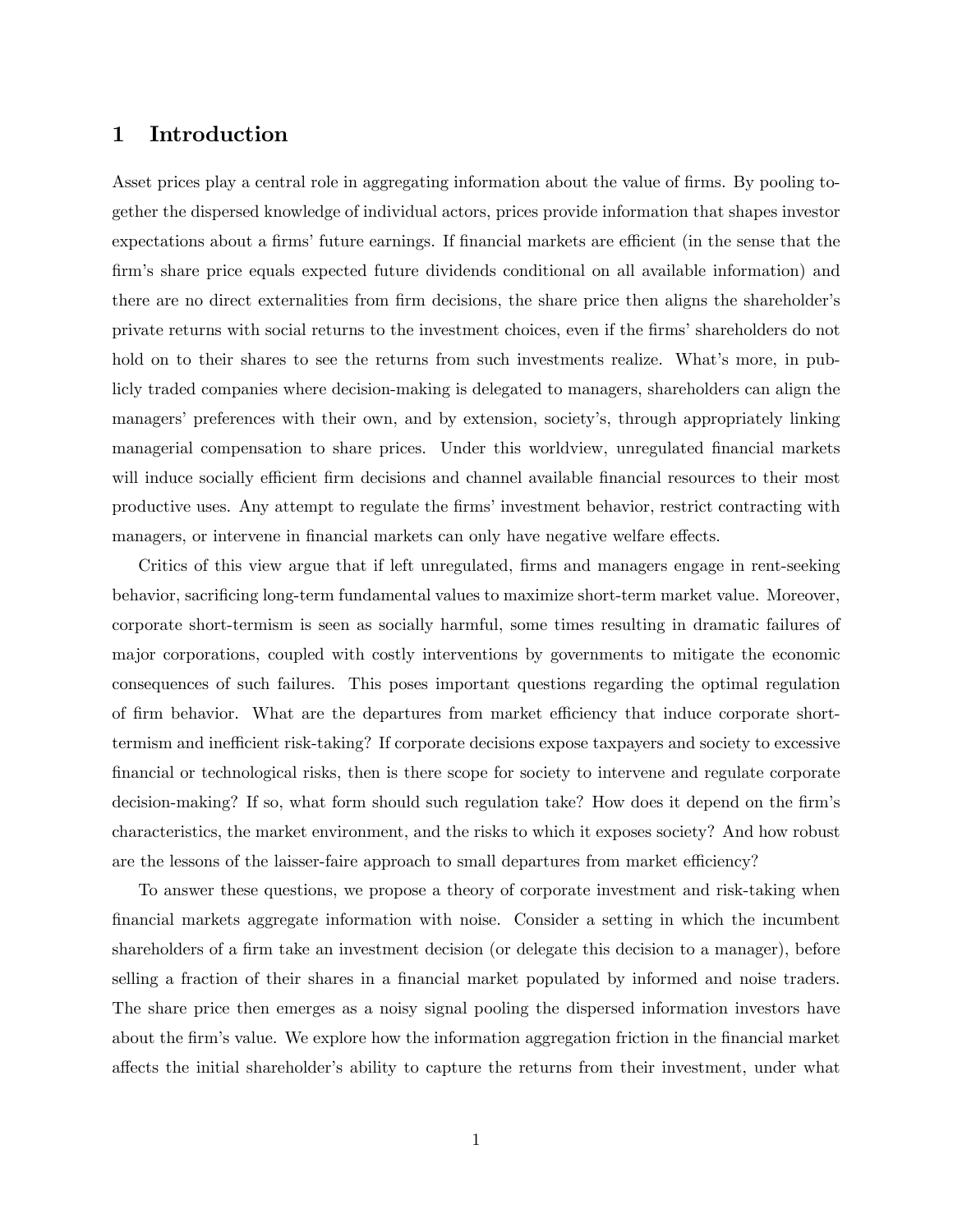conditions the firm's decisions depart from socially efficient levels, and how this is reflected in managerial incentive contracts. Finally, we return to the regulatory questions and argue that even small frictions in financial markets provide an important rationale for regulating firm behavior.<sup>1</sup>

Our analysis treats the firm's investment as the outcome of an optimal contracting problem between initial shareholders and the firms managers, which internalizes the effects of investment on the subsequent share price. If the manager is risk-neutral it is always possible to implement the investment level that maximizes the incumbent shareholders' surplus. Inefficiencies therefore stem solely from a misalignment between incumbent shareholder preferences and social surplus that is caused by market frictions, and not from agency frictions with managers.

Our results all from a simple but central observation: with noisy information aggregation and limits to arbitrage, the price is not just a noisy but also a biased estimate of the firm's dividends. This bias generates a wedge between the expected market returns to investment and its social value, which induces rent-seeking by initial shareholders.

More specifically, market-clearing implies that the price must adjust to stochastic shifts in demand and supply of shares, whenever there are limits to arbitrage, i.e. whenever informed traders have limited ability or willingness to adjust asset holdings to absorb shocks. These shifts appear on top of the information conveyed through the price, and thus imply that the share price generically reacts too much to the information that is aggregated through the market, relative to the shares' expected dividend value. What's more, the magnitude of this distortion is linked to uncertainty about firm dividends and scales with the firms' investment choice.

From an ex ante perspective, the incumbent shareholders' marginal return from investing is no longer aligned with the firm's expected dividend value. This introduces a rent-seeking motive to their incumbent shareholder's incentives, i.e. the expected gap between the share price and the dividend value is a pure transfer from final investors to initial shareholders, whose sign and magnitude depend on the characteristics of the underlying dividend return and on the investment scale. If the firm's investment is characterized by upside risk, the expected market return exceeds expected dividend return, and the firm invests more than the efficient level. If instead the investment is characterized by downside risk, the expected market return falls short of dividend values and the firm invests too little. These inefficiencies become particularly pronounced if the firm's technology

<sup>&</sup>lt;sup>1</sup>Although our model does not focus on financial risks and financial corporations per se, our results suggest that the incentive problems we highlight are particularly pronounced in this sector, whose activity is motivated by the very frictions that are at the heart of our analysis. In fact, excessive risk-taking appears to be a leading cause in the recurrent costly failures of large financial corporations.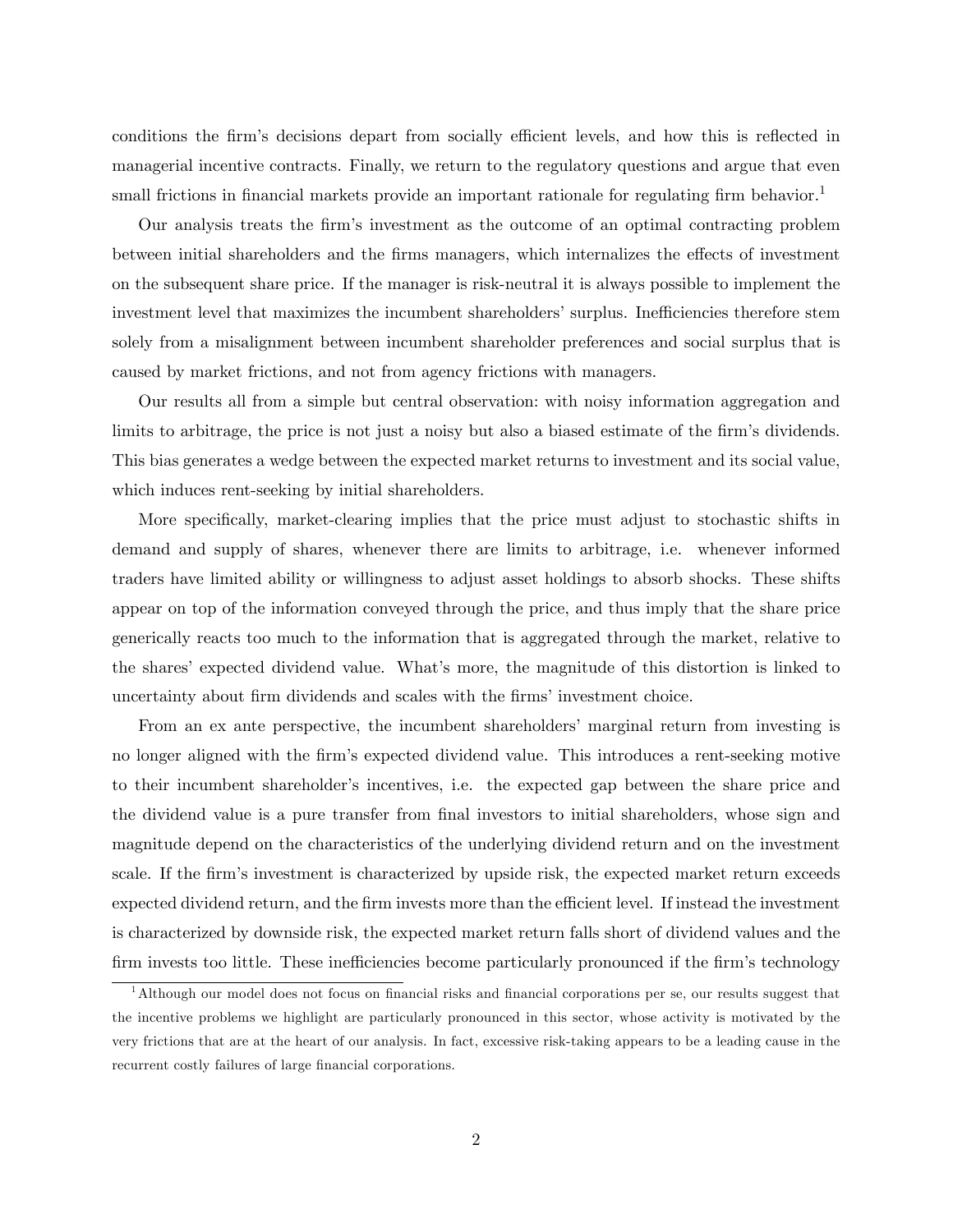has nearly constant returns to scale, in which case (i) the surplus from the investment is small, and (ii) the firm's investment choice is highly sensitive to return perceptions, so that the scope for rent-seeking becomes very large. If near constant returns are coupled with upside risks, even small frictions in financial markets can have very large efficiency consequences  $-$  so large in fact that the firm generates negative expected surplus, while incumbent shareholders take excessive risks purely in an attempt to maximize the Önancial market rent they capture from selling their shares.

In our baseline model, the firm chooses an unconditional investment scale without access to further information about returns. We next consider two variations of our model to highlight potential distortions in response to additional information. First, we incorporate a public signal of returns on which both the Örmís investment and the market price can be conditioned. We show that the firm's response to this signal is distorted in anticipation of a distorted response of market returns. Because of excess volatility and excess uncertainty about market returns, a signal that is highly informative about fundamental returns provides far less information about expected market returns, and reduces uncertainty about the market far less than it reduces uncertainty about fundamentals. This has two effects. First, we show that certain types of public news may trigger market and investment panics ("deleveraging") on the downside, and irrational exuberance on the upside. Consider an investment with an upside risk, such as the development of a new technology for which there is a small chance of success. There exist ranges of mildly positive signals, which trigger optimism about future market returns, even though they shouldnít really be cause for optimism about the likely success of the technology. This induces shareholders to over-invest in the hopes of subsequently selling shares at inflated market prices. On the downside, certain signals that ought to reassure incumbent shareholders may instead trigger investment panics if they lead to fears about low market returns. Second, we show that information disclosures may exacerbate investment distortions and reduce welfare, in particular, when returns to scale are nearly constant, where the distortions are especially severe. Better information merely expands the incumbent shareholders opportunities for rent-seeking which further reduces the Örmís fundamental value.

Second, we consider a variant in which investment is implemented after the market has opened. This allows for an informational feedback from share prices to the investment decision. This feedback introduces an endogenous element of upside risk: the firm will invest more when the information conveyed through the price is more positive. However, the social value of this feedback need not be positive, for it once again enriches rent-seeking opportunities by initial shareholders. As the market price is excessively sensitive to the market information, the chosen investment level also becomes excessively volatile, to the point that when noise is sufficiently important, investment decisions are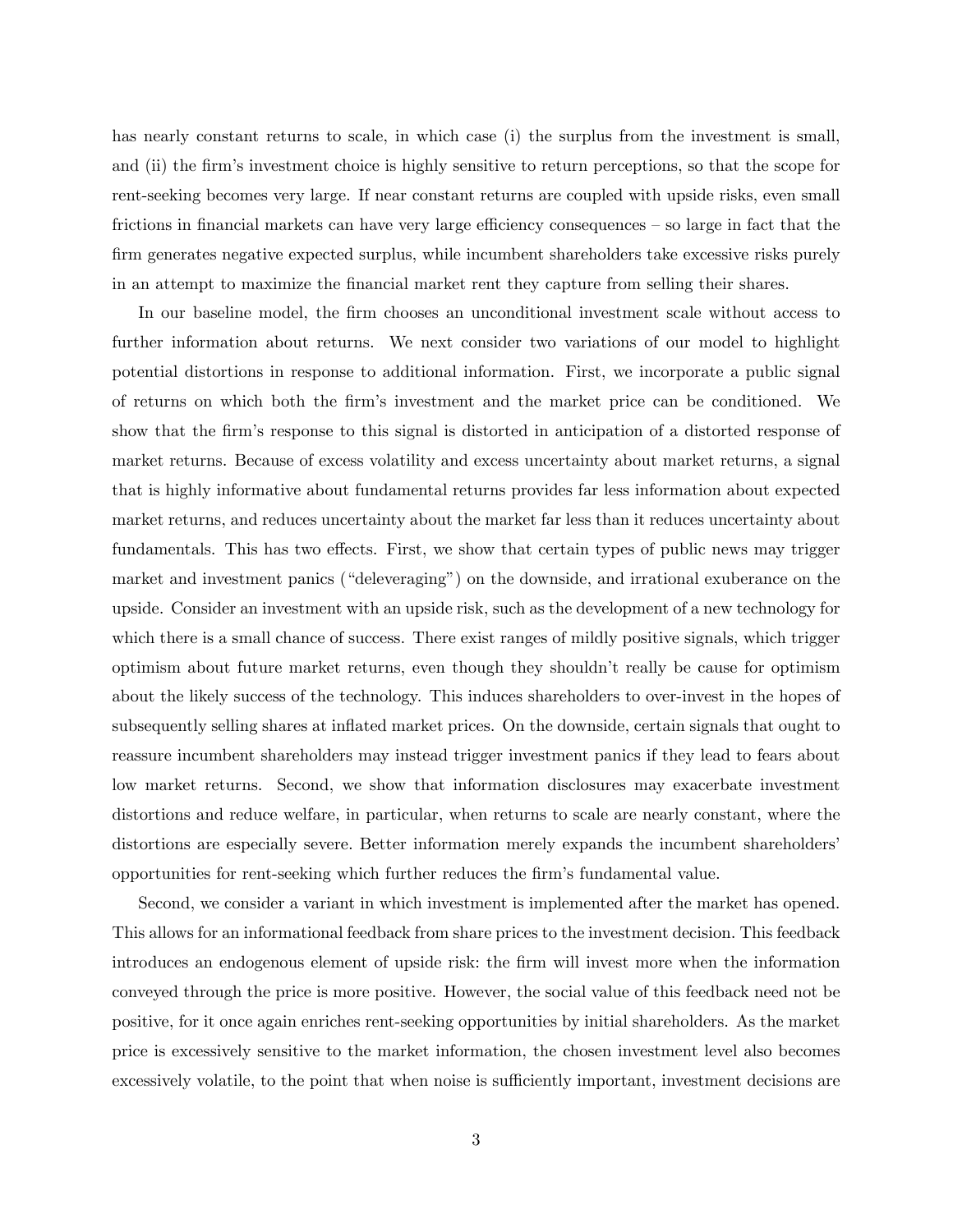disconnected from fundamental returns, yet highly sensitive to stock prices.

We then turn to the optimal design of managerial contracts. Following standard arguments, agency costs disappear and any investment level is implementable, if the manager is risk-neutral. Giving incumbent shareholders full discretion to design performance contracts then merely gives them all the tools they need to optimize their rents, thus turning the laisser-faire argument against regulation of performance pay on its head. In particular if incumbent shareholders benefit from excessive risk-taking (i.e. the case of upside risks or informational feedbacks), the implemented contract will take the form of stock option compensation. Generally speaking, the incumbent shareholders will try to use any discretion in contract design that they may have to distort incentives to their advantage. As a result, implementing the socially efficient investment level requires very severe restrictions on the set of allowable performance contracts, de facto ruling out anything other than untraded, restricted equity contracts.

Finally, we discuss regulatory and policy interventions. We compare four types of interventions: regulation of executive pay, investment caps or direct regulation of risk-taking, financial transactions taxes, and market interventions in the form of asset purchasing programs. All these interventions can play a positive role in correcting investment inefficiencies. However, they also all come with important distributional consequences: initial shareholders are made strictly worse off under any regulatory intervention, unless the policy includes a direct shareholder subsidy. Of the proposed policies, by far the simplest and most effective is to rule out any form of performancy pay other than untraded restricted equity contracts  $-$  this regulation does not require any additional information on the firm's technologies, the market environment, or the information on which the firm bases its decisions, and fully restores incentives to implement efficient investment levels. The other policies can achieve a similar objective but their implementation require that the regulator has far more information about the firm and its equity market. In addition, asset purchases suffer from a winner's curse problem and must be complemented with tax policies in order to be revenue neutral – without such taxes, they amount to direct shareholder subsidies.

**Related Literature.** Our modeling of the financial market builds on the literature on noisy information aggregation through stock prices (Grossman and Stiglitz, 1980, Hellwig, 1980, Diamond and Verrecchia, 1981). In particular, we make use of the formulation in our earlier paper (Albagli, Hellwig and Tsyvinski, 2011) which enables us to offer return implications for arbitrary securities in a non-linear noisy REE model.<sup>2</sup> Here this model serves as the baseline ingredient for analyzing

<sup>&</sup>lt;sup>2</sup>In Albagli, Hellwig, and Tsyvinski (2011 and 2013), we further argue that our model can account for important stylized facts on asset returns such as a negative relation between skewness and asset returns, or the so-called credit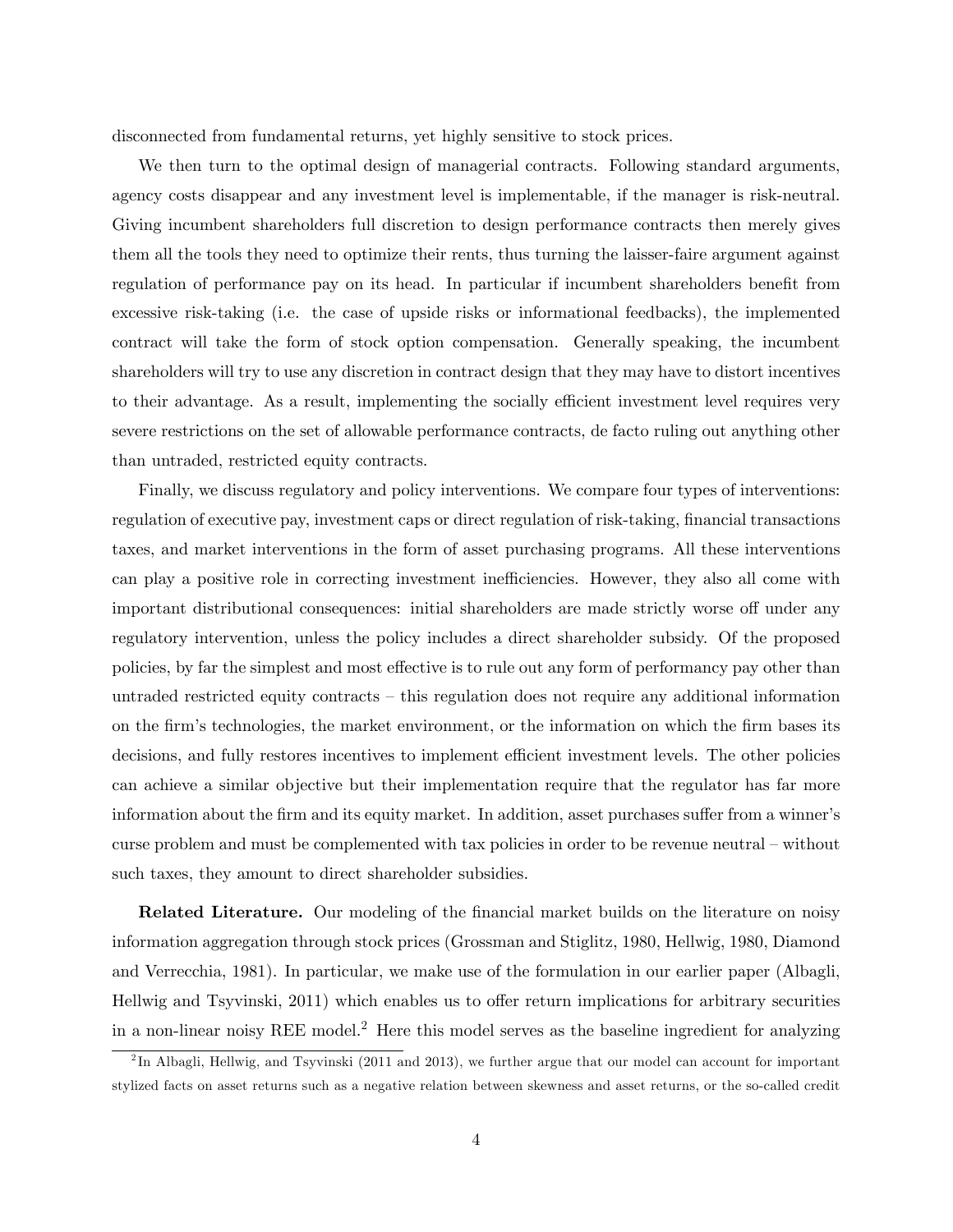the link between investment and market returns. For us, non-linear, non-normal returns are crucial for defining the notions of upside and downside risks, and the corresponding investment distortions.

An extensive literature has studied the link between managerial incentives and financial markets. The classic paper by Holmstrom and Tirole (1993) emphasizes the positive aspects of tying compensation to market performance. This literature emphasizes the important role of prices in aligning private and social costs and benefits from investing under the condition that prices accurately reflect expected future dividend values. In our analysis instead, market signals contain valuable information, but they are not unbiased. What's more, these biases in turn feed back into ex ante incentives to invest, thus resulting in investment distortions.

Some papers emphasize the limitations of market-based incentive schemes. Closest to our work are Bolton, Scheinkman, and Xiong (2006). As in our paper, corporate short-termism is in the interest of incumbent shareholders who design contracts that induce inefficient managerial decisions aimed at boosting short-term prices. Different from us, they model information frictions by considering traders that "agree to disagree" about the informativeness of profit signals, which creates a speculative component in prices that can be exploited by managerial decisions. In our model instead mispricing depends on the distribution of cash-flow risks, allowing the possibility of both systematic over- and under-valuation of securities, and over- and under- investment. Moreover, our model features a common prior and imposes no restrictions on contracts which enables us to go much further in discussing contract design, welfare and optimal regulatory interventions.

Other literature instead emphasizes agency conflicts between shareholders and managers as a source of distortions. This literature discusses how asymmetric information between managers and shareholders may induce the former to take costly actions to manipulate the firms' earnings. Stein (1988) argues that earnings manipulation may result even if there is no conflict of interest, if the asymmetry leads to temporary price dips that invite takeovers at disadvantageous prices. Stein (1989) argues that earnings manipulation is pervasive if price-based compensation induces short-termism by managers, even when in equilibrium shareholders are not fooled on a systematic basis. Benmelech, Kandel, and Veronesi (2010) take a longer-term view by studying managerial compensation throughout the lifecycle of firms. While early on share price compensation leads to high effort by managers, it creates the potential for earnings manipulation when firms mature and growth opportunities decline. While these papers study the link between stock markets and managerial decisions through priced-based compensation, the analysis differs from ours by placing the emphasis on the managers' ability to manipulate information. In our model instead, the

spread puzzle for corporate bonds. Further quantitative investigations are planned or in progress.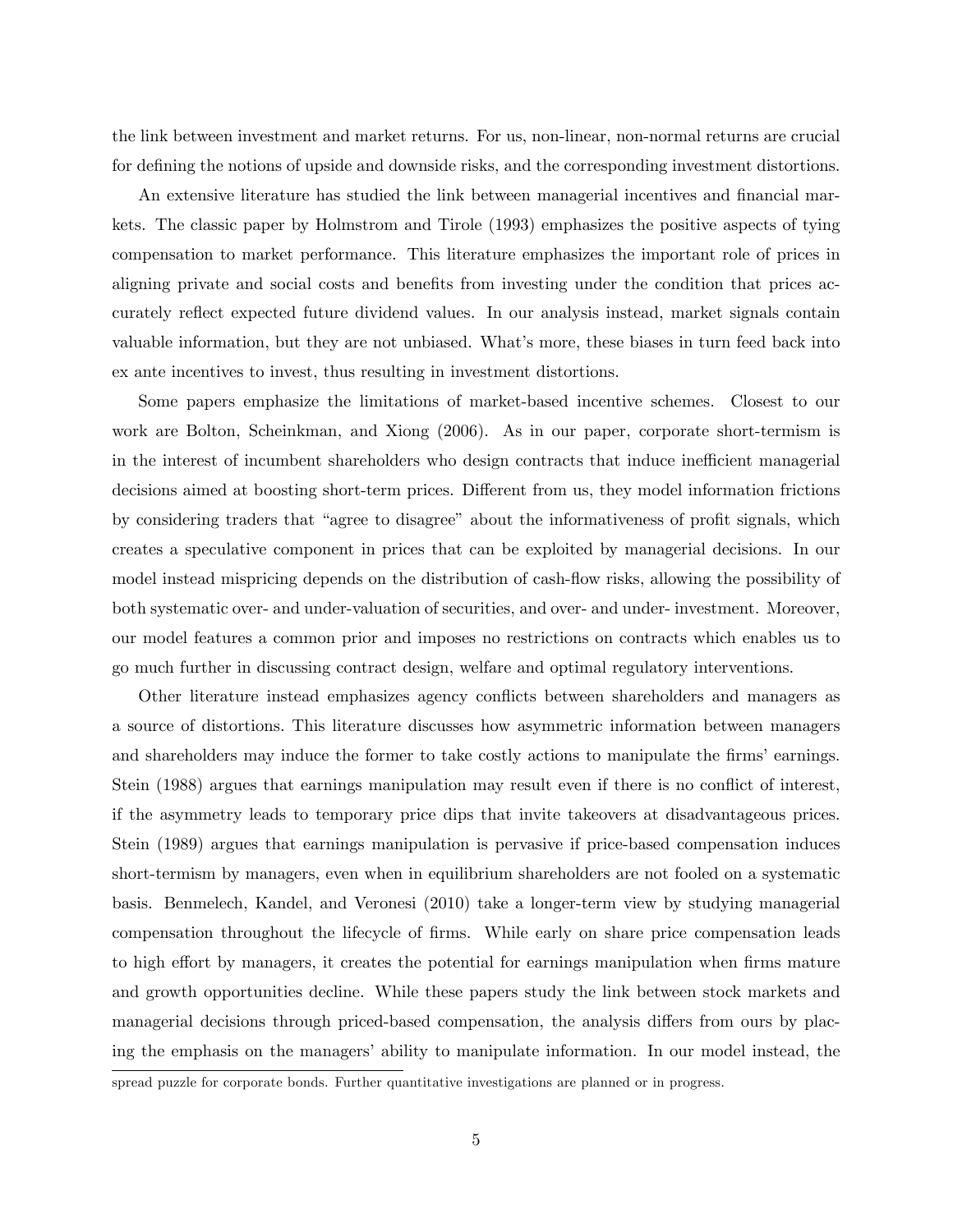information structure cannot be manipulated by managers or initial shareholders, and managerial short-termism is wanted by the incumbent shareholders.

Our extension to public information contributes to the literature on the social value of public information. Morris and Shin (2002) and Angeletos and Pavan (2007) show that public imformation disclosures may be welfare-reducing, if strategic complementarities distort agents' responses to information. Amador and Weil (2010) obtain a similar result but focus solely on informational externalities. In our model, market forces lead to a similar distortion in the response of share prices to public information. The welfare consequences of this distortion however result from the firm's rent-seeking behavior, not coordination failures or informational externalities in the financial market. To the extent that additional information is exploited by initial shareholders for rentseeking purposes, transparency may backfire, yet it will always be in the interest of incumbent shareholders who benefit from the information.

Our extension to price-contingent investment contributes to the literature on information feedback between stock prices and real investment. Subrahmanyam and Titman (1999) consider a one-way feedback effect where investment depends on, but does not affect, share prices. Dow and Rahi (2003) study risk-sharing and welfare in a setting with endogenous investment in a CARA-Normal setup, while Goldstein and Guembel (2008) show how manipulative short-selling strategies that distort firm's investment decision can be profitable to some traders but detrimental to overall firm value. Goldstein, Ozdendoren, and Yuan (2010) discuss efficiency and trading frenzies arising from the socially suboptimal weighting of private and exogenous public signals. Angeletos, Lorenzoni, and Pavan (2010) model the interaction between early investment choices by entrepreneurs and the later transfer of firm property to traders, but focus on how the dispersed nature of entrepreneurial information causes excess non-fundamental volatility in real investment and asset prices. Our analysis instead focuses on dispersed information in the Önancial market ex post and rent-seeking by incumbent shareholders ex ante, and the results in our model do not depend on strategic interactions between traders or entrepreneurs.

Finally, several recent empirical studies provide evidence consistent with some of our central predictions. In our model, upside cash-áow risk will systematically lead to excessive investment, the more so the larger the information frictions and the bias towards short-term results by incumbent shareholder. Gilchrist, Himmelberg and Huberman (2005) find that an increase in belief heterogeneity (proxied by analyst forecast dispersion) leads to an increase in new equity issuance, Tobinís Q, and real investment. Polk and Sapienza (2008) Önd a positive relation between abnormal investment and stock overpricing (proxied by discretionary accruals), a pattern that is more prevalent in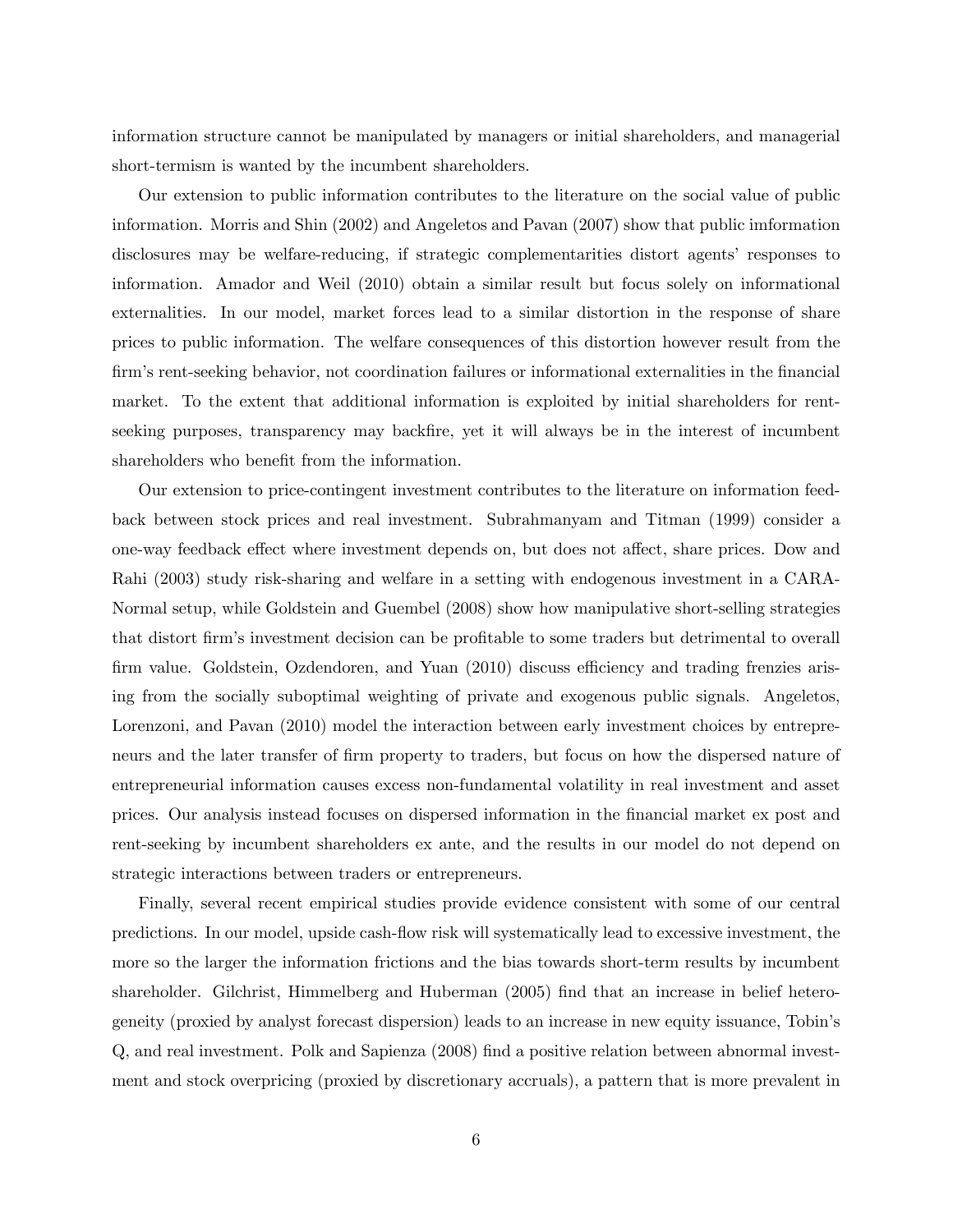firms they identify as being more opaque (higher  $R&D$  intensity), as well as in firms with shorter shareholders' horizons (proxied by share turnover). Moreover, excessive investment is typically followed by abnormally low returns, especially in firms with the aforementioned characteristics.

Section 2 introduces our general model and derives the equilibrium characterization in the Önancial market. Section 3 analyzes rent-seeking behavior by incumbent shareholders, investment distortions and the associated welfare losses. Section 5 extends the analysis to public news, section 6 to informational feedback from share prices to investment. Section 7 discusses optimal contract design, section 8 discusses regulatory interventions. Section 9 offers discussion of further extensions.

### 2 The model

Our model has three stages. In the first stage, a firm with a unit measure of shareholders contracts with a manager. The manager takes an unobservable investment decision  $k \geq 0$  for the firm. In the second stage, the initial shareholders sell a fraction  $\alpha \in (0, 1]$  of the shares to outside investors. At the final stage, the firm's cash flow is realized as a function of  $k$  and a stochastic fundamental  $\theta \in \mathbb{R}$ , and paid to the final shareholders. This cash flow takes the form  $\Pi(\theta, k) = R(\theta) k - C(k)$ , where  $R(\cdot)$  is a positive, increasing function of the firm's fundamental (interpreted as the return to the investment k), and  $C(\cdot)$  is an increasing, convex function of k, interpreted as the firm's cost of investment. For normative results, we use the functional form  $C(k) = \frac{1}{1+\gamma} k^{1+\gamma}$ , where  $\gamma$  indexes the firm's degree of return to scale. The fundamental  $\theta$  is distributed according to  $\theta \sim \mathcal{N}(0, \lambda^{-1})$ . The manager's compensation  $W(\cdot)$  is a function of the final dividend  $\Pi$ .

We define efficiency from the perspective of the final shareholders, who have to live with the consequences of the decisions taken in stage 1. The ex post efficient investment equals  $k^{FB}(\theta) =$  $\psi(R(\theta))$ , where  $\psi(\cdot) = (C')^{-1}(\cdot)$  is the inverse marginal cost function. The ex ante efficient investment  $k^* = \psi(\mathbb{E}(R(\theta)))$  maximizes  $\mathbb{E}(\Pi(\theta, k))$ , given the information available at stage 1.

Our analysis focuses on the impact of frictions in the Önancial market at stage 2 on managerial incentives, investment, and contract design at stage 1. Our next subsection introduces the financial market environment and characterizes the market equilibrium, taking as given the outcome of the first stage contract and investment decision. Our financial market model is a variant of the nonlinear noisy rational expectations model we introduced in AHT, so this sub-section will closely follow our earlier work. Afterwards, we will turn to the initial contract design problem.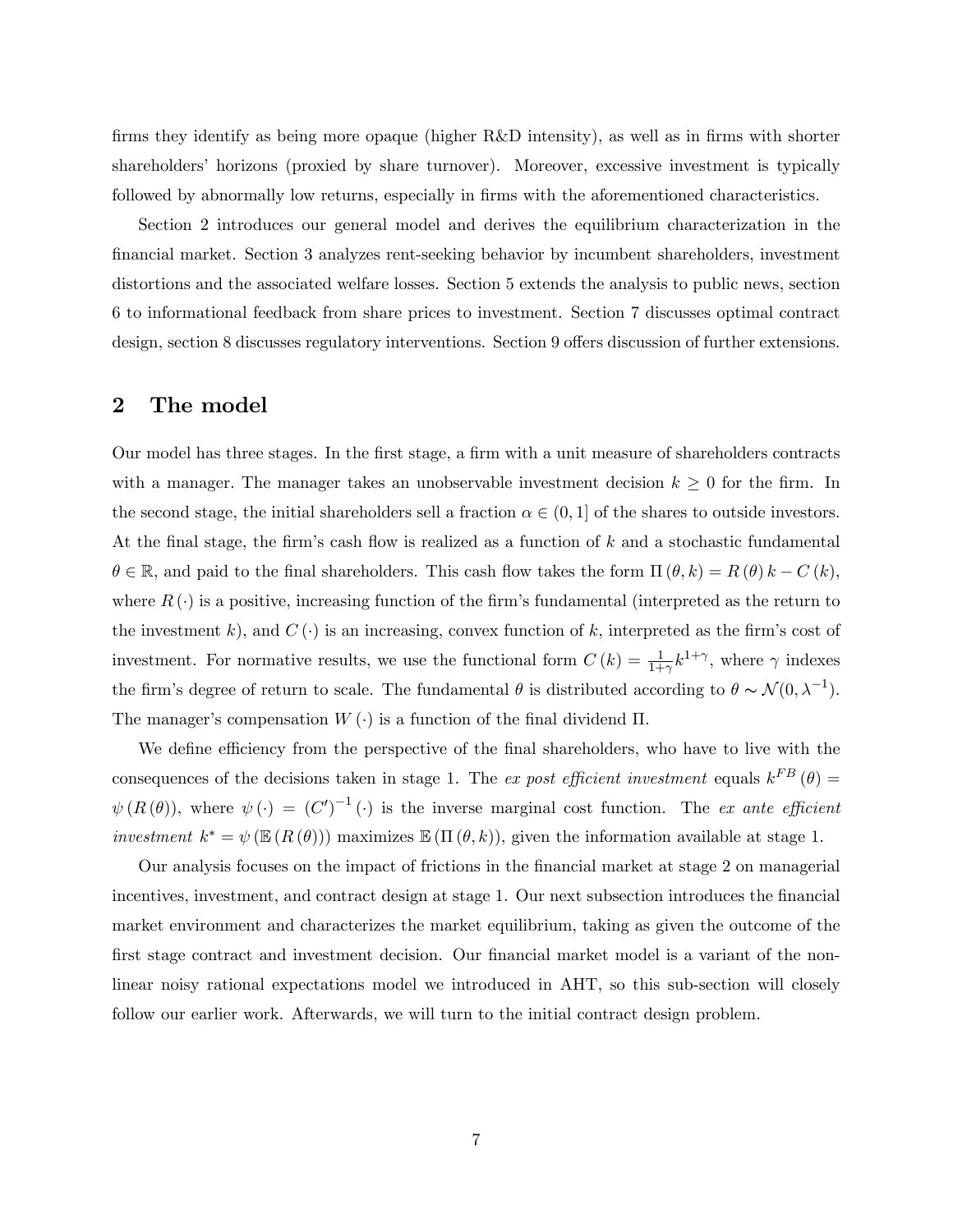### 2.1 Stage  $2$  – Financial Market

Description of the Financial Market. As a convention, the manager is paid by initial shareholders, so outside investors care only about  $\Pi(\theta, k)$ . Moreover, investors can infer the equilibrium choice of k from the contract design, so only  $\theta$  remains uncertain. There are two types of outside investors: a unit measure of risk-neutral informed traders, who are indexed by  $i$ , and noise traders.

Informed traders observe a private signal  $x_i \sim \mathcal{N}(\theta, \beta^{-1})$ , which is i.i.d. across traders (conditional on  $\theta$ ). After observing  $x_i$ , an informed trader submits a price-contingent demand schedule  $d_i(\cdot) : \mathbb{R} \to [0, \alpha]$ , to maximize expected wealth  $w_i = d_i \cdot (\Pi(\theta, k) - P)$ . That is, informed traders cannot short-sell, and can buy at most  $\alpha$  units of the shares. Individual trading strategies are then a mapping d from triplets  $(x_i, P)$  into  $[0, \alpha]$ . Aggregating traders' decisions leads to the aggregate demand  $D(\theta, P) = \int d(x, P) d\Phi(\sqrt{\beta}(x - \theta))$ , where  $\Phi(\sqrt{\beta}(x - \theta))$  represents the cross-sectional distribution of private signals  $x_i$  conditional on the realization of  $\theta$ , and  $\Phi(\cdot)$  denotes the cdf of a standard normal distribution.<sup>3</sup>

Noise traders place an order to purchase a random quantity  $\alpha \Phi(u)$  of shares, where  $u \sim$  $\mathcal{N}(0, \delta^{-1})$  is independent of  $\theta$ , and  $\delta^{-1}$  measures the informativeness of the share price.

Once informed and noise traders have submitted their orders, these orders are executed at a price P that satisfies the market-clearing condition  $\alpha = D(\theta, P) + \alpha \Phi(u)$  at which the total demand of shares equals the supply  $\alpha$ .

Let  $H(\cdot|x, P)$  denote the traders' posterior cdf of  $\theta$ , conditional on observing a private signal x, and a market-clearing price P. A noisy Rational Expectations Equilibrium at stage 2 consists of a demand function  $d(x, P)$ , a price function  $P(\theta, u; k)$ , and posterior beliefs  $H(\cdot|x, P)$ , such that  $d(x, P)$  is optimal given the shareholder's beliefs  $H(\cdot|x, P); P(\theta, u; k)$  clears the market for all  $(\theta, u)$  and k; and H  $(\cdot|x, P)$  satisfies Bayes' Rule whenever applicable.

Equilibrium Characterization. Suppose that the prior at stage 2 is that  $\theta \sim \mathcal{N}(\mu, \hat{\lambda}^{-1}),$ and traders expect an investment level  $k<sup>4</sup>$  Our first result characterizes the equilibrium share price in a noisy Rational Expectations Equilibrium. Moreover this is the unique equilibrium in which demand schedules are non-increasing in  $P$ . Monotonicity restrictions arise naturally if trading takes place through limit orders.

<sup>&</sup>lt;sup>3</sup>We assume that the Law of Large Numbers applies to the continuum of traders, so that conditional on  $\theta$  the cross-sectional distribution of signal realizations ex post is the same as the ex ante distribution of tradersísignals.

<sup>&</sup>lt;sup>4</sup>In our basic model, no new information emerges between the contracting and the financial market stages, so this is the same as the stage 1 prior  $(\theta \sim \mathcal{N}(0, \lambda^{-1}))$ . By keeping a more flexible prior, our equilibrium characterization will serve as a reference for later sections in which we depart from this benchmark.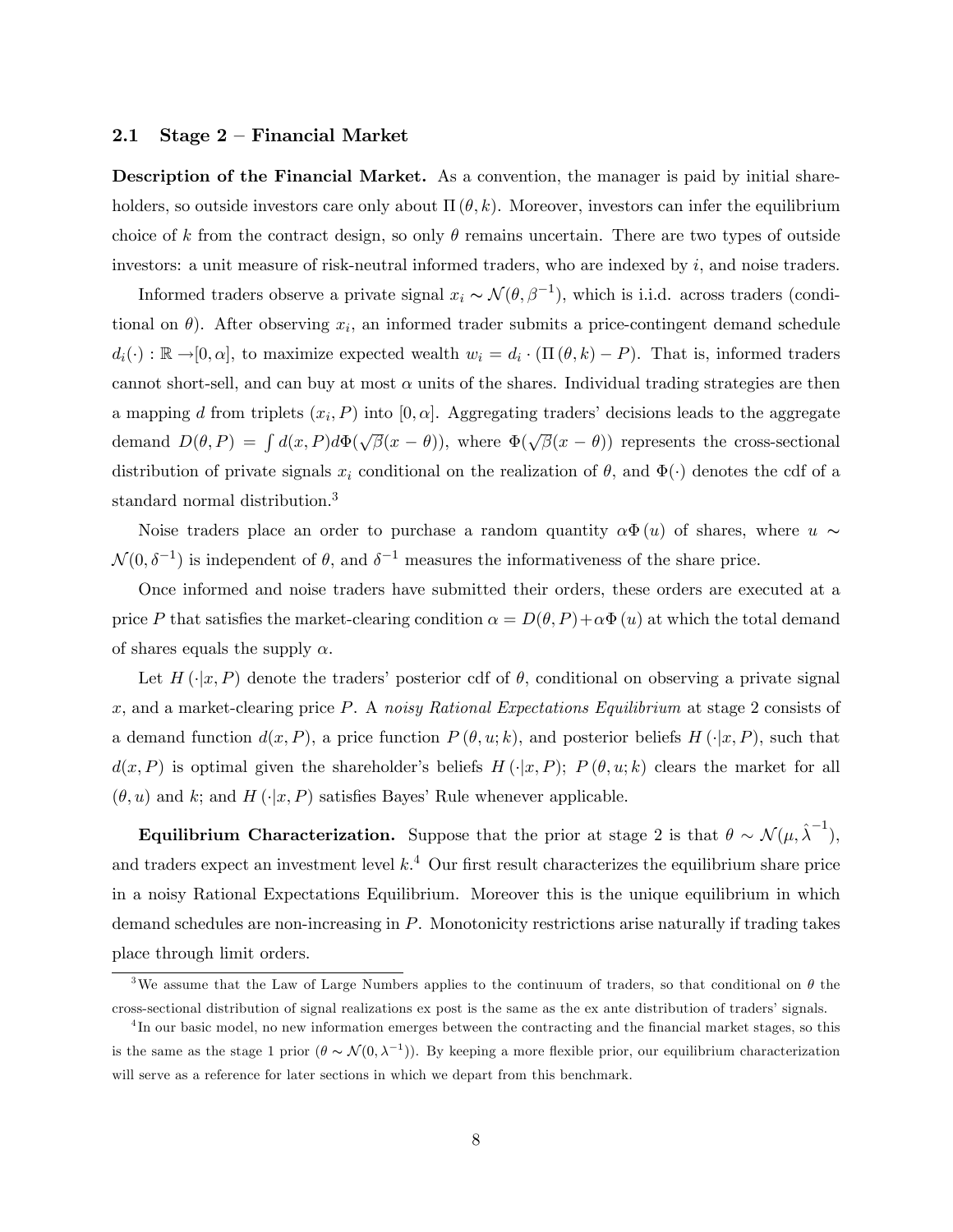### Proposition 1 Equilibrium Characterization and Uniqueness

Define  $z \equiv \theta + 1/\sqrt{\beta} \cdot u$ . In the unique equilibrium in which the informed traders' demand  $d(x, P; k)$  is non-increasing in P, the market-clearing price function is

$$
P(z,k) = \mathbb{E}\left(R\left(\theta\right)|x=z,z\right) \cdot k - C\left(k\right). \tag{1}
$$

The variable z is normally distributed with mean  $\theta$  and precision  $\beta\delta$ , and serves as a sufficient statistic for the information conveyed through the share price. This characterization of  $P(z, k)$ gains its significance from the comparison with the share's expected dividend value  $V(z, k)$ :

$$
V(z,k) = \mathbb{E}\left(R\left(\theta\right)|z\right) \cdot k - C\left(k\right). \tag{2}
$$

The equilibrium share price differs systematically from the expected dividend value: Both are charecterized as expected dividends conditional on the information contained in z, but the share price treats the signal z as if it had precision  $\beta + \beta \delta$  (equal to the sum of the private and the price signal precision), when in reality its precision is only equal to  $\beta\delta$ . Hence the market price is based on an expectation of the marginal return to the investment level  $k$  that conditions too much on the market signal z, relative to its objective information content.

We label the difference between  $P(z, k)$  and  $V(z, k)$  the *information aggregation wedge*  $\Omega(z, k)$ :

$$
\Omega(z,k) = k \cdot \{ \mathbb{E} \left( R \left( \theta \right) \vert x = z, z \right) - \mathbb{E} \left( R \left( \theta \right) \vert z \right) \}.
$$
\n(3)

The wedge results from market clearing with heterogeneous information. Both the price and the expected dividend reflect the public information  $z$  that is conveyed through the price. However in addition, the price must shift to equate demand and supply: if  $\theta$  increases, all trader become more optimistic through the observation of private signals, and hence demand more. Of course demand also increases when u rises, due to the order by noise traders. To compensate for this increase in demand that arises with a shift in  $z$ , the market price must respond to these shocks by more than what is consistent merely with the information provided through the price. That is why  $P(z, k)$ reacts more strongly to the realization of z than  $V(z, k)$ .

We discussed properties of this wedge at length in our preceding paper.<sup>56</sup> Here we highlight only the interaction of  $\Omega(z, k)$  with k: since the wedge results from how traders in the market treat

<sup>&</sup>lt;sup>5</sup>In AHT, we also show that the equilibrium characterization and the core properties of this wedge are robust to general, non-normal distributional assumptions, risk aversion and arbitrary position limits. The functional form assumptions only invite convenient closed-form solutions, but are not important for the economic forces in play.

<sup>&</sup>lt;sup>6</sup>The only (minor) modification relative to AHT is the normalization of demand by  $\alpha$  instead of 1. This insures that  $\alpha$  only isolates changes in the incentive problem, not in the market setting. We could have equivalently normalized the total amount of shares for sale to 1 (along with the position limits and demand by noise traders), along with a total supply of shares to  $\alpha^{-1} > 1$ .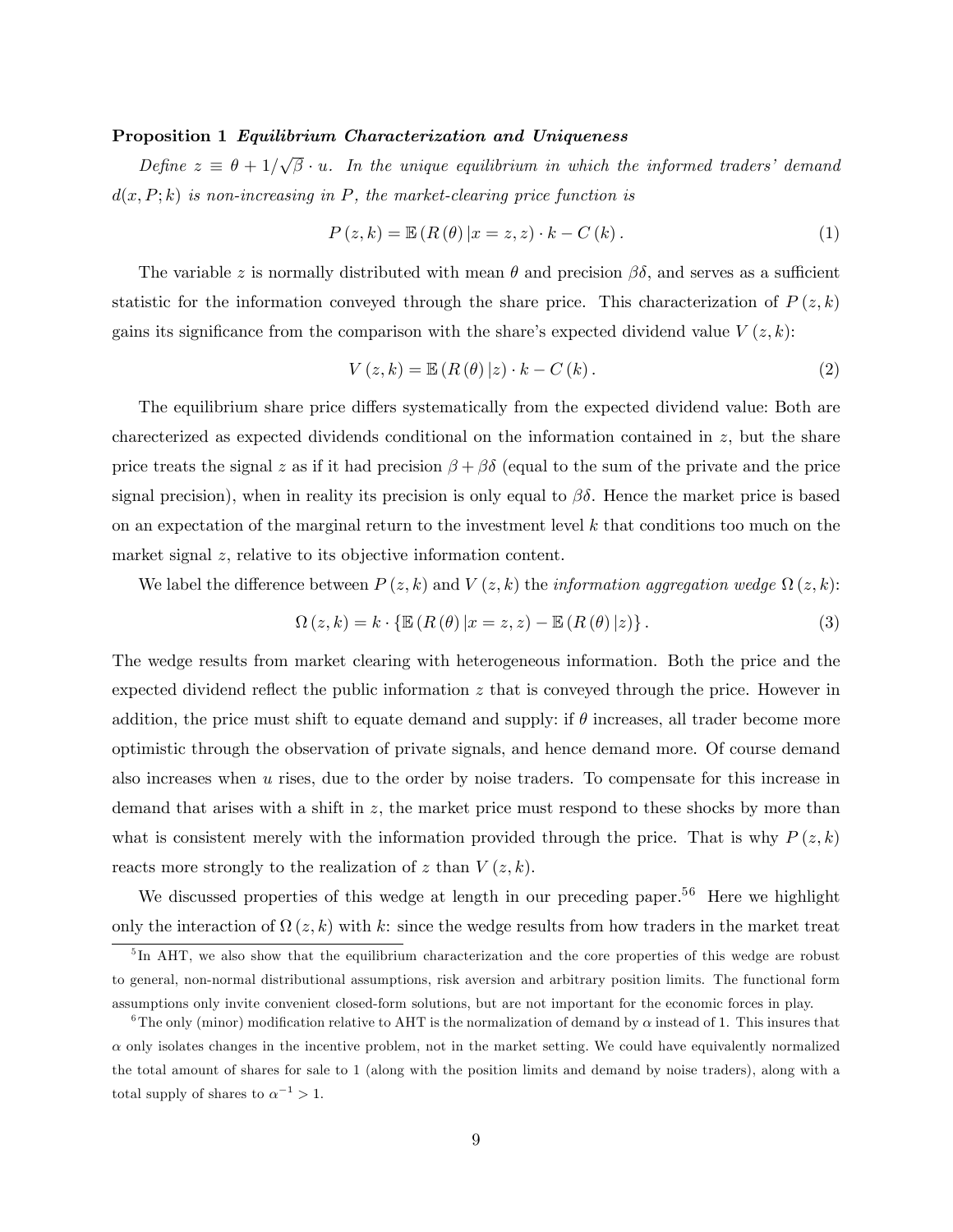uncertainty regarding cash-flows, the magnitude of the wedge scales with the firm's expected risk exposure. Hence the inferred investment level implemented at the first stage influences the extent to which share prices depart from expected dividend values later on. This is the channel through which the initial contract design imposes externalities on final shareholders.

**Proof.** Characterization. Let  $\hat{x}(P)$  denote the private signal of a trader who is just indifferent between buying and not buying the share at a given price P, so that  $P = \int \Pi(\theta, k) dH(\theta|\hat{x}(P), P)$ . Since  $R(\cdot)$  is increasing in  $\theta$ ,  $\int \Pi(\theta, k) dH(\theta | x, P)$  must be monotone in x, and any trader whose private signal exceeds  $\hat{x}(P)$  must strictly prefer to purchase a share, while any trader whose signal is less than  $\hat{x}(P)$  prefers not to buy. Thus, the total demand by the informed traders is  $\alpha(1 - \Phi(\sqrt{\beta}(\hat{x}(P) - \theta)))$ . Equating demand and supply, a price P clears the market in state  $(\theta, u)$ if and only if  $\hat{x}(P) = \theta + 1/\sqrt{\beta} \cdot u \equiv z$ . Therefore, in any equilibrium, it must be the case that  $\hat{x}(P(\theta, u; k)) = z$ , and if P is a function of z only, then it must be invertible. But if  $P(\cdot)$  is invertible, observing P is informationally equivalent to observing  $\hat{x}(P) = z \sim \mathcal{N}(\theta, (\beta \delta)^{-1})$ . Along the equilibrium path, the traders thus treat the signals  $\hat{x}(P) \sim \mathcal{N}(\theta, (\beta \delta)^{-1})$  and  $x \sim \mathcal{N}(\theta, \beta^{-1})$  as mutually independent normal signals and their posterior beliefs  $H(\cdot|x, P)$  are given by

$$
\theta | x, P \sim \mathcal{N}\left(\frac{\hat{\lambda}\mu + \beta x + \beta \delta \hat{x}(P)}{\hat{\lambda} + \beta + \beta \delta}, \left(\hat{\lambda} + \beta + \beta \delta\right)^{-1}\right).
$$

Substitute  $\hat{x}(P) = z$ , we restate the informed traders' indifference condition in terms of z:  $P (z, k) =$  $\mathbb{E}(\Pi(\theta, k)|x = z, z)$ . The expression for  $V(z, k) = \mathbb{E}(\Pi(\theta, k)|z)$  is derived analogously using only the information from the market signal,  $\theta | P \sim \mathcal{N}(\frac{\hat{\lambda}\mu + \beta \delta \hat{x}(P)}{\hat{\lambda} + \beta \delta}, {\hat{\lambda} + \beta \delta})^{-1}$ .

Uniqueness. If demand is restricted to be non-increasing in  $P$ ,  $\hat{x}(P)$  must be non-decreasing. If  $\hat{x}(P)$  is strictly monotone everwhere, then it is invertible, P is informationally equivalent to  $\hat{x}(P) = z$ , and we arrive at the equilibrium characterized above. Suppose therefore that  $\hat{x}(P)$  is flat over some range, i.e.  $\hat{x}(P) = \hat{x}$  for  $P \in (P', P'')$ . Suppose further that for sufficiently low  $\varepsilon > 0$ ,  $\hat{x}(P)$  is strictly increasing over  $(P' - \varepsilon, P')$  and  $(P'', P'' + \varepsilon)$ , and hence uniquely invertible.<sup>7</sup> But then for  $z \in (\hat{x}(P' - \varepsilon), \hat{x})$  and  $z \in (\hat{x}, \hat{x}(P'' + \varepsilon))$ ,  $P(z)$  is uniquely defined, and must be characterized as above, from the indifference condition for  $\hat{x}(P) = z$ . But since the function  $P(z,k)$  defined above is continuous and strictly monotonic in z, it must be the case that  $P' = P''$ , contradicting the existence of an interval for which  $\hat{x}(P)$  is flat.

<sup>&</sup>lt;sup>7</sup>It cannot be flat everywhere, because then informed demand would be completely inelastic, and there would be no way to absorb noise trader shocks.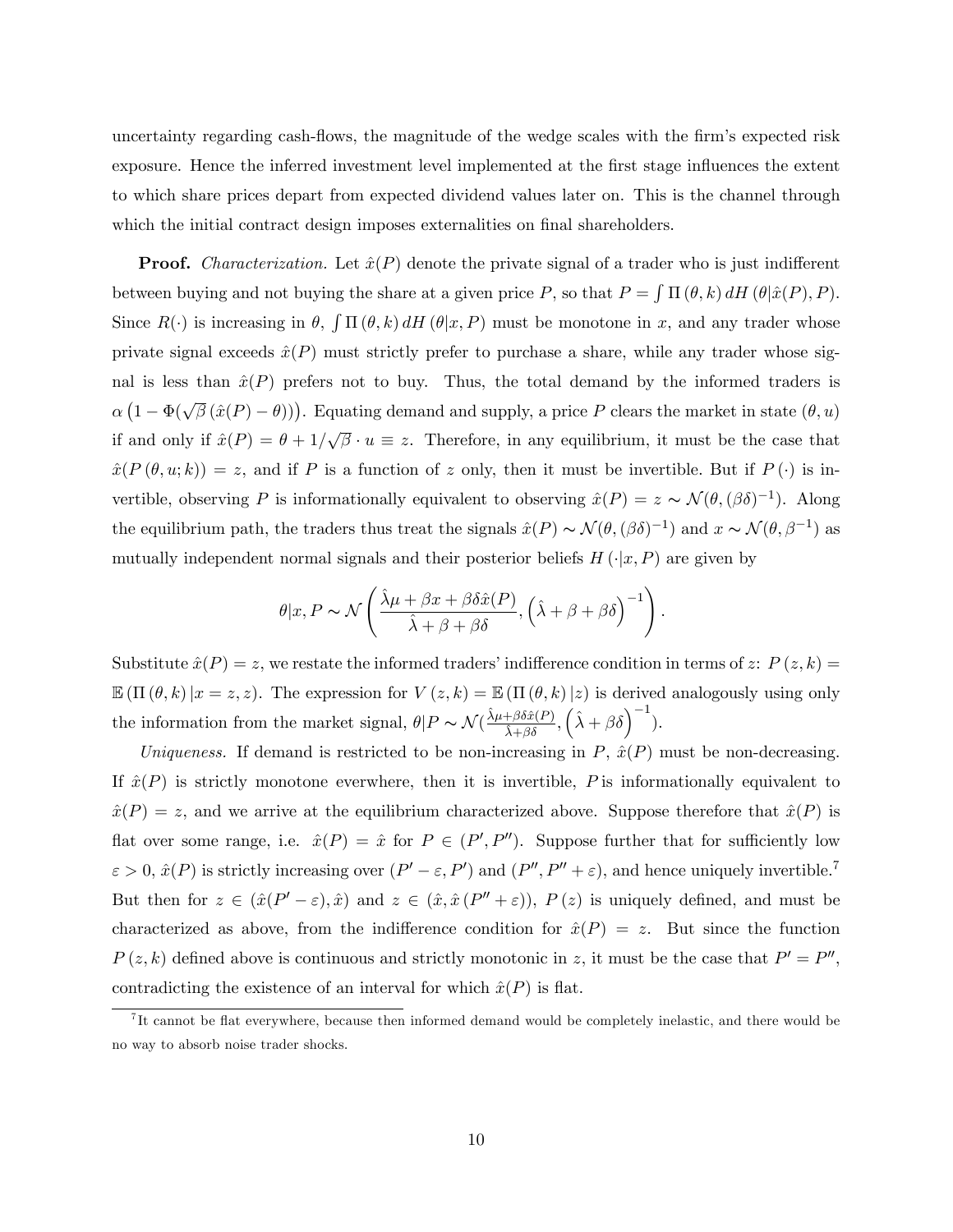### 2.2 Stage  $1 -$  Contract Design

**Problem Statement.** At the first stage, the incumbent shareholders and the manager agree on a contract, which specifies a targeted investment level  $k$  and a compensation scheme  $W(\cdot)$  that is defined as a function of  $\Pi$ . The incumbent shareholders and the manager are all risk neutral. The contract has to offer the manager an expected wage payment at least as high as his outside offer  $\overline{w}$ , and give the manager the incentives to implement the targeted investment level k. In addition, incumbent shareholders and managers take as given the market-clearing price function  $P(\theta, u; k)$ that will result at the Önancial market stage, when designing the initial contract. We start from the case in which the manager has no additional information when choosing  $k$ , and will later discuss how the optimal contract design makes use of additional information.

A triplet  $(k, W(\cdot), P(\theta, u; k))$  is *implementable*, if (i)  $P(\theta, u; k)$  is the market-clearing price function of a noisy rational expectations equilibrium in the financial market, and  $(ii)$  the manager's individual rationality and incentive compatibility constraints hold:  $\mathbb{E}\left\{W\left(\Pi\left(\theta,k\right)\right)\right\} \geq \overline{w}$  and  $k \in$  $\arg \max_{k\geq 0} \mathbb{E}\left\{ W\left( \Pi\left( \theta,k\right) \right)\right\}$ . Since it's always possible to hold the manager to  $\overline{w}$  by rescaling the contract, we ignore the former from now on. The initial shareholders maximize the expected proceeds from the shares (both from the sale at stage 1, and from the dividends at stage 2), net of the wage payments to the manager

$$
\mathbb{E}\left\{\alpha P\left(\theta, u; k\right) + \left(1 - \alpha\right) \Pi\left(\theta, k\right) - W\left(\Pi\left(\theta, k\right)\right)\right\}\right\}
$$
(4)

with respect to the set of triplets  $(k, W(\Pi), P(\theta, u; k))$  that are implementable. Proposition 1 greatly simplifies our task. Treating  $z \sim \mathcal{N}(\theta, (\beta \delta)^{-1})$  as our state variable at the financial market stage, we replace the implementability condition that  $P(\cdot)$  be a market-clearing price function with the unique equilibrium characterization given by 1. We determine optimal contract design in two steps. First, we determine the investment level that maximizes the initial shareholdersí expected payoffs before wage payments, disregarding the incentive compatibility constraint. Then we characterize the compensation scheme that implements the optimal investment level. The next three sections discuss optimal investment when there is no additional information on which investment can be conditioned (Section 3), when investment can be conditioned on additional public signals (Section 4), and when there are informational feedbacks from share prices to investment (Section 5). Section 6 discusses the design of compensation schedules.

Our efficiency benchmark. Any discussion of welfare and efficiency is complicated by potential distributional effects between initial shareholders, informed traders and noise traders, and remains necessarily incomplete without fully accounting for the noise traders' motives for buying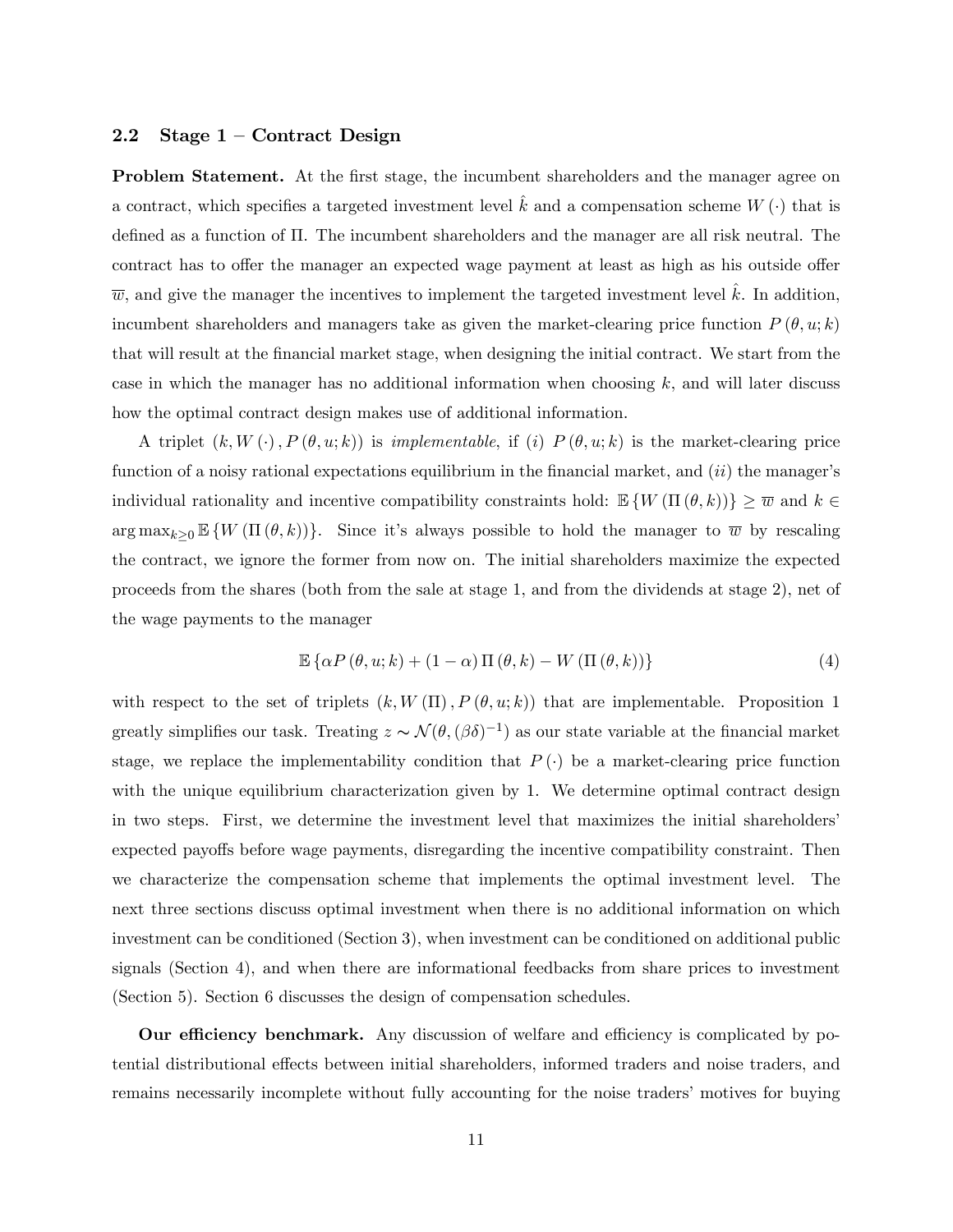the shares. Here we are primarily interested in the externalities that the contract design imposes on final shareholders who have no say in the investment decision, but fully suffer its consequences. Hence we have chosen an efficiency benchmark, in which expected dividends are maximized.

Departures from this benchmark are caused by the combination of two elements. First, the initial shareholder's plan to sell part of their shares. If initial shareholders hold on to all their shares, i.e. in the limiting case where  $\alpha \to 0$ , they have no interest in deviating from efficiency.

The second element is the wedge between share prices and expected dividends. Consider the alternative efficient markets scenario in which the share price is automatically equated to expected dividend value, i.e.  $P(z;k) = V(z;k)$ .<sup>8</sup> Efficient markets eliminate the conflict of interest between initial shareholders and managers on the one hand, and final shareholders on the other. The share price motivates initial shareholders to implement the efficient investment level, even though they plan to sell a fraction of their shares. Moreover, the efficient investment level is implemented if  $W$ is linear in  $\Pi$ , i.e. managers are given a participation in the dividend value of the firm. Thus, when market prices align initial and final shareholder incentives, executive compensation that is tied to share price performance aligns shareholder and manager incentives, thereby aligning privately optimal and socially efficient investment choices.

Once prices depart from expected dividend values, initial and final shareholder incentives are no longer aligned. While our analysis emphasizes the role of noisy information aggregation and limits to arbitrage, these are by no means the only potential sources of mis-pricing. Yet, noisy information aggregation has two properties that are key for distorting incentives: First, the information aggregation wedge doesnít just add noise to stock prices, which would average out from an ex ante perspective, but it responds systematically to the price realization (in other words, P and  $P - V$  are not orthogonal to each other). Second, the investment decision taken at the first stage influence its magnitude. Initial shareholders can therefore use the investment decision to influence the rents they extract through mis-pricing of their shares in the market.

<sup>8</sup>This could result for example with free entry of uninformed arbitrageurs as in Kyle (198?). Alternatively, consider the case where (i) there was no private information, and (ii)  $z$  simply represented an exogenous public signal with precision  $\beta\delta$ . Because in this scenario, all informed traders are identical, and their collective wealth exceeds the available supply, it must be that these traders are indifferent between purchasing and not purchasing the shares, which requires that at equilibrium  $P(z, k) = V(z, k)$ . Efficient markets also emerge as the limiting case of our private information model, when  $\beta \to 0$ , while  $\beta \delta$  is held constant.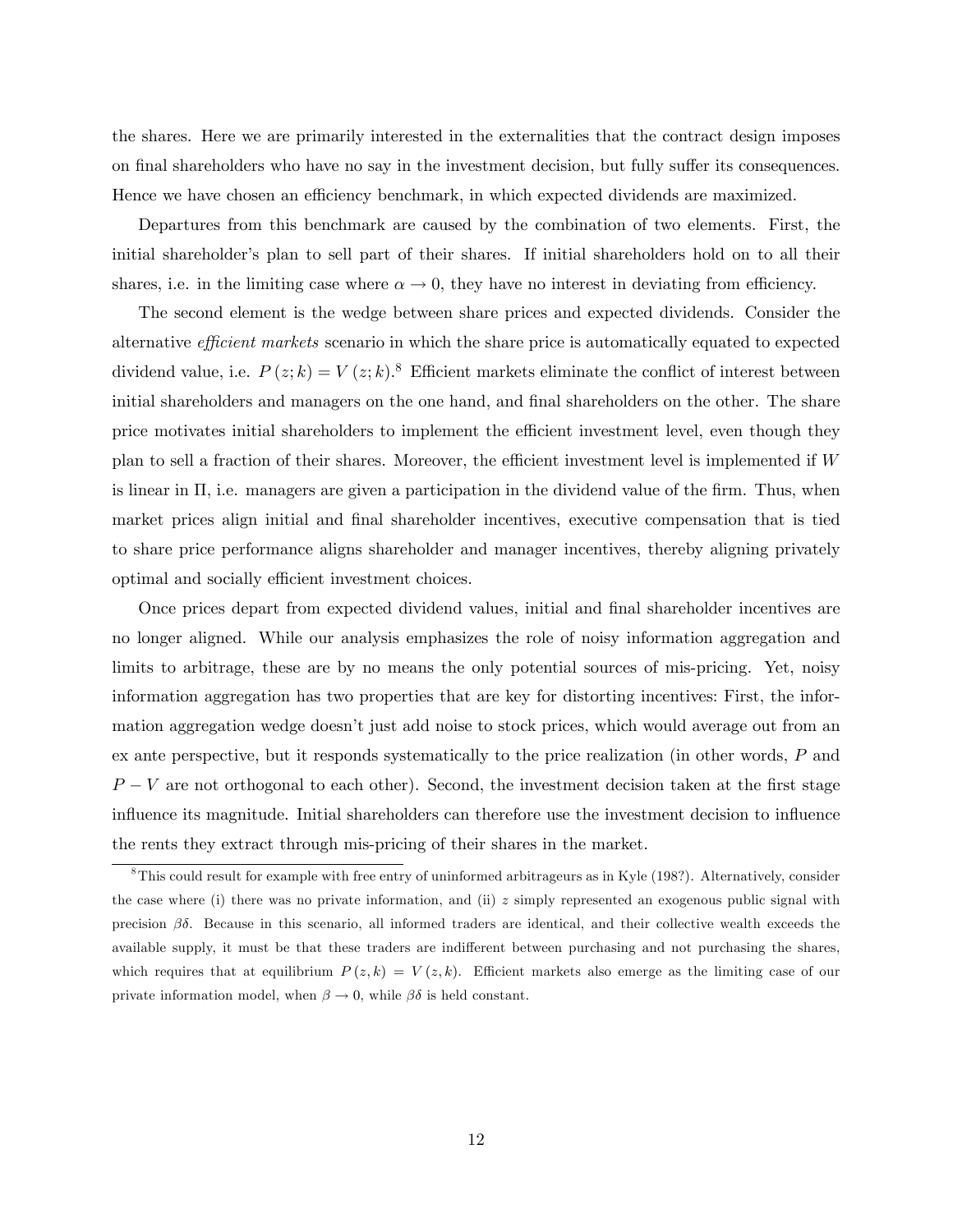# 3 Investment with Financial Market Frictions

Assume for now that  $C'(0) = 0$  so that the optimal investment is always positive, and that the market prior is the same as the initial prior,  $\mu = 0$ , and  $\lambda = \lambda$ . From the initial shareholders' perspective, the optimal value  $\hat{k}$  maximizes  $\mathbb{E} \{ \Pi (\theta, k) + \alpha \Omega (z, k) \}$ . The optimal contract implements an investment level  $k$  that satisfies

$$
C'\left(\hat{k}\right) = \alpha \mathbb{E}\left\{\mathbb{E}\left(R\left(\theta\right)|x=z,z\right)\right\} + \left(1-\alpha\right)\mathbb{E}\left(R\left(\theta\right)\right).
$$

### Proposition 2 Market frictions cause investment distortions.

 $\hat{k} \gtreqqless k^*$  whenever  $\mathbb{E} \left\{ \mathbb{E} \left( R \left( \theta \right) | x = z, z \right) \right\} \gtreqqless \mathbb{E} \left( R \left( \theta \right) \right)$ .  $|\hat{k}/k^* - 1|$  is increasing in  $\alpha$ .

The optimal contract equates the marginal cost of investment to a weighted average of the expected market return,  $\mathbb{E}\left\{\mathbb{E}\left(R\left(\theta\right)|x=z,z\right)\right\}$  and the expected dividend return  $\mathbb{E}\left(R\left(\theta\right)\right)$ . The optimal investment level  $\hat{k}$  departs from the efficient investment level  $k^*$  if the expected market return iffers from the expected dividend return. The difference between these two expected marginal values corresponds to the marginal impact of k on the expected information aggregation wedge,  $\mathbb{E}\left\{\mathbb{E}\left(R\left(\theta\right)|x=z,z\right)\right\}-\mathbb{E}\left(R\left(\theta\right)\right).$  Whenever the expected wedge is positive, the expected market price exceeds the expected dividend value, hence on average the shares are over-valued. Moreover, since the expected market return to investment exceeds the dividend return the initial shareholders find it optimal to over-invest, to enhance the over-valuation of their shares. When instead the expected wedge is negative, the initial shareholders want to under-invest in order to limit the under-valuation of their shares. Thus through the investment level, initial shareholders influence the expected magnitude of the information aggregation wedge. This expected wedge enters the initial shareholders' private returns to investing, but not the social returns, because the share price is a pure transfer from the final to the initial shareholders.

Information aggregation and return characteristics. Our next result links the extent of over- or under-investment to the return distribution  $R(\cdot)$  and the parameters determining how much noisy information aggregation affects average prices. Drawing on AHT (Section 3), we define

$$
\gamma_P = \frac{\beta (1+\delta)}{\lambda + \beta + \beta \delta} \text{ and } \gamma_V = \frac{\beta \delta}{\lambda + \beta \delta}.
$$

The market's posterior of  $\theta | z$  is normal with mean  $\gamma_P z$  and variance  $(1 - \gamma_P) \cdot \lambda^{-1}$ , while the prior over z is normal with mean 0 and variance  $\lambda^{-1} + (\beta \delta)^{-1} = 1/\gamma_V \cdot \lambda^{-1}$ . Compounding the two distributions, we compute  $\mathbb{E}\left\{\mathbb{E}\left(R\left(\theta\right)|x=z,z\right)\right\}$  as a "market-implied" prior expectation of  $R(\theta)$ , i.e. as the expectation of  $R(\theta)$  with respect to a distribution over  $\theta$  that is normal with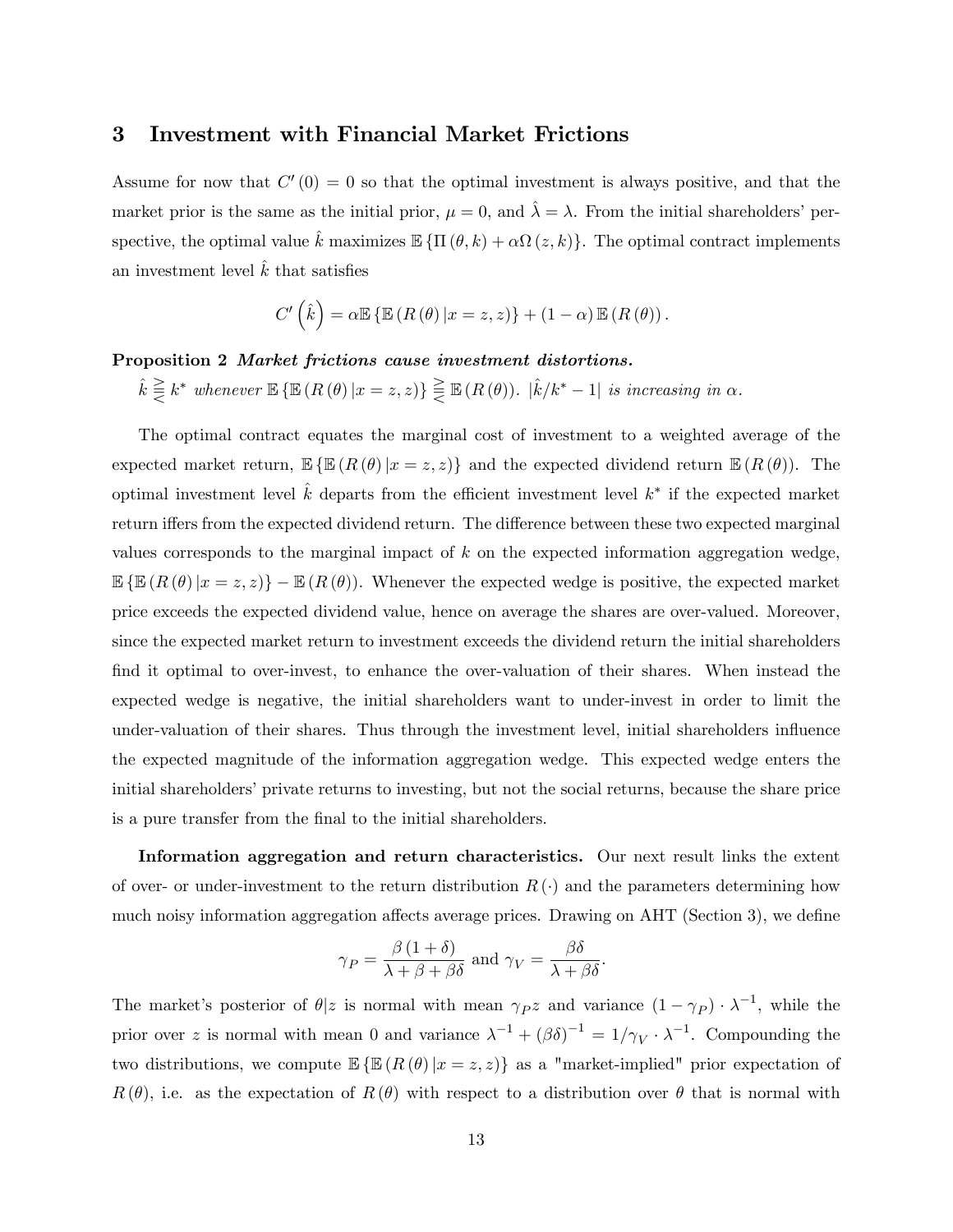mean zero, and variance  $\lambda_P^{-1}$ , where  $\lambda_P^{-1} = \gamma_P^2/\gamma_V \cdot \lambda^{-1} + (1 - \gamma_P) \cdot \lambda^{-1} > \lambda^{-1}$ . From an ex ante perspective the market thus attributes too much weight to the tail realizations of the  $\theta$ , relative to the objective prior distribution. The ratio  $\lambda_P^{-1}/\lambda^{-1}$  governs by how much the market overweighs the tail realizations, and thereby governs the impact of information aggregation frictions on equilibrium share prices and investment levels. The direction of the distortion then depends on which of the two tail risks is more important. This is formalized by the following partial ordering of return risks  $R(\cdot)$  and the subsequent proposition.

#### Definition 1 Upside and Downside Risk

(i) A return  $R(\cdot)$  has symmetric risks if  $R'(\theta) = R'(-\theta)$  for all  $\theta > 0$ .

(ii) A return  $R(\cdot)$  is dominated by upside risks, if  $R'(\theta) \ge R'(-\theta)$  for all  $\theta > 0$ . A return  $R(\cdot)$ is dominated by downside risks, if  $R'(\theta) \le R'(-\theta)$  for all  $\theta > 0$ .

(iii) Consider two returns  $R_1$  and  $R_2$  such that  $\mathbb{E}(R_1(\theta)) = \mathbb{E}(R_2(\theta))$ . Then  $R_1$  has more upside (less downside) risk than  $R_2$  if  $R'_1(\theta) - R'_1(-\theta) \ge R'_2(\theta) - R'_2(-\theta)$  for all  $\theta > 0$ .

This definition classifies returns by comparing marginal gains and losses at fixed distances from the prior mean to determine whether returns are steeper on the upside or on the downside. The following result is a direct corollary of Theorem 2 in AHT.

#### Proposition 3 Upside (downside) risk induces over- (under-)investment

(i) **Sign:** If R has symmetric risk, then  $\hat{k} = k^*$ . If R is dominated by upside risk, then  $\hat{k} > k^*$ . If R is dominated by downside risk, then  $\hat{k} < k^*$ .

(ii) **Comparative Statics w.r.t.**  $\lambda_P^{-1}$ : If R is dominated by upside or downside risk, then  $|\hat{k}/k^* - 1|$  is increasing in  $\lambda_P^{-1}$ .

(iii) **Comparative Statics w.r.t.** R: If two returns  $R_1$  and  $R_2$  have the same expectation, but  $R_1$  has more upside risk than  $R_2$ , then the investment level  $\hat{k}_1$  that is associated with  $R_1$  is strictly larger than the investment level  $\hat{k}_2$  that is associated with  $R_2$ .

This result classifies firms according to their dividend risk. Returns that have a significant upside component (for example, if  $R(\theta)$  is increasing and convex) will lead to over-investment, while returns that are dominated by the downside risk (for example, if  $R(\theta)$  incorporates mainly the risk of a failure if the fundamentals are low) will lead to under-investment. From an ex ante perspective, the market expectations place too much weight on tail realizations of  $\theta$ , relative to their objective probabilities, so if the tail events are dominated by the upside (as in the first scenario), the Örms optimal investment is distorted up, while when the tail events are dominated by the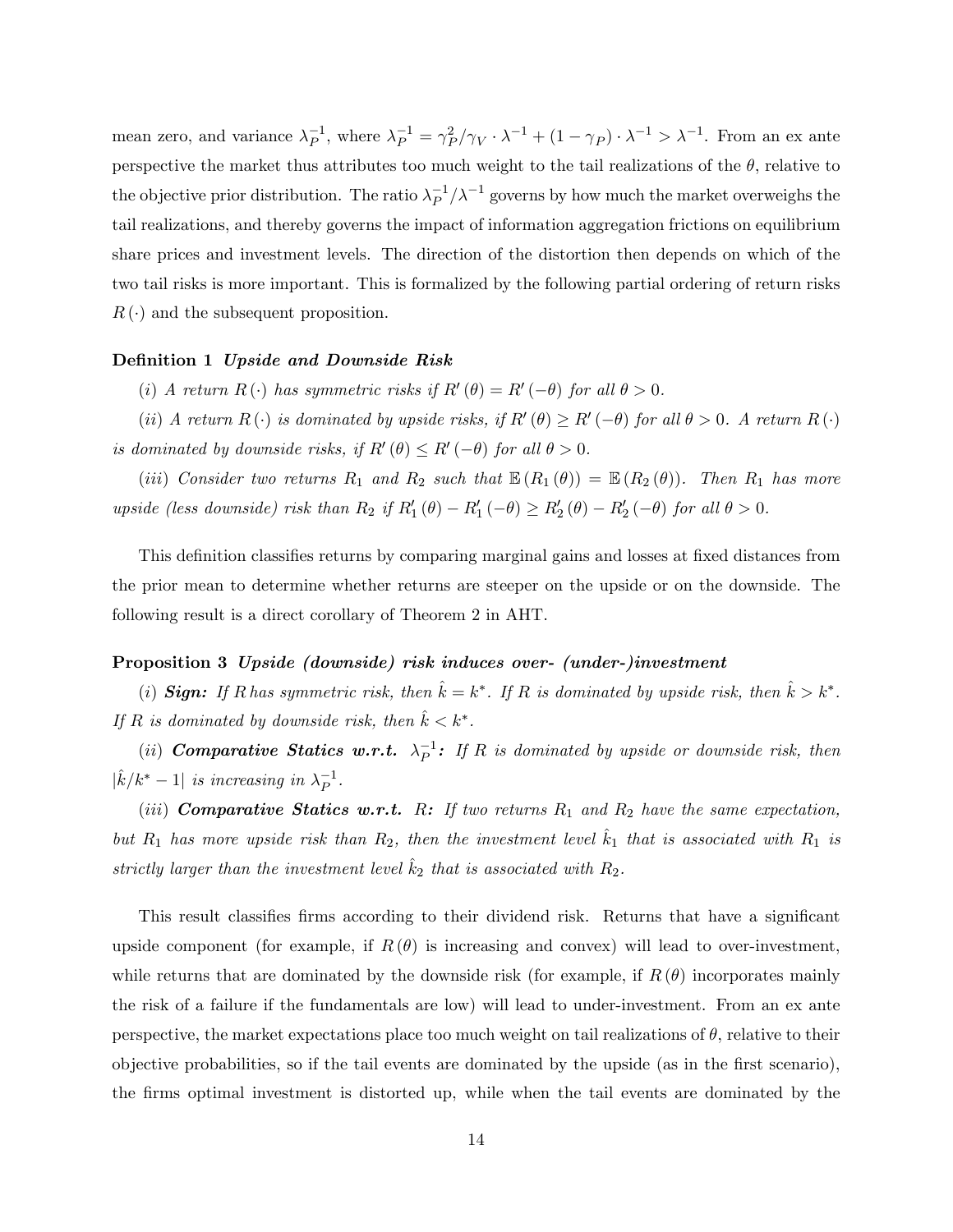downside (as in the second scenario), the firms optimal investment is distorted down. Moreover, for a given expected dividend return, the distortion are larger if the returns are more asymmetric.

Rent Extraction and Efficiency Losses. The initial shareholders' rents from market frictions scale with the investment choice, are positive when  $\mathbb{E}\left\{\mathbb{E}\left(R\left(\theta\right)|x=z,z\right)\right\} > \mathbb{E}\left(R\left(\theta\right)\right),$  and negative when  $\mathbb{E}\left\{\mathbb{E}\left(R\left(\theta\right)|x=z,z\right)\right\}<\mathbb{E}\left(R\left(\theta\right)\right)$ . Therefore,  $\hat{k}/k^*$  measures the ratio between the rents obtained at the optimal contract, and the rents consistent with efficient investment decisions, and  $|\hat{k}/k^* - 1|$  measures the amount of rent manipulation. We measure the resulting efficiency loss by the percentage loss in expected dividends, relative to the ex ante efficient benchmark. If  $V^* = \mathbb{E}\left(R\left(\theta\right)\right) \cdot k^* - C\left(k^*\right)$  denotes the maximal expected dividend, and  $\hat{V} = \mathbb{E}\left(R\left(\theta\right)\right) \cdot \hat{k} - C\left(\hat{k}\right)$ the firm dividend expected under the optimal contract, then the efficiency loss is denoted by  $\Delta = 1 - \hat{V} / V^*$ . If  $\Delta$  exceeds 1, then the distortion is so severe that in expectation the firm actually makes losses, i.e. the investment cost exceeds the expected dividends. After some algebra,  $\Delta$  takes the following form:

$$
\Delta = 1 - \left(1 + \alpha \left(\frac{\mathbb{E}\left\{\mathbb{E}\left(R\left(\theta\right)|x=z,z\right)\right\}}{\mathbb{E}\left(R\left(\theta\right)\right)} - 1\right)\right)^{1/\gamma} \cdot \left\{1 - \frac{\alpha}{\gamma} \left(\frac{\mathbb{E}\left\{\mathbb{E}\left(R\left(\theta\right)|x=z,z\right)\right\}}{\mathbb{E}\left(R\left(\theta\right)\right)} - 1\right)\right\}
$$

Our next result provides comparative statics of  $|\hat{k}/k^* - 1|$  and  $\Delta$  with respect to the returns to scale  $\gamma$  and the ratio  $\mathbb{E}\left\{\mathbb{E}\left(R\left(\theta\right)|x=z,z\right)\right\}/\mathbb{E}\left(R\left(\theta\right)\right)$  of expected market to dividend returns.

# Proposition  $4:$  Rent manipulation and efficiency losses increase with market frictions and returns to scale.

(i) **Comparative Statics:**  $|\hat{k}/k^*-1| = \Delta = 0$  only if  $\mathbb{E} \{ \mathbb{E} (R (\theta) | x = z, z) \} = \mathbb{E} (R (\theta))$  or  $\gamma \to \infty$  $\infty.$   $|\hat{k}/k^*-1|$  and  $\Delta$  are decreasing in  $\gamma$  and increasing in  $|\mathbb{E} \{ \mathbb{E} (R (\theta) | x = z, z) \} / \mathbb{E} (R (\theta)) - 1|$ .

(ii) Bounded Distortions on the Downside: If  $\mathbb{E}\left\{\mathbb{E}\left(R\left(\theta\right)|x=z,z\right)\right\}<\mathbb{E}\left(R\left(\theta\right)\right),\$  then  $\lim_{\gamma \to 0} \hat{k}/k^* = 0$  and  $\lim_{\gamma \to 0} \Delta = 1$ .

(iii) Unbounded Distortions on the Upside:  $|\hat{k}/k^*-1|$  and  $\Delta$  become infinitely large, if  $either \ \mathbb{E}\left\{\mathbb{E}\left(R\left(\theta\right)|x=z,z\right)\right\}/\mathbb{E}\left(R\left(\theta\right)\right)\rightarrow\infty,\ or\ \gamma\rightarrow0\ \ and\ \mathbb{E}\left\{\mathbb{E}\left(R\left(\theta\right)|x=z,z\right)\right\}>\mathbb{E}\left(R\left(\theta\right)\right).$ 

(iv) Negative Expected Dividends: The implemented investment level leads to negative expected dividends whenever

$$
\alpha \left( \frac{\mathbb{E} \left\{ \mathbb{E} \left( R \left( \theta \right) \vert x = z, z \right) \right\}}{\mathbb{E} \left( R \left( \theta \right) \right)} - 1 \right) > \gamma.
$$

The ratio of expected market to dividend returns governs the initial shareholders' incentive to distort their marginal costs. The returns to scale parameter  $\gamma$  in turn translates these marginal cost distortions into investment distortions. When  $\gamma$  is very low, the firm operates close to constant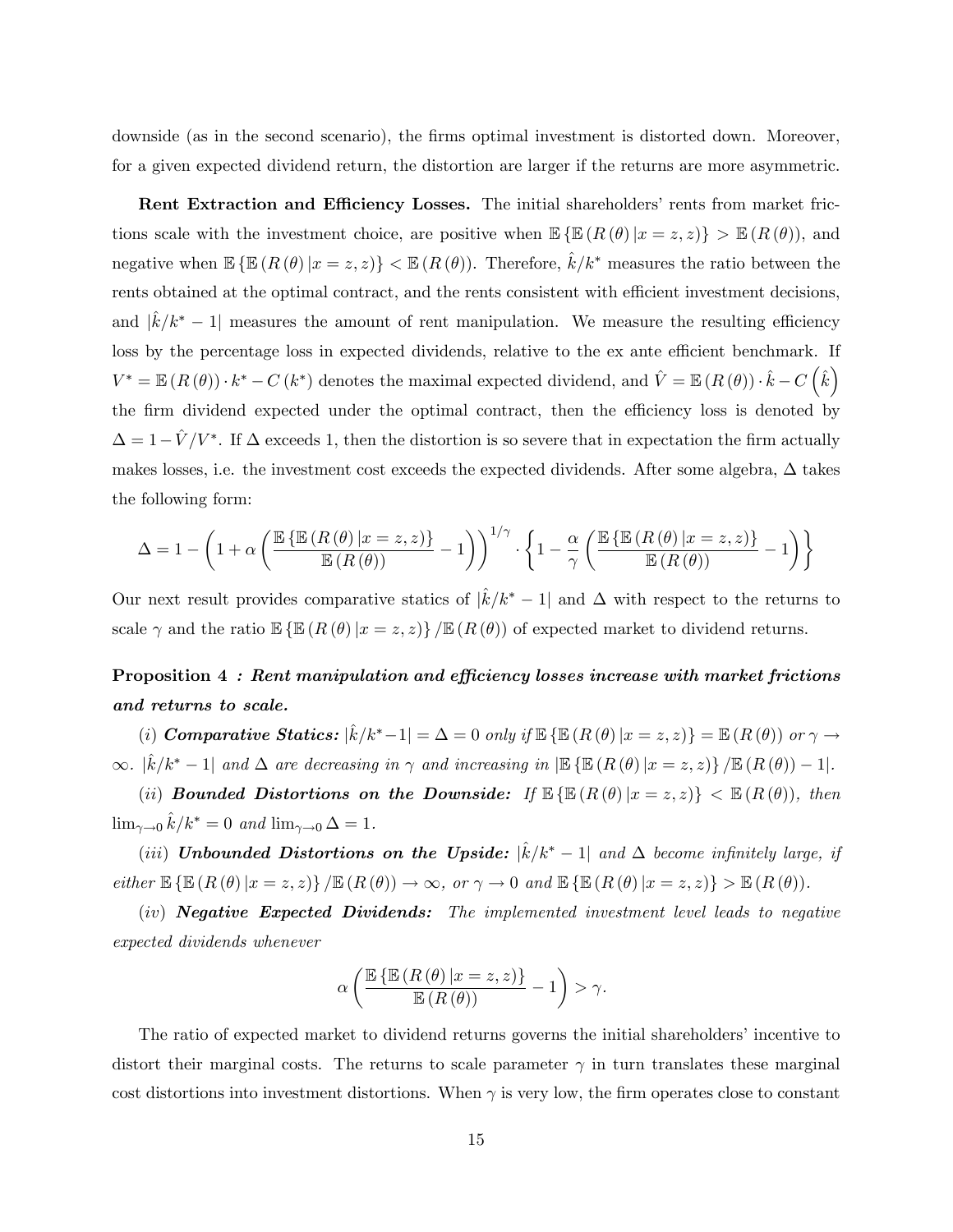returns ( $\gamma$  is close to 0), the optimal investment level is very sensitive to changes in the marginal return expectations, or to incentives that put more weight on market values. In that case, the incentive to manipulate the rent, as well as the associated efficiency losses can become very large. At the other extreme, investment distortions and welfare losses are small if marginal costs are very sensitive to the investment level.

In extreme cases, welfare losses exceed 100% of the first-best welfare level, i.e. the firm's investment ends up with negative expected cash flows, and thus destroys value. This occurs, whenever the elasticity of marginal costs  $\gamma$  is less than the return distortion, which is given by the distance of the return ratio from 1, multiplied by the fraction of shares sold. Even a small departure from the efficient markets benchmark (in terms of  $\mathbb{E}\left\{\mathbb{E}\left(R\left(\theta\right)|x=z,z\right)\right\}/\mathbb{E}\left(R\left(\theta\right)\right)\right\}$  can thus have very large efficiency consequences for firms that operate near constant returns, and with investments that are characterized by upside risk. On the other hand, with under-investment the firm's expected dividends always remain positive.

### 4 Distorting the response to public news

Here we enrich our model to consider the response of market prices, expected market returns and investment to public information disclosures. The same forces that bias the weight the market price attributes to the endogenous signal z also reduce the weight attributed to external news. As a result, signals that offer accurate forecasts of fundamental returns may be far less accurate predictors of future market returns, and in some cases even move expectations of market returns and investment in an opposite direction of expectations about future dividends. These distortions in the response of investment to new information may be severe enough that it may be better from a welfare standpoint to withhold certain information.

Formally, suppose that the manager can condition the investment on a public signal  $y \sim$  $\mathcal{N}(\theta, \kappa^{-1})$ , which is also available to investors in the market. To simplify, we further assume that  $\alpha = 1$ , i.e. initial shareholders sell their entire share and only care about expected market returns. The contract design problem implements an investment function  $k(y)$  instead of just a single investment level, and the share price is conditioned on y as well as z. At the efficient markets benchmark, the price equals the expected dividend value  $V(y, z; k)$ . Incentivizing the manager with shares yields an investment decision  $k^*(y) = \psi(\mathbb{E}(R(\theta)|y))$  that maximizes  $\mathbb{E}(V(y,z;k))$ and incorporates the information contained in  $y$  optimally according to Bayes' Rule. As the signal becomes infinitely precise,  $k^*(y)$  converges in probability to the first-best decision rule  $k^{FB}(\theta)$ .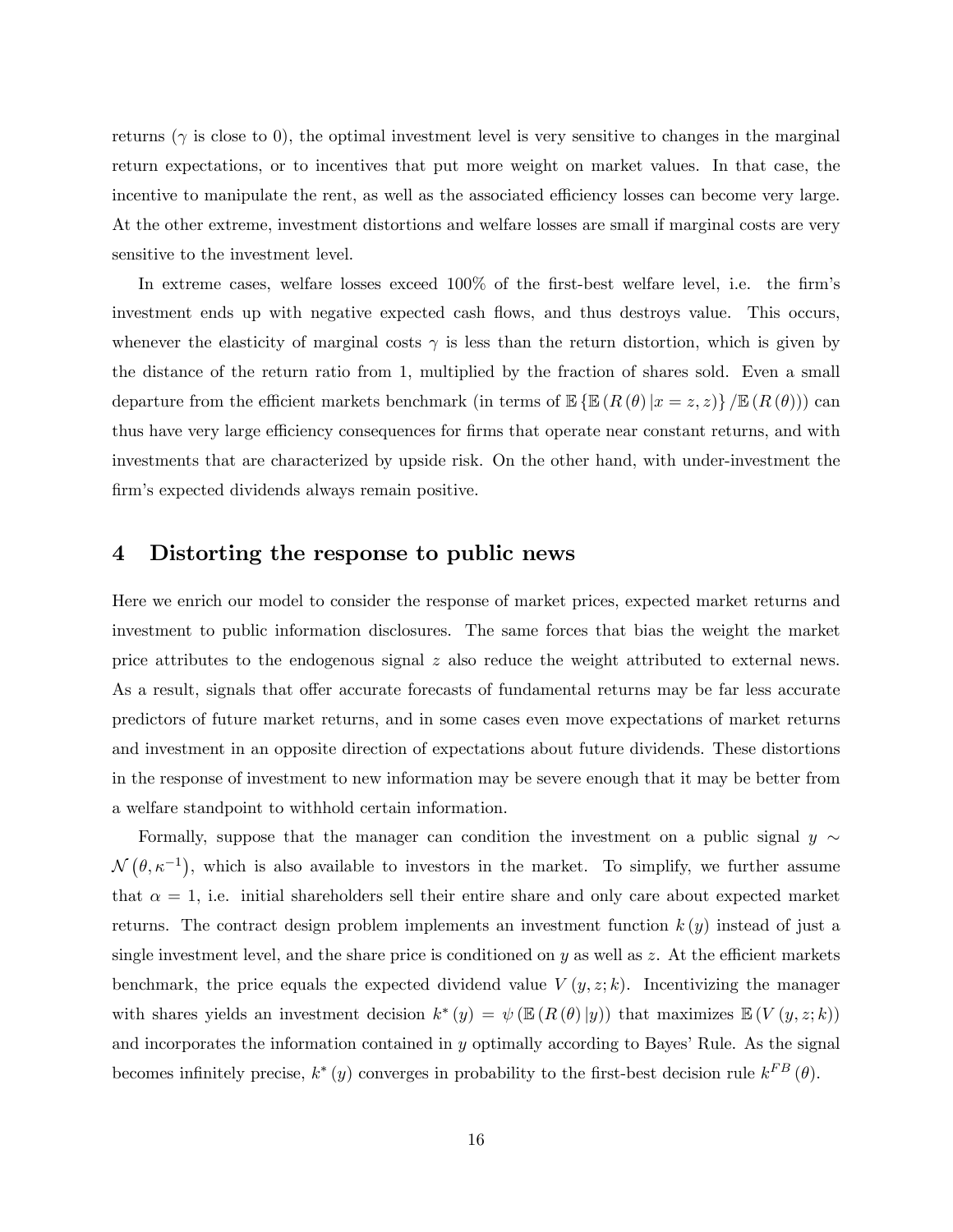Conditional on the realization of  $y$ , the contracting problem and investment decisions are characterized exactly as in the previous section, with the minor modification that the prior at the market stage is adjusted to reflect the information contained in the public signal. That is, we now set  $\mu = \frac{\kappa}{\lambda + \mu}$  $\frac{\kappa}{\lambda+\kappa}y$  (instead of 0) for the expectation and  $\hat{\lambda} = \lambda + \kappa$  (instead of  $\lambda$ ) for the precision at the market stage. With these adjustments, the  $P(y, z; k)$  and  $V(y, z; k)$  take the form

$$
P(y, z; k) = \int R(\theta) d\Phi \left( \sqrt{\lambda + \kappa + \beta + \beta \delta} \left( \theta - \frac{\kappa y + (\beta + \beta \delta) z}{\lambda + \kappa + \beta + \beta \delta} \right) \right) \cdot k - C(k)
$$
  

$$
V(y, z; k) = \int R(\theta) d\Phi \left( \sqrt{\lambda + \kappa + \beta \delta} \left( \theta - \frac{\kappa y + \beta \delta z}{\lambda + \kappa + \beta \delta} \right) \right) \cdot k - C(k).
$$

The market price thus overweighs the market information z, but reduces the weight attached to the public signal  $y$ . The optimal investment is obtained from the same first-order condition after conditioning the expected market returns on y,  $C'(\hat{k}(y)) = \mathbb{E} \{ \mathbb{E} (R(\theta) | x = z, z) | y \}$ . Conditional on y, the market-implied uncertainty about  $\theta$  is  $1/\lambda_P (\kappa) = (\lambda + \kappa)^{-1} (1 + \gamma_P^2/\gamma_V - \gamma_P)$ , where

$$
\gamma_P(\kappa) = \frac{\beta + \beta \delta}{\lambda + \kappa + \beta + \beta \delta}
$$
 and  $\gamma_V(\kappa) = \frac{\beta \delta}{\lambda + \kappa + \beta \delta}$ 

are adjusted for  $\kappa$ . Our next result discusses how  $\lambda_P$  changes with  $\kappa$ . Recall that under Bayes Rule, the posterior precision increases one-for-one with  $\kappa$ .

# Lemma 1 Disclosures reduce uncertainty about market returns by less than uncertainty about future dividends.

- (i)  $\lambda_P(\kappa)$  is increasing in  $\kappa$ . However,  $\lambda'_P(\kappa) < 1$ .  $\lim_{\kappa \to \infty} \lambda + \kappa \lambda_P(\kappa) = (\beta + \beta \delta) / \delta$ .
- (ii)  $\lambda_P(\kappa)$  and  $\lambda'_P(\kappa)$  may be arbitrarily low, if  $\delta$  is low and  $(\lambda + \kappa)/\beta$  is not too large.
- (iii)  $\lambda_P(\kappa) / (\lambda + \kappa)$  reaches a minimum when  $\lambda + \kappa = \beta + \beta \delta$ .

These comparative statics are illustrated in the following figure (to be added). Disclosures reduce market uncertainty less than one-for-one, and therefore have the potential of widening the gap between the uncertainty about market returns and uncertainty about dividends, which in turn affects investment decisions. At the contracting stage, the news are used to forecast the likely market reaction, i.e. y serves as a signal of z. However, since the market puts excessive weight on z, the noise in z coming from u (noise traders) limits how much information disclosures can reduce the uncertainty about market returns that is measured by  $\lambda_P$ . That's why at low levels of  $\kappa$ , the information disclosure less effective at reducing market uncertainty than objective uncertainty (and in some cases far less effective). The relative size of the gap between  $\lambda_P (\kappa)$  and  $\lambda + \kappa$  then reaches a maximal level when  $\lambda + \kappa = \beta + \beta \delta$ . Only once the public signal is sufficiently precise (i.e. in the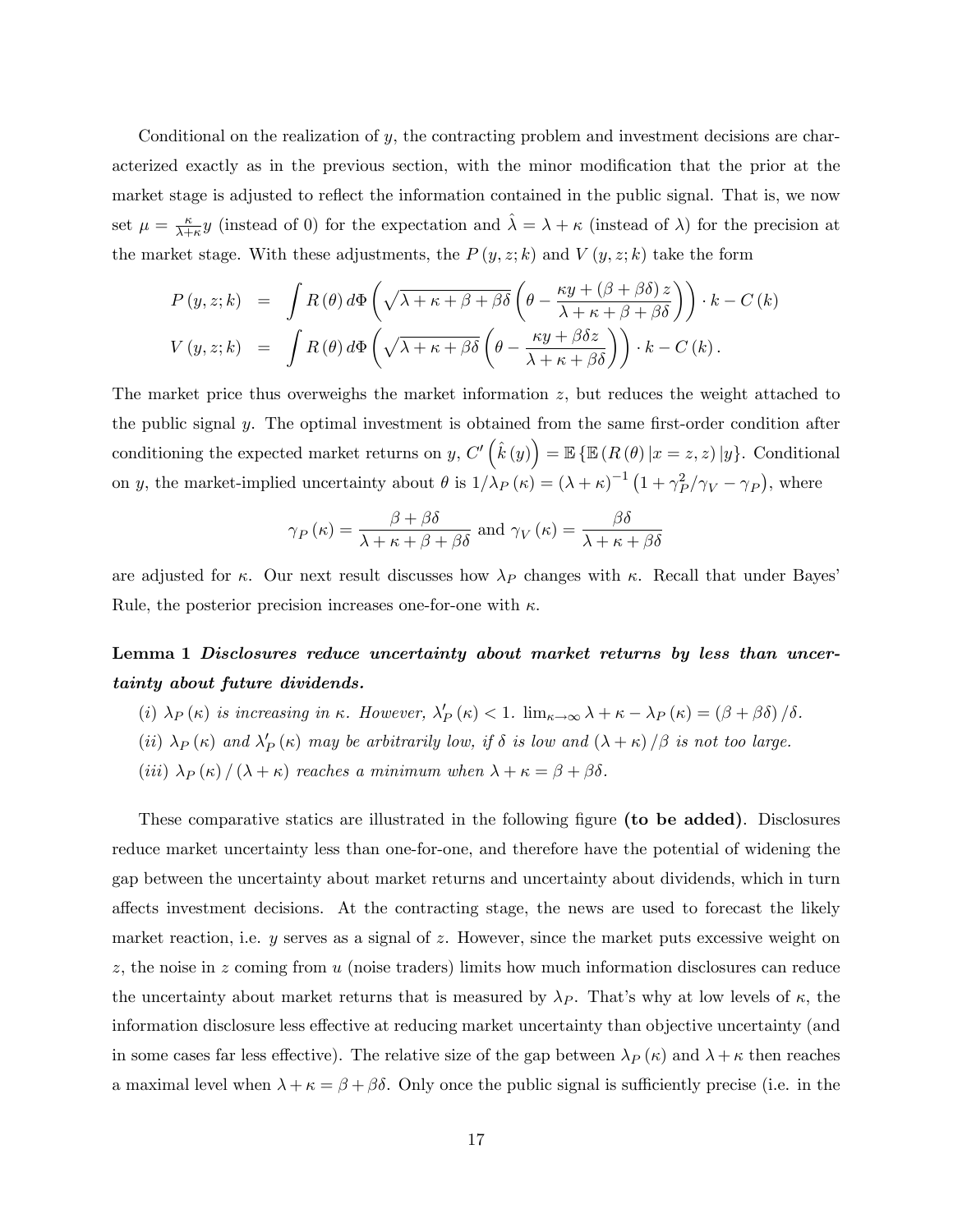limit as  $\kappa \to \infty$ ) does the public information disclosure lead to a reduction in market uncertainty, relative to the fundamental uncertainty.

The observation that public news may be particularly ineffective at reducing market uncertainty is at the heart of how the information distorts investment. The impact of the news comes on the one hand through its impact on market frictions (i.e. the effect of  $\kappa$  on  $\lambda_P$ ), and on the other hand through how the realization of y shifts perceptions of upside or downside risk. We illustrate these two channels through two examples.

**Exponential dividends.** Suppose that  $R(\theta) = e^{\theta}$ . In this case, we have

$$
C'(\hat{k}(y)) = \hat{k}(y)^{\gamma} = \mathbb{E} \{ \mathbb{E} (R(\theta) | x = z, z) | y \} = e^{\frac{\kappa}{\lambda + \kappa} y + \frac{1}{2} \lambda_P^{-1}}, \text{ and}
$$
  

$$
C'(k^*(y)) = k^*(y)^{\gamma} = \mathbb{E} (R(\theta) | y) = e^{\frac{\kappa}{\lambda + \kappa} y + \frac{1}{2} (\lambda + \kappa)^{-1}}.
$$

Therefore, the investment distortion is independent of y:  $\hat{k}(y) / k^*(y) = e^{\frac{1}{2\gamma}(\lambda - \lambda + \kappa)^{-1}}$  is constant and depends only on the gap between market uncertainty  $\lambda_P^{-1}$  and objective uncertainty  $(\lambda + \kappa)^{-1}$ . Although  $\lambda_P^{-1} - (\lambda + \kappa)^{-1}$  is decreasing in  $\kappa$  (i.e. the public signal reduces the distortion), our next proposition shows that if the frictions are sufficiently severe to cause expected dividends to be negative, provisions of noisy public information may lead to further reduction in welfare.

#### Proposition 5 Noisy public news may reduce welfare.

For any  $\lambda$ ,  $\beta$ , and  $\delta$ , if  $\gamma$  is sufficiently small, then there exists  $\hat{\kappa}$  such that expected welfare is negative and decreasing in  $\kappa$  for  $\kappa \in [0, \hat{\kappa}].$ 

This result illustrates that, in the exponential example, information disclosures can have potentially adverse effects. Using the same notation as in the previous section, let  $\hat{V} (y)$  the expected dividend at the equilibrium investment,  $V^*(y)$  the welfare level at the efficient investment, and  $\Delta(y) = 1 - \hat{V}(y) / V^*(y)$  the reduction in welfare at the equilibrium, relative to the efficient welfare level, all conditional on y. Then the ex ante welfare can be written as

$$
\mathbb{E}\left(\hat{V}\left(y\right)\right) = \mathbb{E}\left(V^*\left(y\right)\right) - \mathbb{E}\left(V^*\left(y\right)\cdot\Delta\left(y\right)\right).
$$

The first term here measures the welfare level at the efficient benchmark, while the second term measures the welfare loss due to investment distortions. An improvement in information unambiguously increases the first term, but this is not sufficient to guarantee an overall welfare increase if at the same time the distortions get worse. In fact, this will typically be the case if the public information offers the initial shareholders an additional dimension along which they are able to influence the rents.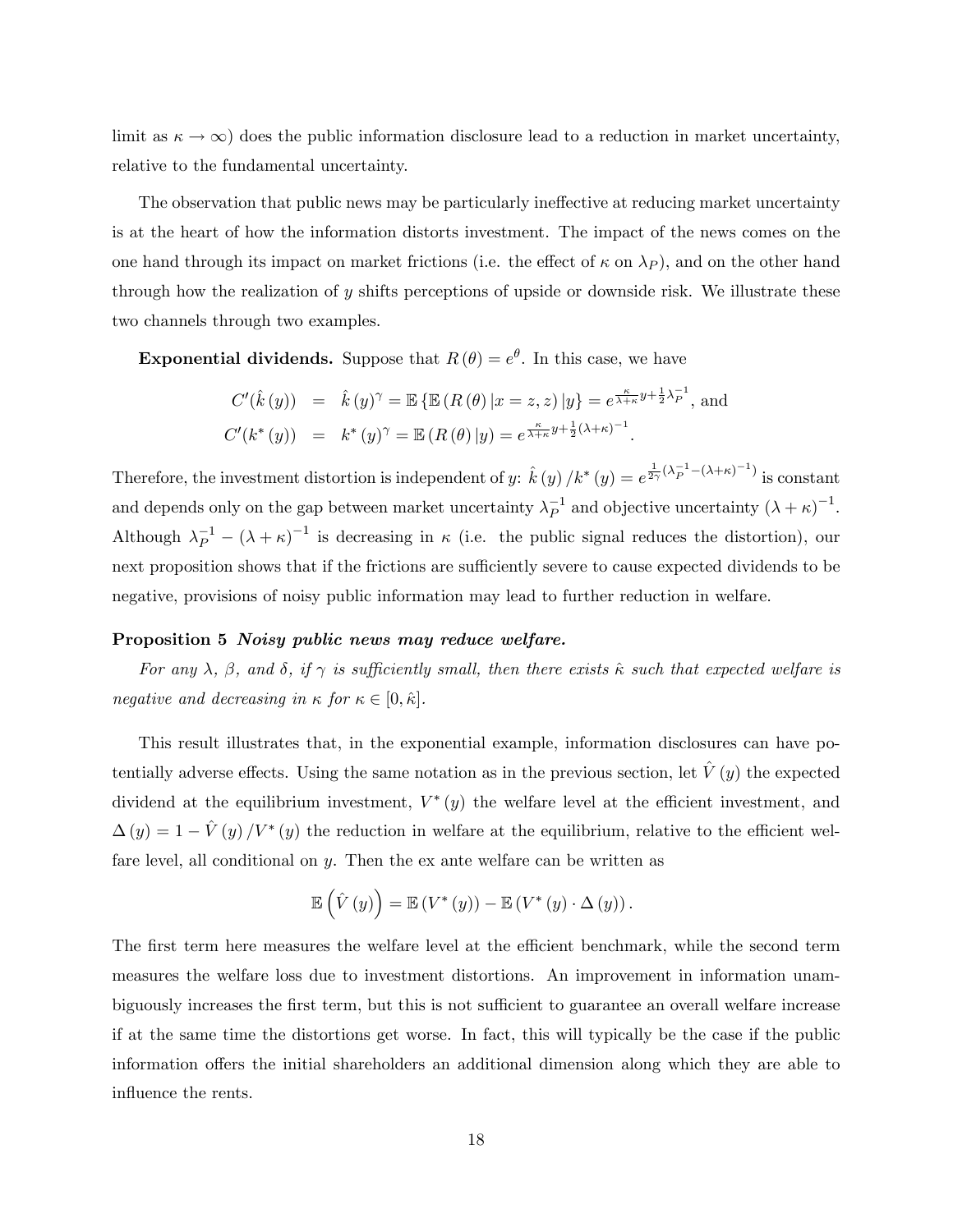This is exactly what happens in the exponential example. Notice that here,  $\Delta(y)$  is independent of y and only depends on  $\kappa$ . Taking derivatives w.r.t.  $\kappa$ , we have

$$
\frac{\partial \mathbb{E}\left(\hat{V}\left(y\right)\right)}{\partial \kappa} = \frac{\partial \mathbb{E}\left(V^*\left(y\right)\right)}{\partial \kappa}\left(1-\Delta\right) - \frac{\partial \Delta}{\partial \kappa} \mathbb{E}\left(V^*\left(y\right)\right).
$$

It's straight-forward to check that in the exponential example  $\frac{\partial \Delta}{\partial \kappa} < 0$ , so the second term is positive, but if  $1 - \Delta < 0$ , the first term will be negative. Moreover, as  $\gamma \to 0$ ,  $\mathbb{E}(V^*(y)) \to 0$ and  $\Delta \to \infty$ , so the increase in distortion ends up unambiguously dominating the welfare effect of information provision. The end result is that public information worsens rent extraction and reduces welfare. Information is welfare-improving only once it is sufficiently precise to crowd out the rent-seeking motive, so that the Örm returns to positive expected dividends.

Proposition 5 resembles Morris and Shin (2002)'s result that noisy public information reduces welfare in beauty contest games. While both results build on a similar distortion in the use of public information, our set-up and intuition are different. Here, the frictions in financial markets are key in generating the rent-seeking activities that cause information processing to be distorted – information provides initial shareholders with one further dimension of flexibility along which they can optimize their rent. In Morris and Shin instead, a rent-dissipation game motivated the zero-sum reduced-form coordination motives, but financial markets were not modeled explicitly.

**Threshold returns.** Next, we explore how the realization of y influences investment  $k(y)$ . The impact of y can be decomposed into an effect on return expectations  $\mathbb{E}(R(\theta)|y)$ , which raises efficient as well as implemented investment levels, and its impact on the perception of upside vs. downside risk and the magnitude of the distortions. To analyze this channel, we assume that  $R(\cdot)$ takes a value of 1, if and only if  $\theta$  exceeds some threshold  $\bar{\theta}$ , and takes a value of 0 if  $\theta \leq \theta$ . With the public signal, the investment distortion is then characterized by

$$
\frac{C'\left(\hat{k}\left(y\right)\right)}{C'\left(k^{*}\left(y\right)\right)}=\frac{\mathbb{E}\left\{\mathbb{E}\left(R\left(\theta\right)|x=z,z\right)|y\right\}}{\mathbb{E}\left(R\left(\theta\right)|y\right)}=\frac{\Phi\left(\sqrt{\lambda_{P}}\left(\frac{\kappa}{\lambda+\kappa}y-\bar{\theta}\right)\right)}{\Phi\left(\sqrt{\lambda+\kappa}\left(\frac{\kappa}{\lambda+\kappa}y-\bar{\theta}\right)\right)}.
$$

There is over-investment if the return is viewed as an upside risk  $(\frac{\kappa}{\lambda+\kappa}y < \bar{\theta})$ , and underinvestment otherwise. This distortion however is non-monotone in  $y$ : it is unbounded on the upside, as  $\frac{\kappa}{\lambda+\kappa}y-\bar{\theta}\to-\infty$ , but bounded away from 0 as  $\frac{\kappa}{\lambda+\kappa}y-\bar{\theta}\to\infty$ , and reaches a minimum at a value of y, such that  $\frac{\kappa}{\lambda+\kappa}y > \bar{\theta}$ . Intuitively, with sufficiently good news  $\left(\frac{\kappa}{\lambda+\kappa}y \right) > \bar{\theta}$ , the market expectation that  $R(\theta) = 1$  is close to the objective one, and both are sufficiently close to 1 that the resulting wedge has only very minor effects on investment. With terribly bad news  $\left(\frac{\kappa}{\lambda+1}\right)$  $\frac{\kappa}{\lambda+\kappa}y << \bar{\theta}$ , the wedge may be large in relative terms, but remains small in absolute terms, since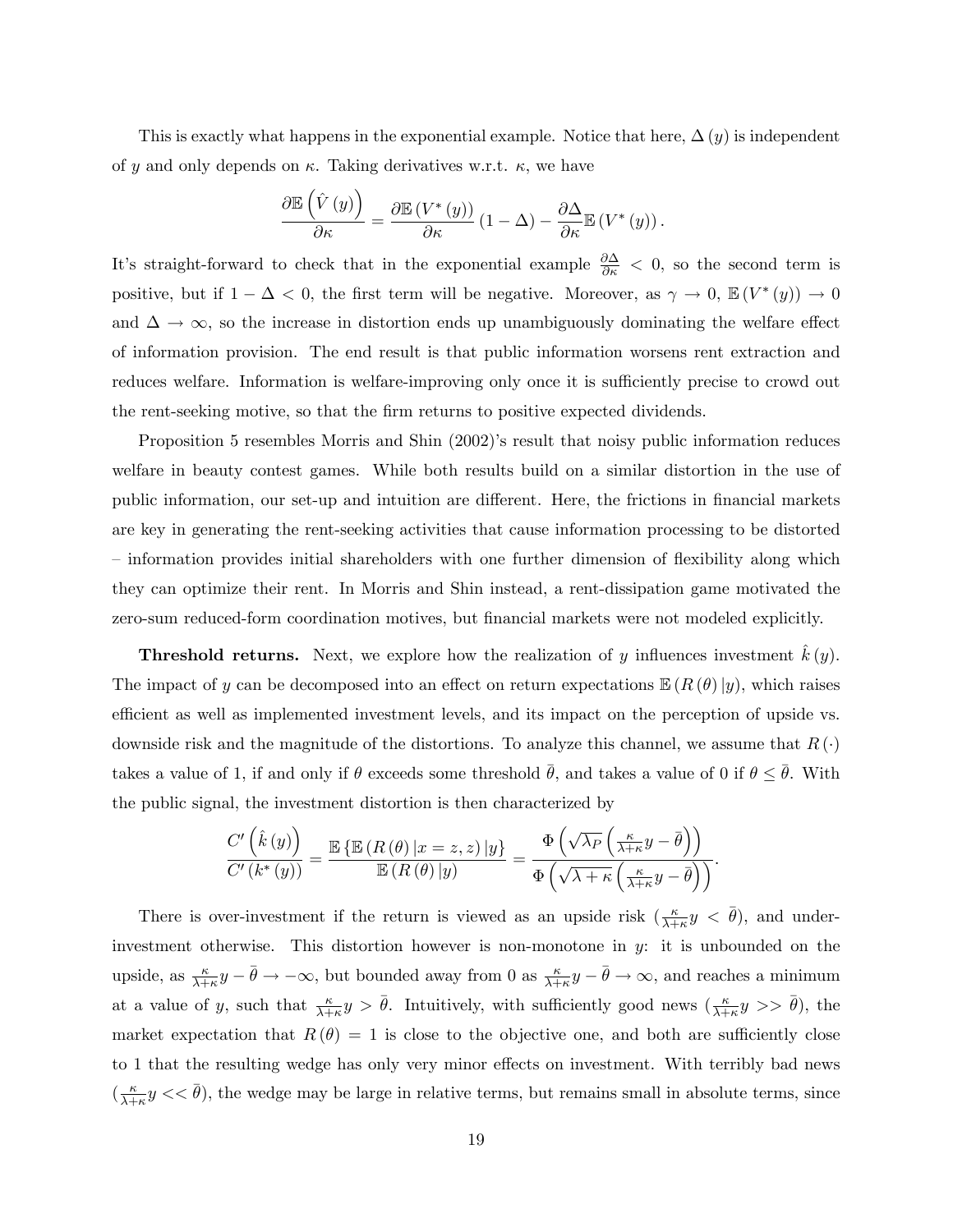the market and objective probabilities of a success are close to 0. The distortion is therefore largest at a positive, intermediate level of  $\frac{\kappa}{\lambda+\kappa}y-\overline{\theta}$ .

If the distribution of  $R(\cdot)$  is symmetric ex ante  $(\bar{\theta} = 0)$ , there is no investment distortion when  $\kappa = 0$  ( $\hat{k} = k^* = \psi(1/2)$ ). The same remains true when  $\kappa > 0$  and  $y = 0$ . However, for  $y \neq 0$ , it follows from  $\lambda_P < \lambda + \kappa$  that  $k^*(y) > \hat{k}(y) > \psi(1/2)$  for  $y > 0$ , and  $\psi(1/2) > \hat{k}(y) > k^*(y)$  for  $y < 0$ , i.e. the contracted investment choice *under-reacts* to the arrival of public news, compared to what the efficient investment level would prescribe. While the ex ante risk is symmetric, a positive realization of y shifts the expectation up, but the remaining uncertainty more to the downside hence the implemented investment will be below the efficient level. A negative realization of  $y$  on the other hand shifts the expectation down, but the remaining uncertainty is shifted to the upside, so the implemented investment level is above the efficient one.

By far the most interesting effects arise at intermediate realizations of  $y$  and if the ex ante return distribution is asymmetric  $(\bar{\theta} \neq 0)$ . Consider the case where  $\bar{\theta} < 0$ , i.e. ex ante the return is a downside risk.<sup>9</sup> Consider the realization of "moderately bad" signals, in which the news are not good, but they are also not so terrible that a failure seems likely. If the news suggest that the prior was too optimistic about  $\theta$ , then the resulting shift in posterior expectations will have a far bigger effect on the market's assessment of the tail probability of failure than on the objective assessment. Since the market will turn pessimistic much faster than the objective risks, seemingly harmless signals can trigger exaggerated shifts in prices. Anticipating this, the news cause investment to drop, even though the objective risk of a failure remains low.

# Proposition 6 Moderately bad news about downside risks cause unjustified market fears and investment panics.

- (i) If  $\bar{\theta}$  < 0, then the provision of news amplifies investment distortions on the downside.
- (ii) For some interval of signal realizations,  $\hat{k}(y) < \hat{k} < k^* < k^*(y)$ .

The proposition is a direct consequence of the observation in lemma 1 that public news provision is not effective at "calming the market", i.e. at reducing the market uncertainty about fundamentals. Consider for example a signal realization of y, for which the objective default probability remains small. Because  $\sqrt{(\lambda + \kappa)/\lambda_P} > 1$ , the same signal realization may turn out to be much more worrisome from the perspective of market expectations. For example, if  $\sqrt{\lambda + \kappa} \left( \frac{\kappa}{\lambda + \kappa} \right)$  $\frac{\kappa}{\lambda+\kappa}y-\bar{\theta}\Big)=3,$ the default threshold is more than 3 standard deviations away from the posterior expectation

<sup>&</sup>lt;sup>9</sup>This corresponds, for example to a bond, with a risk of default if the bond fundamental falls below a certain threshold  $\bar{\theta}$ .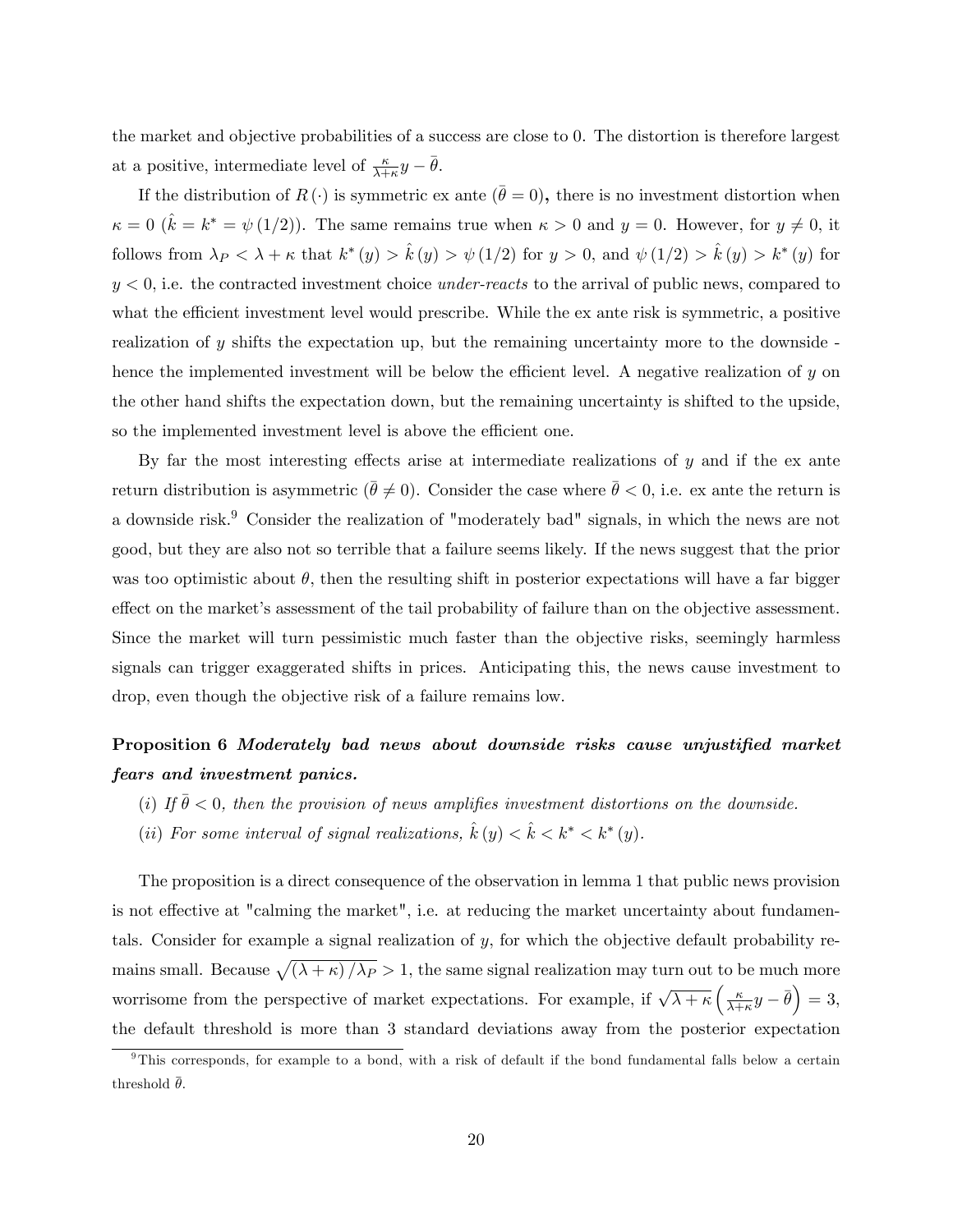of fundamentals, and hence the perceived default risk is less than 0.15%. At the same time, if  $\sqrt{(\lambda + \kappa)/\lambda_P} = 1.5$ , the market-implied standard deviation is 50% higher than the objective one, and the market's perception of the default risk is ca.  $2.3\%$ , i.e. roughly 15 times as high as the objective risk. Once signals move into this range, the expected market returns quickly deteriorate on the fears that a low realization of z will lead to a far lower market return.

In some cases, news that is objectively reassuring and increases the efficient investment level instead lowers the chosen investment level. Since  $\lambda_P(\kappa) < \lambda + \kappa$  and  $\frac{d\lambda_P(\kappa)}{d\kappa} < 1$ , there exist realizations of  $y < 0$  for which

$$
\sqrt{\frac{\lambda}{\lambda+\kappa}} < \frac{\frac{\kappa}{\lambda+\kappa}y-\bar{\theta}}{-\bar{\theta}} < \sqrt{\frac{\lambda_{P}\left(0\right)}{\lambda_{P}\left(\kappa\right)}}
$$

i.e. news that actually lower the default risk relative to the prior (inequality on the left) cause the market-implied default risk to go up (inequality on the right, where  $\lambda_P (\kappa)$  and  $\lambda_P (0)$  denote the market-implied precisions with and without the signal).

Here, the excess uncertainty about the market price causes shareholders to overreact in their investment choices. It is precisely when news about the returns suggest that "there are some concerns, but objectively the risks are very minor" that the initial shareholders will start to worry about the market reaction. Even if they fully agree with the news, they worry that the market doesnít recognize this and instead reacts strongly to the downside. The initial shareholders thus face the risk of a lower market return, to which they respond by lowering their investment. More often than not the fears about the market turn out to be unjustified ex post, but this is of little help to the initial shareholders when selling their shares. With downside fears about the market price, the shareholder's optimal investment strategy is "better be safe than sorry".

With upside risk  $(\bar{\theta} > 0)$ , investment overreacts to moderately good news. In other words, moderately good news about upside returns cause investment booms and irrational exuberance. Think for example about news regarding a potential technological breakthrough that is unlikely yet not impossible. In this case there exists a range of moderately positive news, i.e. news that improve the prior of  $\theta$  but ultimately have little effect on the likelihood of success, which trigger overly optimistic market expectations about returns and excessive investment by the Örm. The formal argument is the flipside of the previous example so we will not repeat it here.

With upside risk, mildly positive news can have magnified effects on shareholder expectations of market returns. In the same way as moderately bad news triggered excessive fears about downside risk, mildly positive news generate excessive hopes about the realization of upside risk. Initial shareholders knowingly over-invest in the hope that the market will become even more exuberant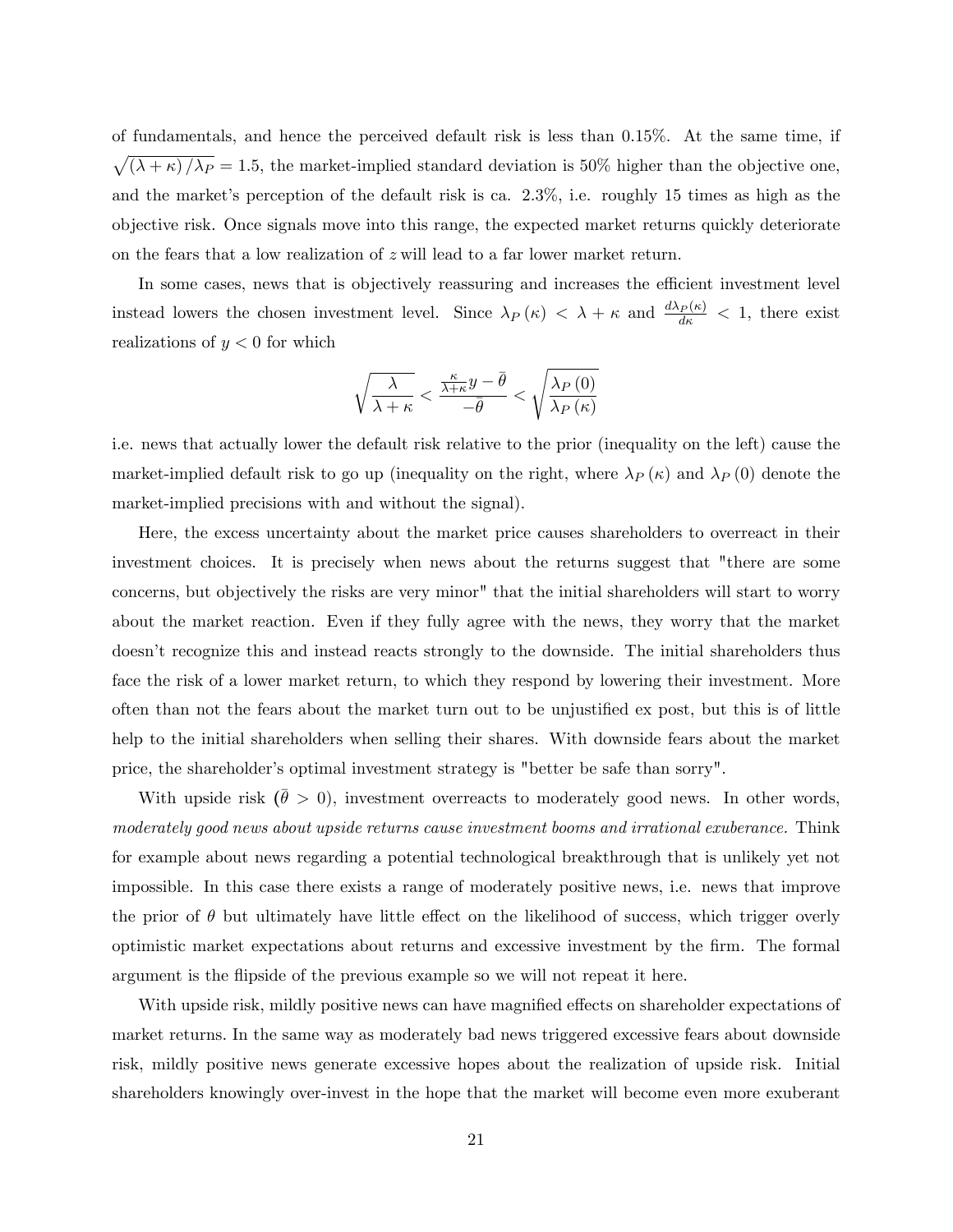and they are able to sell their shares at inflated prices. In the end, more often than not these expectations about the market are too good to be true.

### 5 Distorting the response to market signals

In this section, we consider how investment decisions distort the use of information aggregated through share prices. We modify our benchmark model by assuming that the investment decision is implemented after the price is realized, allowing for informational feedback effects. The initial shareholders incentivize the manager to implement a price-contingent investment rule  $k(\cdot)$  that internalizes the impact of its decisions on the share price. The wage contract is then designed to align the manager's ex post incentives with the shareholders' ex ante objective, so that the managers have no incentive to alter their behavior ex post (what's more, if  $\alpha > 0$ , such commitment is valuable to the initial shareholders). Effectively the model implies that the firm pre-commits to an investment rule before the market opens, and the market can perfectly anticipate the investment level that will realize given the price.<sup>10</sup>

We depart from the analysis in section 3 by assuming that the investment rule is a pricecontingent, or equivalently z-contingent function  $k(z)$ . Since the market can still perfectly anticipate the investment level that will realize at a given price, nothing changes from the characterization in proposition 1, except that k is replaced by  $k(z)$ . We further assume that there exists a unique  $\hat{z}$ s.t.  $\mathbb{E}(R(\theta)|x=z,z) \geq \mathbb{E}\left\{R(\theta)|z\right\}$  for  $z \geq z^{.11}$  For a given  $k(z)$ , the equilibrium share price, is

$$
P(z) = P(z, k(z)) = \mathbb{E} (R(\theta) | x = z, z) \cdot k(z) - C(k(z)),
$$

The expected dividend value takes the form

$$
V(z) = V(z, k(z)) = \mathbb{E} (R(\theta) | z) \cdot k(z) - C(k(z)).
$$

To constitute an equilibrium, it must be the case that  $P(z)$  is strictly monotonic in z, a condition that is no longer automatically satisfied due to the endogenous feedback from  $z$  to  $k$ .

 $10$  Instead of thinking of the pre-commitment to a rule as the result of the manager's incentive contract, we can also interpret this as a model of explicit agreement to a rule before the market opens, and the internal reporting and decision procedures in place generate the commitment that make it difficult to revisit the decision afterwards. The important feature here is that Önal shareholders are unable to renegotiate the contract terms with the manager once they have taken control, and before the investment is implemented.

<sup>&</sup>lt;sup>11</sup>This condition is satisfied for many return distributions, and is completely unrelated to our concepts of upside vs. downside risks: For any bounded return  $R_1(\theta)$  with upside risk that satisfies the condition, the same condition also holds for  $R_2(\theta) = R - R_1(-\theta)$ .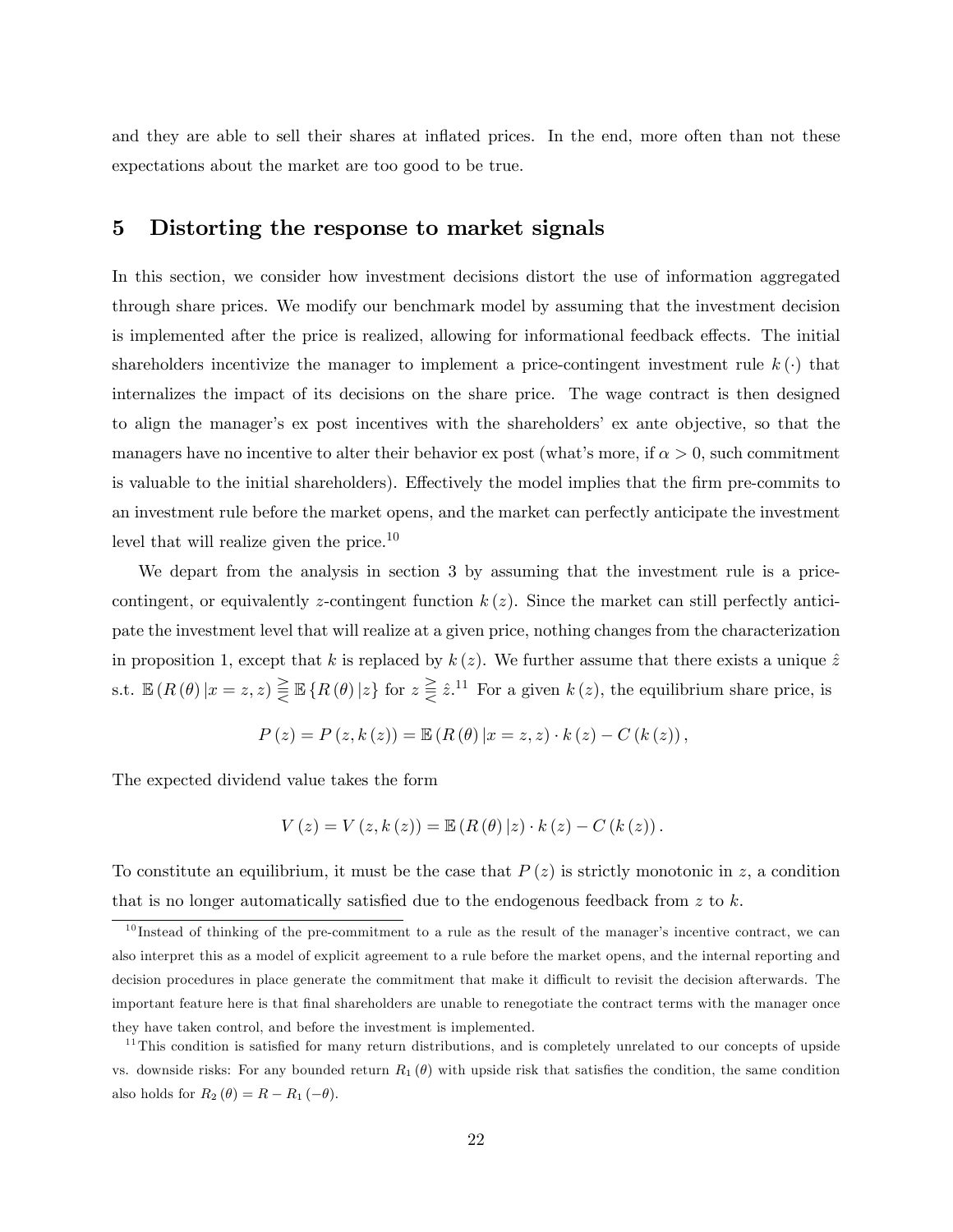Lemma 2 Suppose that

$$
1 \geq \frac{k'(z)/k(z)}{\frac{\partial \mathbb{E}(R(\theta)|x=z,z)}{\partial z}/\mathbb{E}\left(R(\theta)|x=z,z\right)} \left(\frac{C'(k(z))}{\mathbb{E}\left(R(\theta)|x=z,z\right)} - 1\right).
$$

Then,  $P(z, k(z))$  is strictly increasing in z.

The condition in this lemma highlights that monotonicity of  $P(z)$  requires the investment rule to be not too responsive to  $z$  in states where the firm invests more than what the market would like to see. Below, we will assume that monotonicity is alway satisfied. Due to an envelope condition, this holds automatically for  $\alpha = 1$ , i.e. the chosen investment rule maximizes the share price conditional on z. For  $\alpha < 1$ , monotonicity is not automatic unless one imposes additional restrictions on the shape of returns, since monotonicity may fail when the return  $\mathbb{E}(R(\theta)|x=z,z)$  that is expected by the market is significantly below the objective return,  $\mathbb{E}(R(\theta)|z)$ , and the initial shareholders put sufficient weight on the latter (i.e.  $\alpha$  is close to 0).<sup>12</sup>

The optimal investment rule  $k(z)$  maximizes the initial shareholder's objective function conditional on z,  $(1 - \alpha) V(z, k) + \alpha P(z, k)$ . With market frictions,  $\hat{k}(z)$  satisfies

$$
C'\left(\hat{k}\left(z\right)\right) = \alpha \mathbb{E}\left(R\left(\theta\right)|x=z,z\right) + \left(1-\alpha\right) \mathbb{E}\left(R\left(\theta\right)|z\right).
$$

If markets were efficient  $(V(z, k) = P(z, k))$ , the implemented decision rule  $k^*(z) = \psi(\mathbb{E}\{R(\theta)|z\})$ incorporates the information contained in the price optimally according to Bayes' Rule. Relative to  $k^*(z)$ , the implemented investment tilts investment in the direction dictated by the market expectations of returns. It aligns marginal costs of investment more closely with the market's expected returns, conditional on the realization of z.

Information Feedback. Our first result shows that the informational feedback from share prices to investment creates an endogenous element of upside risk. This effect comes from the value of aligning investment with the information contained in the share price and is present even with the efficient investment rule.

# Proposition 7 Informational Feedback creates endogenous upside risk and increases initial shareholder rents.

(i) Increased Shareholder Rents: For any strictly increasing investment function  $k(z)$ ,  $\mathbb{E}\left(\Omega\left(z,k\left(z\right)\right)\right) > \mathbb{E}\left(\Omega\left(z,k\left(\hat{z}\right)\right)\right).$ 

<sup>&</sup>lt;sup>12</sup>For example, it suffices to assume that  $\lim_{\theta\to-\infty} R(\theta) \geq \mathbb{E} \{R(\theta) | \hat{z}\} / (1 + \gamma)$ , or to assume that the firms dividend includes an additional component that is increasing in  $\theta$  but not affected by investment.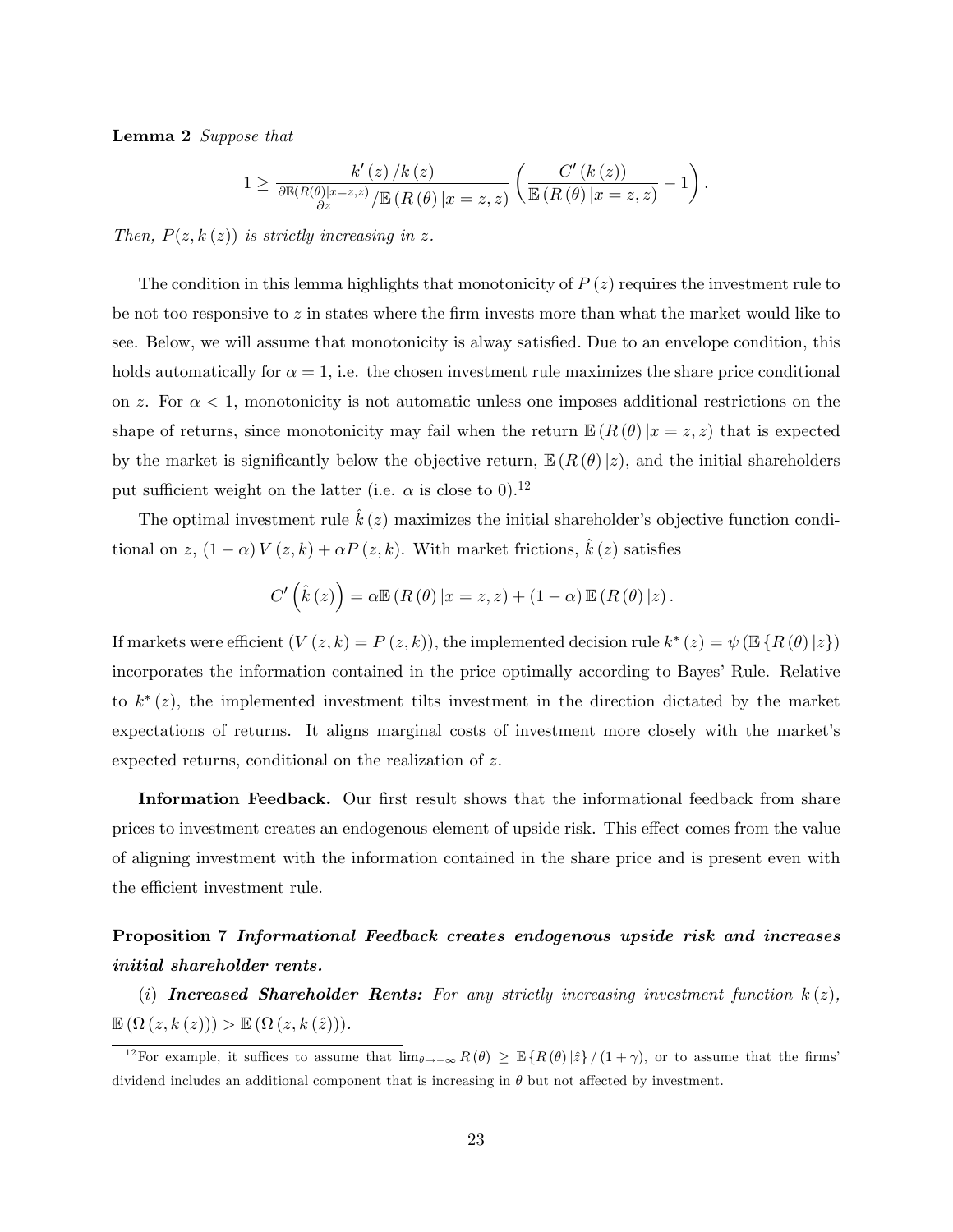(ii) **Endogenous Upside Risk:**  $\mathbb{E}(\Omega(z, k(z))) > 0$  if either  $\mathbb{E}(\mathbb{E}(R(\theta)|x = z, z)) \geq \mathbb{E}(R(\theta)),$ or  $\mathbb{E}\left(\mathbb{E}\left(R\left(\theta\right)|x=z,z\right)\right)<\mathbb{E}\left(R\left(\theta\right)\right)$  and  $\inf_{z} k'(z)/k(z)$  is sufficiently large.

(iii) **Unbounded Rents:** If  $\inf_z k'(z) / k(z) \to \infty$ , then  $\mathbb{E}(\Omega(z, k(z))) \to \infty$ , for any  $R(\cdot)$ .

Therefore, any investment strategy that responds positively to the news in  $z$  also tilts the initial shareholder's expected rents to the upside. If the underlying risk was (weakly) upside dominated. the feedback effect strengthens the upside bias and increases initial shareholder rents. If instead the underlying risk was dominated by the downside, then the endogenous investment response mitigates the downside exposure, and if investment is sufficiently responsive it overturns it. In the limit where investment becomes infinitely responsive, the initial shareholder rents are positive and arbitrarily large regardless of the underlying  $R(\cdot)$ .

We can write the expected wedge as

$$
\mathbb{E}(\Omega(z, k(z))) = \mathbb{E}(\Omega(z, \mathbb{E}(k(z)))) + cov(k(z); \mathbb{E}(R(\theta) | x = z, z) - \mathbb{E}\{R(\theta) | z\})
$$

The expected wedge consists of two terms. The first term,  $\mathbb{E}(\Omega(z,\mathbb{E}(k(z))))$ , corresponds to the expected wedge when investment is fixed at its unconditional expectation  $\mathbb{E}(k(z))$ . The second term,  $cov(\mathbb{E}(R(\theta)|x=z, z) - \mathbb{E}(R(\theta)|z); k(z))$ , captures the fact that investment responds to the information contained in z. Therefore, the feedback from prices to investment creates endogenous upside risk, and increases rents to initial shareholders. The response of investment leads to more risk-taking on the upside, when the realization of  $z$  is positive, and to less risk-taking on the downside. Thus, endogenously the amount of exposure increases with expected returns. This result arises whenever investment responds positively to the news in z.

Investment Distortions with Informational Feedback. Next, we discuss how the implemented investment rule distorts the information coming from z. The implemented investment rule  $k(z)$  equates marginal cost to a weighted average of the market's expected return and the expected dividend return, conditional on z. The signal z thus receives more weight in forming posterior expectations about  $\theta$  than would be justified from an objective point of view.

At signal realization  $\hat{z}$ ,  $\mathbb{E}(R (\theta)|x = z, z) = \mathbb{E}(R (\theta)|z)$ , so regardless of  $\alpha$ , the implemented investment level will be the efficient one,  $\hat{k}(z) = k^*(z)$ . Away from  $\hat{z}$ , the response to market prices is distorted in the direction of market expectations, and the distortions become larger the larger is  $\alpha$ . Therefore, for  $z > \hat{z}$ ,  $\hat{k}(z) > k^*(z)$ , while for  $z < \hat{z}$ ,  $\hat{k}(z) < k^*(z)$ . Thus, by shifting the weight given to  $z$  in the direction of the market's expectations, the implemented investment rule magnifies the response of investment to the information contained in the price. These results are summarized in the next proposition: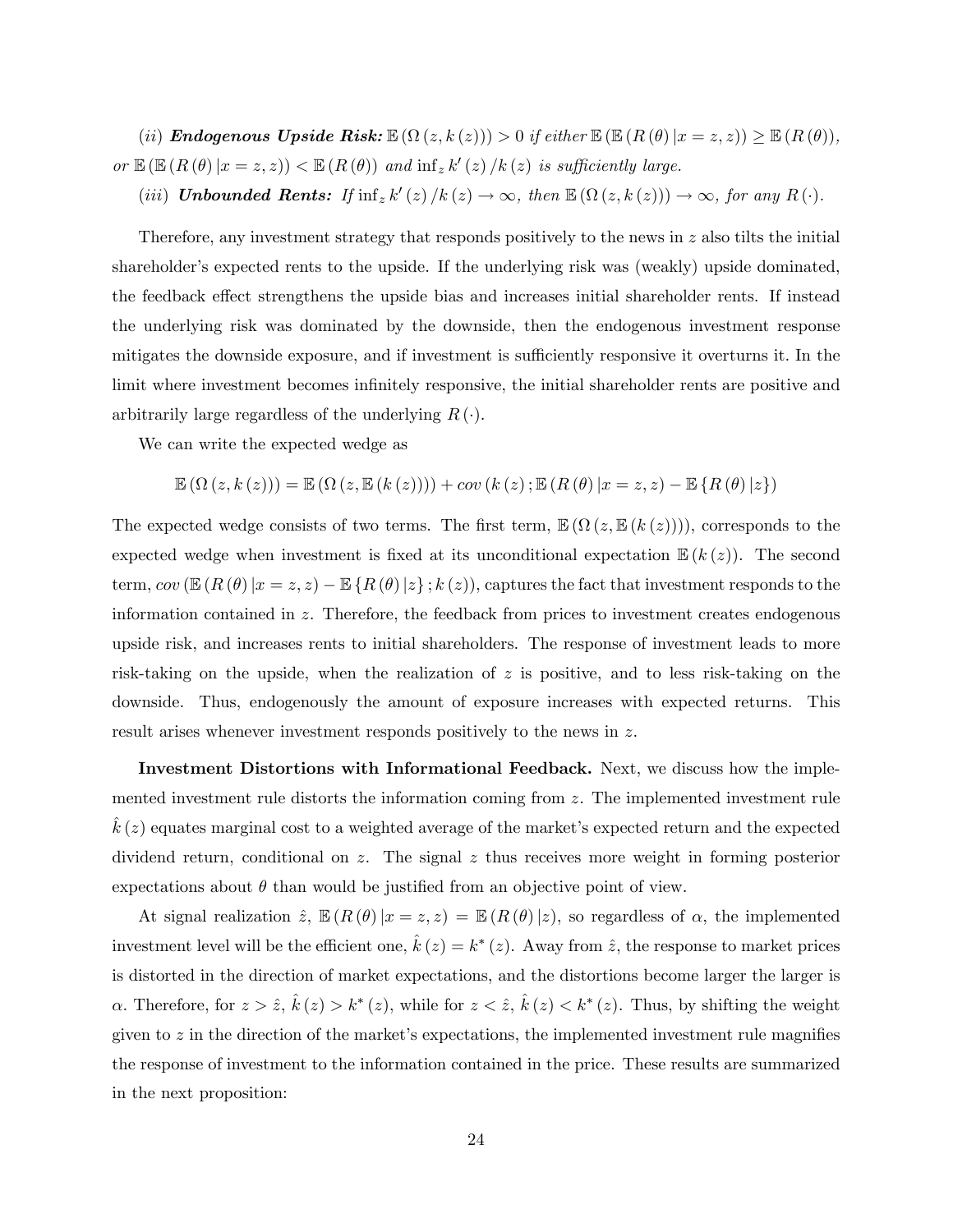#### Proposition 8 Market noise causes excess investment volatility

(i) Excess investment sensitivity: The investment distortion  $\left|\hat{k}\left(z\right)/k^{*}\left(z\right)-1\right|$  is increasing in  $\alpha$ , and increasing in z whenever  $\mathbb{E}(R(\theta)|x=z,z) / \mathbb{E}(R(\theta)|z)$  is increasing in z.

 $(iii)$  Fundamentals vs. Market Noise: If market noise is sufficiently important, then volatility of investment is high, but the correlation of investment with future returns is low.

 $(iii)$  Unbounded rents and welfare losses: If the market friction is sufficiently important or  $\gamma$  sufficiently close to 0,  $\mathbb{E}(\Omega(z, \hat{k}(z)))$  becomes arbitrarily large, and  $\mathbb{E}(V(z, \hat{k}(z)))$  lower than if investment was determined before the market opens.

The rent manipulation logic of the two previous sections extends to the setting in which investment is implemented after the market opens. Here, the initial shareholders can manipulate the rents not just through the average level of investment, but also through its response to the information  $z$ . Effectively, by conditioning investment on the share price, initial shareholders have access to an additional marginal along which they can maximize their rents. Since initial shareholder rents are increasing in the sensitivity of investment to z, shareholders take advantage by incentivizing an investment rule that is excessively responsive to market information: the signal z receives too much weight relative to the information it conveys. This causes excess volatility in investment: on the upside, shareholders encourage too much investment in order to maximize the positive rents they extract from inflated share prices. On the downside, they encourage under-investment in order to limit the losses they incur from the market price being below the fundamental value. If  $\alpha = 1$ , the investment equates marginal costs to the expected market return conditional on z, but the latter can be far more volatile than the fundamental return expectation, if information frictions are sufficiently important.

This channel not only increases the volatility of investment, but it also reduces the connection of investment decision from information about fundamentals. A high price translates into a higher investment level, but the increase in investment and marginal costs exceeds the increase in fundamental return expectation. If the market is sufficiently noisy, i.e.  $\beta\delta$  is small relative to  $\lambda$  and  $\beta$ , it may be that prices are almost exclusively driven by market noise, and carry little information about fundamental returns, yet investment responds aggressively in order to capture rents on the upside or limit losses on the downside. In the limiting case where investment is orthogonal to fundamentals, the feedback from prices to investment leads to strictly lower efficiency than a fixed ex ante investment decision. In this case, investment volatility purely serves to increase upside risk and extract rents form final shareholders, and is strictly welfare reducing, even though an efficient use of the same information could entail large welfare gains.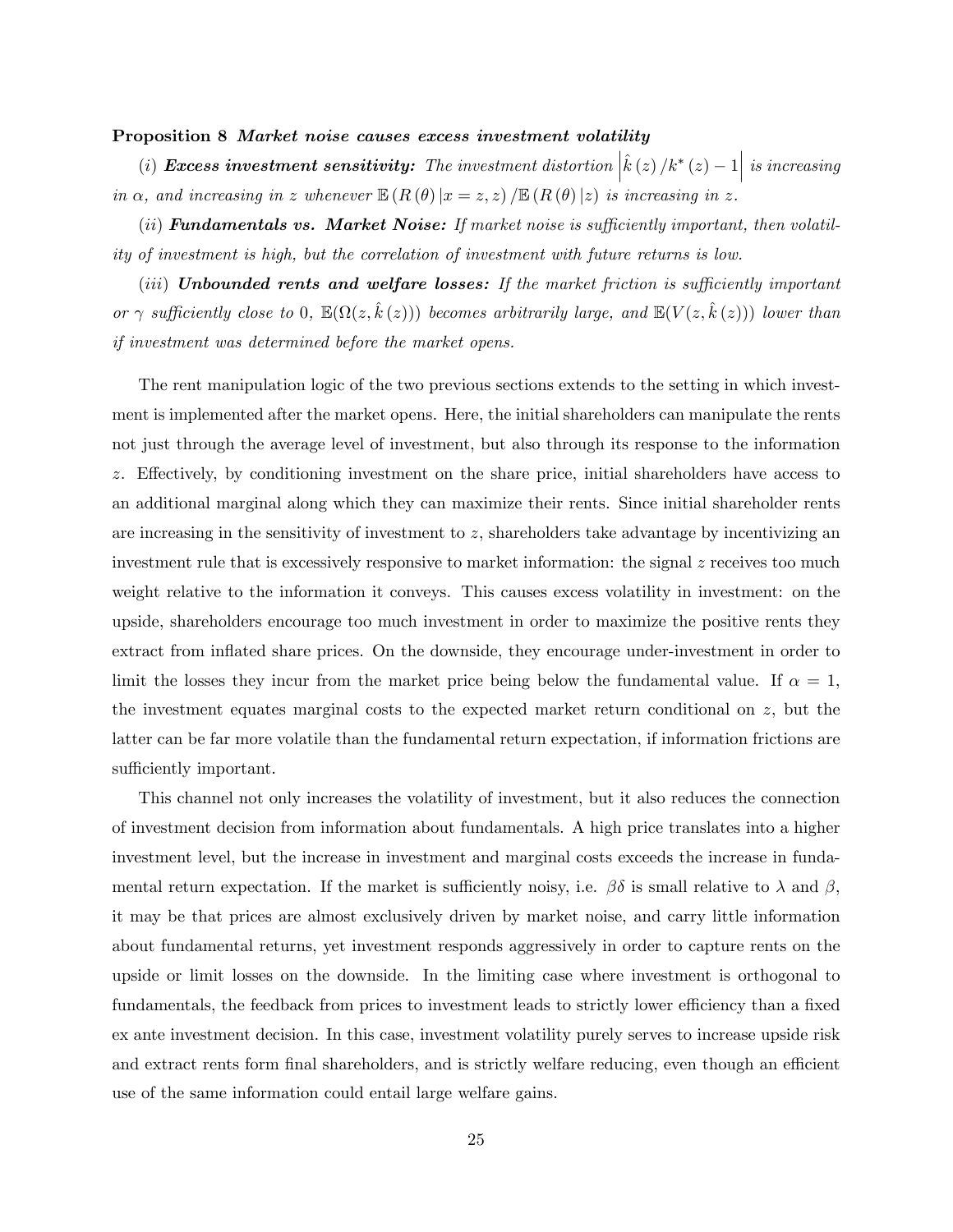### 6 Designing the compensation scheme

Next we consider the design of the manager's compensation. Clearly, the efficient investment  $k^*$  is implemented if  $W^*(\Pi) = \omega \Pi$ , i.e. if the manager's compensation is linear in the final dividend. We will call this a "restricted equity" contract, since the manager cannot sell the equity share in the market. Compensation floors (i.e. stock options) and ceilings can be used to modify incentives, relative to this baseline. Let  $\underline{R} = \lim_{\theta \to -\infty} R(\theta)$  and  $\overline{R} = \lim_{\theta \to \infty} R(\theta)$ . The interval  $(\psi(R), \psi(\overline{R}))$  contains all investment levels that are efficient for some  $\theta$ ; investment levels outside cannot be optimal for the initial or final shareholders under any circumstances. We show that any  $k \in (\psi(\underline{R}), \psi(\overline{R}))$  is implementable by a contract that adds either a floor or a ceiling to one of these two benchmark contracts.

### Proposition 9 (Almost) anything is implementable with equity, options, and caps.

(i) Any  $k \in (k^*, \psi(\overline{R}))$  can be implemented with a contract of the form  $W(\Pi) = \max \{W, \omega \Pi\}$ . Any  $k \in (\psi(\underline{R}), k^*)$  can be implemented with a contract of the form  $W(\Pi) = \min \{ \bar{W}, \omega \Pi \}.$ 

(ii) Any  $k \notin (\psi(\underline{R}), \psi(\overline{R}))$  cannot be implemented through a  $\Pi$ -contingent contract  $W(\cdot)$ .

Thus, introducing a minimal compensation level into the benchmark contract  $W^*$  (II) strengthens incentives by making manager payoffs more convex, thus increasing investment from a benchmark level of  $k^*$ . Introducing a cap on total compensation on the other hand concavifies payoffs and weakens incentives, thus lowering investment from the benchmark levels. Thus stock options or compensation áoors, or the use of total compensation ceilings can be used to distort investment decisions in any direction and to any level within the range  $(\psi(\underline{R}), \psi(\overline{R}))$  that is desired by initial shareholders, with contracts just conditioned on final dividends.

When  $\alpha > 0$ , two possibilities arise. If  $\hat{k} > k^*$ ,  $W^*$  (II) too little investment relative to the optimal level. An optimal contract will add a compensation floor to  $W^* (\Pi)$ . If instead,  $\hat{k} < k^*$ , the incentives provided by  $W^*(\Pi)$  are too strong and need to be modified with a cap on total compensation. In our model,  $\alpha$  governs not only the extent to which there is a conflict of interest between initial and final shareholders, but also the misalignment between initial shareholders and manager incentives at the two baseline contracts. Under  $W^*(\Pi)$ , initial shareholders are more focused on the short-term share price than managers, so wage floors and ceilings are used to strengthen incentives and increase distortions.

The proposed contracts have all assumed that  $k$  is not conditioned on any additional information and therefore apply directly to the problem studied in section 3. They also apply to the problem with additional public information, provided that the contract terms (i.e. the floors and ceilings)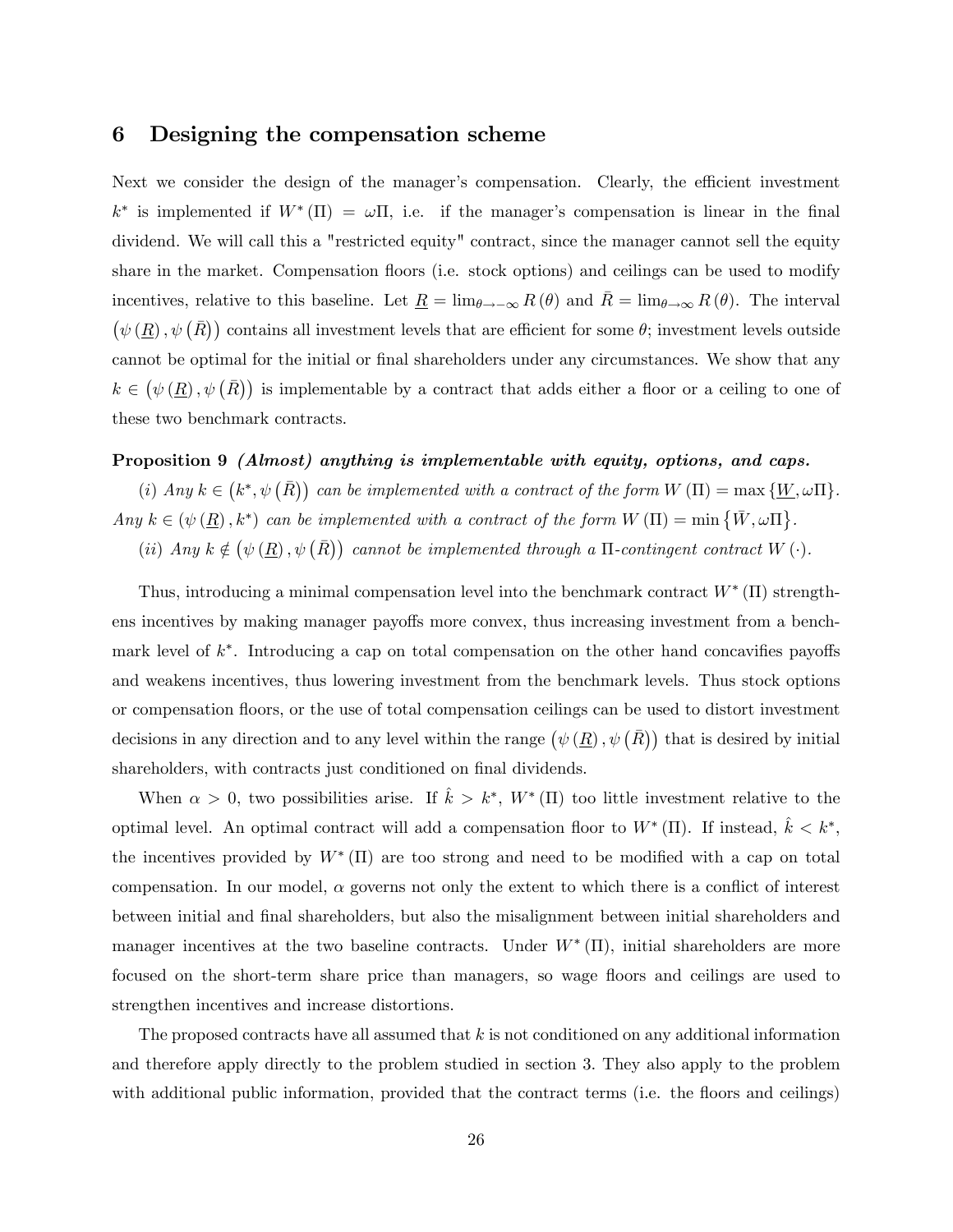can adjust to the additional signal. Finally, they also implement the optimal investment rule of the model with feedback in section 5, provided that the terms are conditioned on the price. That is, in section 5, the implementation problem is fully solved through the provision of a restricted share contract that includes either a floor or a ceiling, whose exact value is determined by  $P$ . Here, price-contingent options and ceilings are crucial to generate managerial commitment to investment strategies that maximize initial shareholder payoffs even beyond the horizon at which these shareholders are actually owning the firm. This commitment is valuable to initial shareholders because the rents generated from market frictions also create time inconsistency in managerial incentives.

Thus, to summarize, the investment distortions do not result from an artificial restriction on the contract space, since any targeted investment level can be implemented without agency costs through a  $\Pi$ -contingent contract. Even if the contract design could condition arbitrarily on other variables such as the share price, the investment level or even the realized  $\theta$ , initial shareholders would still want to distort investment to influence the market price. The implementation possibilities only expand with a richer contract space.<sup>13</sup>

Our next result generalizes these observations to show that  $k^*$  can only be implemented if initial shareholders are not given any flexibility to distort incentives in their desired direction. Suppose that the initial shareholders can use  $N+1$  "securities" or "instruments" to compensate the manager. Each security  $n = 0, ..., N$  is defined by a an expected transfer  $T_n(k)$  to the manager as a function of the chosen k. Each  $T_n(\cdot)$  is assumed to be bounded and continuously differentiable, and that  $T_0(k^*)$  >  $T_0(k)$  for all  $k \neq k^*$ , so that  $k^*$  is implemented by  $T_0(\cdot)$ .

### Proposition 10 Efficient investment requires sharp restrictions on incentive pay.

The initial shareholders will implement  $k \neq k^*$  whenever  $(\hat{k} - k^*) T'_n(k^*) > 0$  for some n.

In other words, the efficient investment level will be implemented if and only if there exists a security for which the implemented investment choice is  $k^*$ , and all other securities would lead to an investment distortion that is opposite of what the initial shareholders would like to do. As soon as there is one security that can be used to push the incentives in the desired direction, the initial shareholders will find it optimal to do so. Even the minimal qualification above can be dispensed with, if negative positions are allowed by the contract (i.e. a contract that leverages

 $13$ Notice however that in our model, price contingent contracts would have no effects on incentives, unless the investment was publicly and perfectly observable by the market. With noise in the observation, the market would always assume that an observation different from the equilibrium level was caused by noise. Likewise, in the model considered in section 5, where investment takes place after the market opens, price-contingent compensation would have no impact on incentives, since the price is already determined by the time investment is set.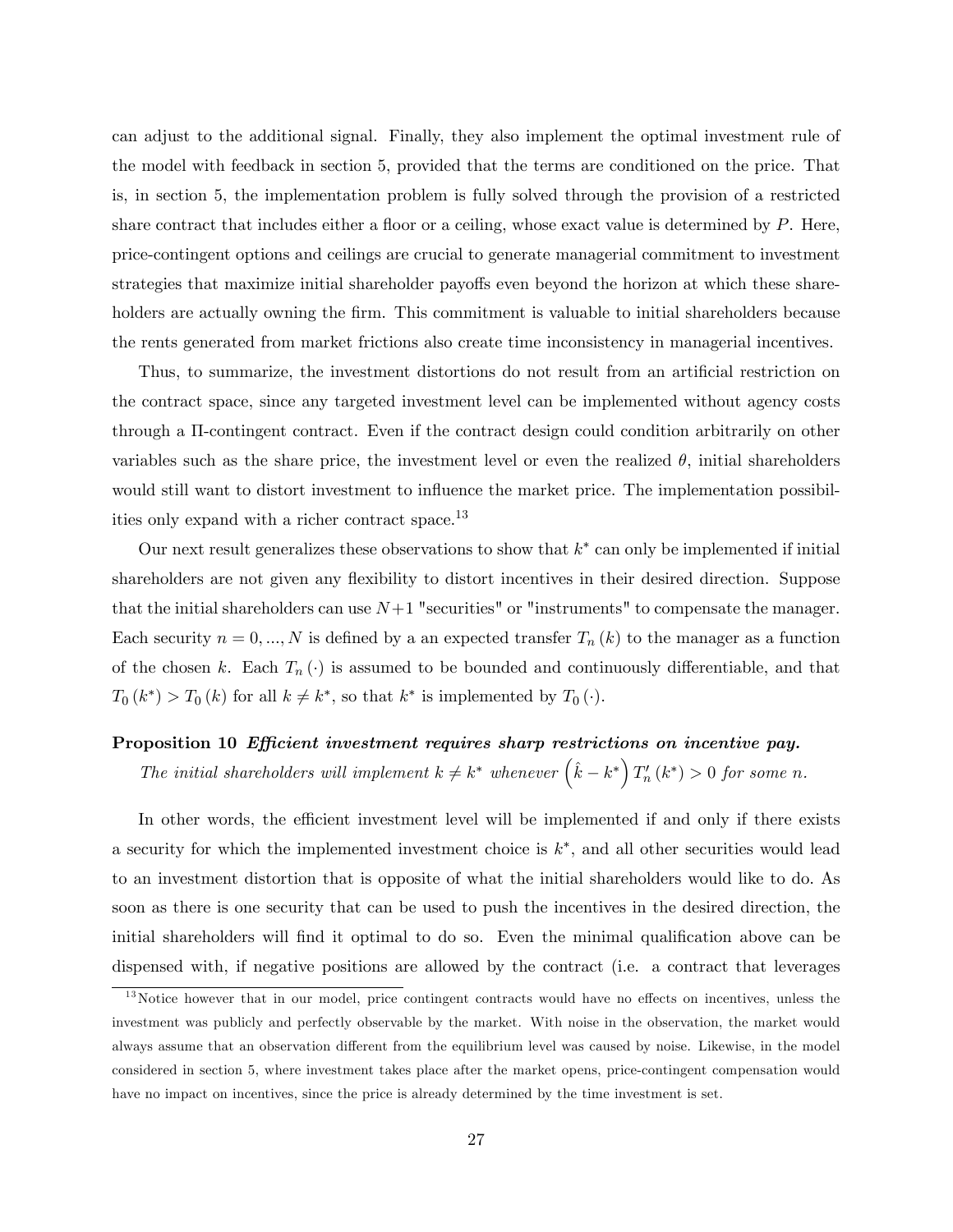different securities against each other), so that any security can be used to distort in any direction. In practical terms, investment distortions are unavoidable, unless there is an almost complete ban on the use of any compensation contract other than a restricted equity contract.

## 7 Regulation and Policy Interventions

In this section, we use our model to discuss policy or regulatory interventions that have either been proposed in the ongoing discussion on financial reform, or actively implemented by policy makers in some form or another in the current crisis. These policies can be grouped into two categories: policies that take the market outcome as given and target Örm behavior to reduce the initial shareholders' ability to extract rents, such as regulation of executive compensation, caps on investment size, or other direct regulation of risk-taking behavior by firms, and policies that target the market outcome and affect incentives by modifying investment returns, such as financial transaction taxes or direct market interventions. At the efficient markets benchmark, any intervention of either kind only leads to distortions in investment behavior and thus reduces welfare. Our model instead offers a clear efficiency rationale for each of these interventions, and provides some additional insights into their respective practical advantages and drawbacks.<sup>14</sup>

**Regulation of Executive Pay.** Proposition 10 suggests that regulation of executive pay  $\overline{\phantom{a}}$ if done correctly  $\sim$  offers a simple solution to rent-seeking by incumbent shareholders: just ban any form of performance pay other than restricted equity shares. This eliminates the incumbent shareholders' discretion and fully implements the efficient investment levels throughout all three models we considered. This proposal has several important advantages. First, this policy does not require any knowledge on the severity of market frictions, firm technologies, or return distributions. It is thus a simple "one-size-Öts-all" policy that is not easily manipulated by incumbent shareholders, and doesn't require fine-tuning or direct regulatory oversight. This is particularly relevant in cases where the return characteristics are either not directly observable, or where they can be tailored by the initial shareholders or the manager. In it's simplest form our analysis abstracts from CEO risk aversion or additional incentive problems which may cause mis-alignment between the manager's and final shareholder preferences. If these additional elements are important, they offer a rationale

 $14$ These proposals are typically discussed from the perspective of systemic exposures and aims mainly at large financial institution. Our focus is complementary to this discussion since it is more micro-economic in nature and based on partial equilibrium analysis, and we do not target large financial institutions specifically, although the Önancial sector certainly matches the characteristics of upside risk, large risk-taking, and near constant returns for which our results are particularly relevant.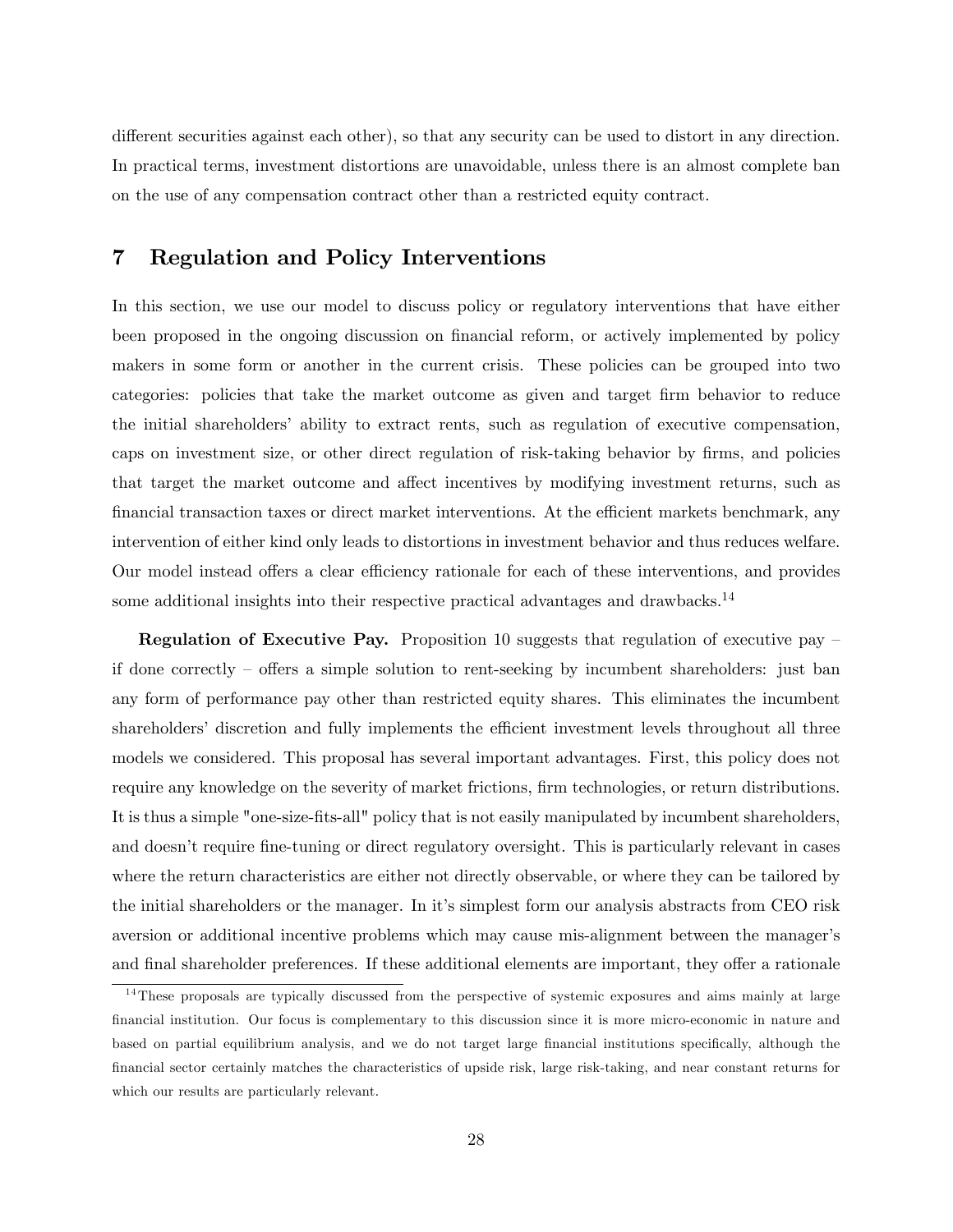to allow for some additional discretion in the design of executive compensation. However, as long as there is potential for rent manipulation through investment distortions, our analysis suggests that policy makers should impose some restrictions on executive contract design by limiting how much the executive contract can depart from a pure restricted equity contract. For upside risks, this is equivalent to limiting the grant of stock options relative to restricted equity.<sup>15</sup>

Our analysis also suggests that a partial approach to regulation that focuses on specific instruments (for example, a ban on stock option compensation, or participation in share sales) will not have any impact as long as incumbent shareholders can create the same incentive schemes through other means, for which the possibilities are endless. A successful regulation must thus take a wholesale view and tightly specify the margins along which initial shareholders are given discretion to select the contracting terms.

Size Caps. Certain proposals suggest to limit the size of financial institutions' balance sheets, or to break them up into smaller units. Introducing a cap on investments in our model,  $\bar{k}$ , such that only  $k \leq \bar{k}$  can be implemented, has advantages and disadvantages. Because it is a one-sided policy, it only works to limit over-investment, and can never be optimal to correct under-investment. In our baseline model without additional information, the optimal size cap sets  $\bar{k} = k^*$ , simply preventing firms from over-investing. Notice however that such a cap depends a great deal on the firm's return characteristics and technologies  $-$  an important limitation if these firm characteristics are not directly observable to the regulator, or manipulable by the firm. If investment conditions on additional information, a size cap is a particularly blunt tool  $-$  once it is binding, new information no longer enters the investment choice, while as long as it is not binding, the cap has no bite on the externalities. The optimal design of a size cap will trade off capping size distortions against losing information. Size caps therefore appear to be most useful as a crude but effective way of eliminating upside distortions, when the resulting information loss is not too costly.<sup>16</sup>

Financial Transaction Tax. A tax on share sales modifies the incentives to distort investments, because it shifts a part of the shareholder rents to the tax authorities. With an uncontingent tax  $\tau$  on the proceeds of share sales, the initial shareholders maximize  $\mathbb{E}((1 - \tau) \alpha P(z; k) + (1 - \alpha) V(z, k)).$ 

 $15$  We defer more complete discussion of the incentive problems with additional moral hazard and CEO risk aversion to the next section.

 $1<sup>6</sup>A$  less crude strategy to accomplish the same objective may be through direct monitoring of risk exposures. This would allow the policy maker to condition the size cap on additional information that the firm would also want to use. But it does not address the issue of asymmetric information about firm characteristics between the firm and the regulator, and may even worsen the resulting agency costs if the additional information increases the scope for rent manipulation.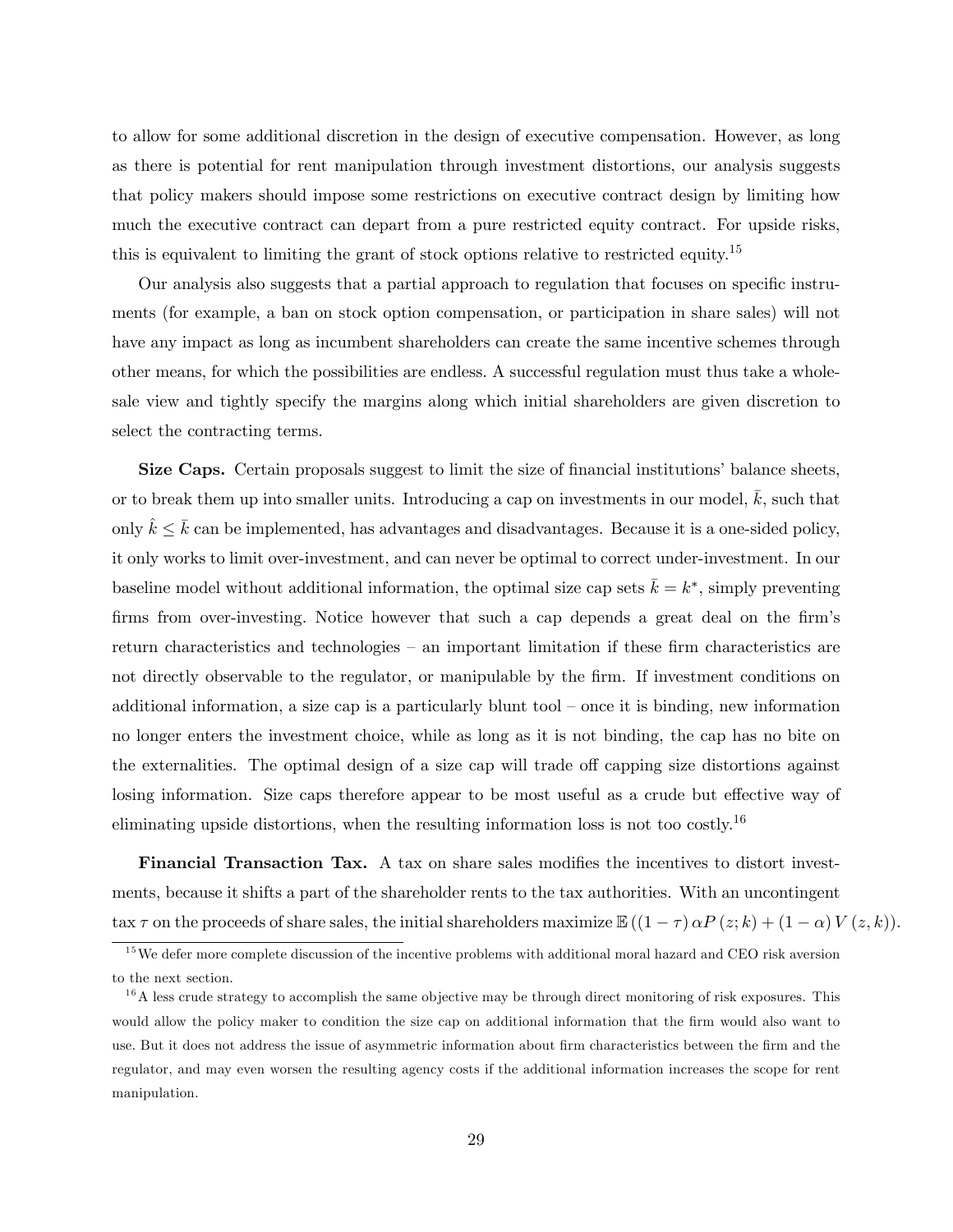A tax on share sales thus reduces the relative weight on the share price from  $\alpha$  to  $(1 - \tau) \alpha/(1 - \alpha \tau)$ . This reduces the externality, but unless the tax is completely confiscatory, such a tax can never fully correct for the externality. Small transactions taxes have little effect on shareholder incentives.<sup>17</sup>

Taxes have to be state-contingent in order to be effective. Consider a tax scheme  $\tau(z)$  that is contingent on the market price. If  $\tau(z) = 1 - V(z, k) / P(z; k) = \Omega(z, k) / P(z; k)$ , the tax implements the efficient benchmark by directly compensating for the mispricing. The expected tax revenue  $\alpha \mathbb{E}(\Omega(z,k))$  captures the entire expected rent from incumbent shareholders. The optimal intervention thus taxes on the upside to subsidize on the downside, and it requires a great deal of information about the firms' returns, market frictions and technologies.<sup>18</sup>

Direct Market Interventions. Market interventions, i.e. policies to purchase or short-sell assets to influence market returns, are another channel through which a policy maker can influence investment incentives. Consider a program such as the Fed's TARP, or the ECB's OMT, in which the policy maker commits to buy shares if the share price falls below a threshold level. Since a price support increases expected market returns, such a policy reduces investment distortions, only if the return distribution represents a downside risk.<sup>19</sup>

It's possible to analyze the effects of simple interventions within the context of our model. Suppose that  $R(\cdot)$  is a downside risk which yields ex ante under-investment. Suppose that a policy maker announces a share purchasing program at a guaranteed price  $\bar{P}(k) = \bar{R}k - C(k)$ , i.e. the policy maker is willing to support a market return  $\overline{R}$  for the securities. For any z such that  $P(z,k) > \bar{P}(k)$ , this intervention has no effect. However, if  $P(z,k) < \bar{P}(k)$ , the policy maker buys a positive level of shares. This occurs whenever z falls below some threshold  $\hat{z}$ . This policy automatically limits the investment's downside risk to  $\bar{R}$ , and the investment first-order condition now takes the form

$$
C'\left(\hat{k}\right) = \alpha \mathbb{E}\left(\max\left\{\bar{R}, \mathbb{E}\left(R\left(\theta\right)|x=z,z\right)\right\}\right) + \left(1-\alpha\right) \mathbb{E}\left(R\left(\theta\right)\right).
$$

The price support policy thus strengthens investment incentives, which reduces the downside risk distortions:  $\hat{k}$  is strictly increasing in the level of the price support  $\bar{R}$ . Our next proposition however

<sup>&</sup>lt;sup>17</sup>All this would change if costs  $C(k)$  didn't come out of dividends, but were paid upfront by initial shareholders. In that case a fixed tax on the share price changes the distortion by shifting the ratio of marginal costs to expected returns. The same would apply with an investment tax or a subsidy on investment costs.

 $18$ We can also discuss dividend taxes. Uncontingent taxes on final dividends have no effect on incentives, since the tax is fully passed through into the share price, so that it doesn't affect the initial shareholders weights attached to share price vs. final dividends. Contingent dividend taxes on the other hand can be used just like contingent transaction taxes to modify expected returns to investment to align initial and final shareholder incentives.

 $19$  For upside risks, one would have to consider short-selling policies that seek to limit over-pricing.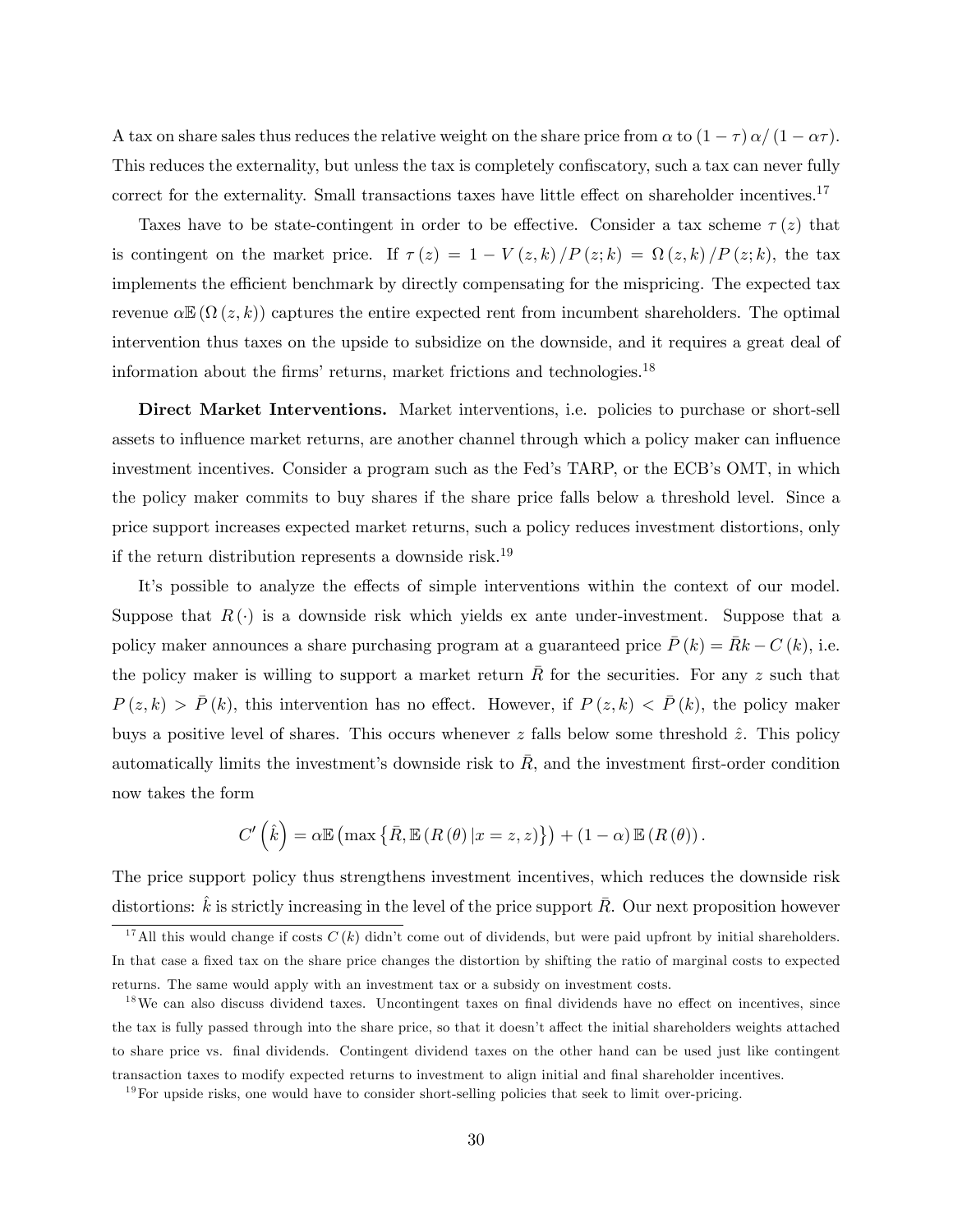shows that such policy have a fiscal cost, i.e. the expected revenues from the purchased shares are less than the cost of purchasing them, and therefore the policy provides an implicit subsidy to the initial shareholders. A revenue-neutral form of interventions requires to offset the fiscal cost of the intervention through a transactions or dividend tax, with important distributional consequences on the gains and losses from the intervention.

# Proposition 11 With downside risk, direct market interventions improve efficiency but come at a cost.

(i) Any direct market intervention generates negative expected revenues for the policy maker and increases rents to initial (and sometimes final) shareholders.

 $(ii)$  The policy maker can achieve the same efficiency gains in a revenue-neutral fashion by combining TARP with a tax on transactions or Önal dividends, but this unambiguously reduces the welfare of initial shareholders.

Thus, a pure TARP-like price-support intervention is impossible without subsidizing the initial shareholders. The policy maker's revenues trade off gains from arbitraging the under-pricing against exposure to a winner's curse problem when the informed traders offload their shares. Unfortunately, from the policy makers' perspective the winner's curse always dominates. The second part of the proposition states that it is possible to offset the fiscal burden of the market intervention through a transaction or dividend tax. But this has important distributional effects, because the tax eliminates the subsidy to initial shareholders and in addition correcting the investment distortion shifts the rents from initial to final shareholders (due to downside risk). As a result, initial shareholders unambiguously prefer to avoid revenue-neutral market interventions.<sup>20</sup>

To summarize, regulation of executive pay appears to be by far the most robust and effective means to limiting adverse incentive effects. In our model, the optimal regulation is admittedly stark, i.e. requiring a complete ban on anything other than untraded equity shares, and in particular, stock options or bonuses tied to market performance. While the optimal scheme may differ from untraded equity with risk aversion or other agency frictions, our more general message should be robust: initial shareholders will try to exploit the flexibility they are given to extract rents. Size caps, transaction taxes or market interventions can also help to reduce distortions, but they either require far more complex regulatory oversight (in terms of the firm-specific information about return

 $^{20}$ In fact, exactly the same arguments can be made about interventions that amount to guarantees on ex post returns, which would for example shift returns from  $R(\theta)$  to max  $\{\bar{R}, R(\theta)\}\$  but require funding either from outside or through dividend taxation.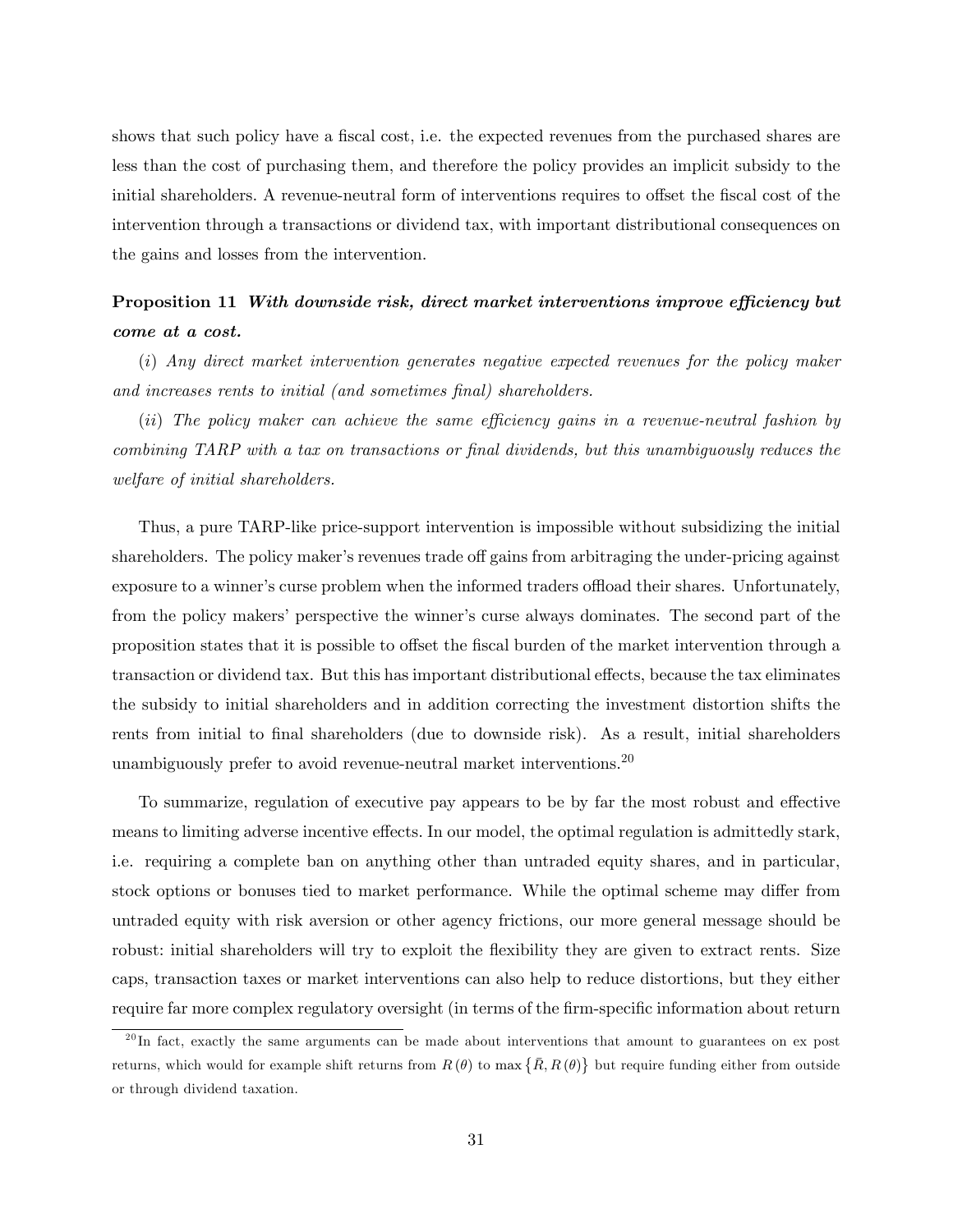distributions, costs, market frictions etc.), or they suffer from other drawbacks, such as limiting the extent to which investment adjusts to valuable information. What's more, incumbent shareholders have a clear preference against regulation if this reduces the rents they can capture by distorting investments, and doesn't offer a compensating subsidy. In fact, among the proposals discussed here, direct interventions without tax offsets are the only policy that incumbent shareholders will potentially support, since this policy directly subsidizes their shareholdings, while other policies just alter incentives without offering compensation for losing shareholder rents.

# 8 Discussion and Extensions

Financial Market structure.

Manager Risk Aversion and Agency Frictions.

Market Discipline.

Disagreement among initial shareholders.

Dynamics.

### 9 Conclusion

# 10 Appendix: Proofs

**Proof of Propositions 1- 3.** The proof for prop. 1 and 2 is given in the text. Prop. 3 is a direct corollary of Theorem 2 in AHT. ■

**Proof of Proposition 4.** To simplify notation, let  $\Upsilon = \alpha \left( \mathbb{E} \left\{ \mathbb{E} \left( R \left( \theta \right) | x = z, z \right) \right\} / \mathbb{E} \left( R \left( \theta \right) \right) - 1 \right)$ . We begin with the results concerning  $\hat{k}/k^*$ . Since  $\hat{k}/k^* = (1 + \Upsilon)^{1/\gamma}$ , it is immediate that  $\hat{k}/k^*$ is increasing in  $\Upsilon$ , equal to 1 if and only if  $\Upsilon = 0$ , and unbounded as  $\Upsilon \to \infty$ . Moreover,  $\partial (\hat{k}/k^*)/\partial \gamma^{-1} = \log (1+\Upsilon) (1+\Upsilon)^{1/\gamma}$ , which is positive if and only if  $\Upsilon > 0$ . Hence  $\hat{k}/k^*$  is decreasing in  $\gamma$ , if  $\Upsilon$  < 0 and increasing in  $\gamma$ , if  $\Upsilon$  > 0, which proves that investment distortions are worse, the lower is  $\gamma$ . Finally, if  $\Upsilon > 0$ , then clearly  $\hat{k}/k^*$  is unbounded as  $\gamma \to 0$ , while if  $\Upsilon < 0$ ,  $\hat{k}/k^* \ge (1 - \alpha)^{1/\gamma} > 0.$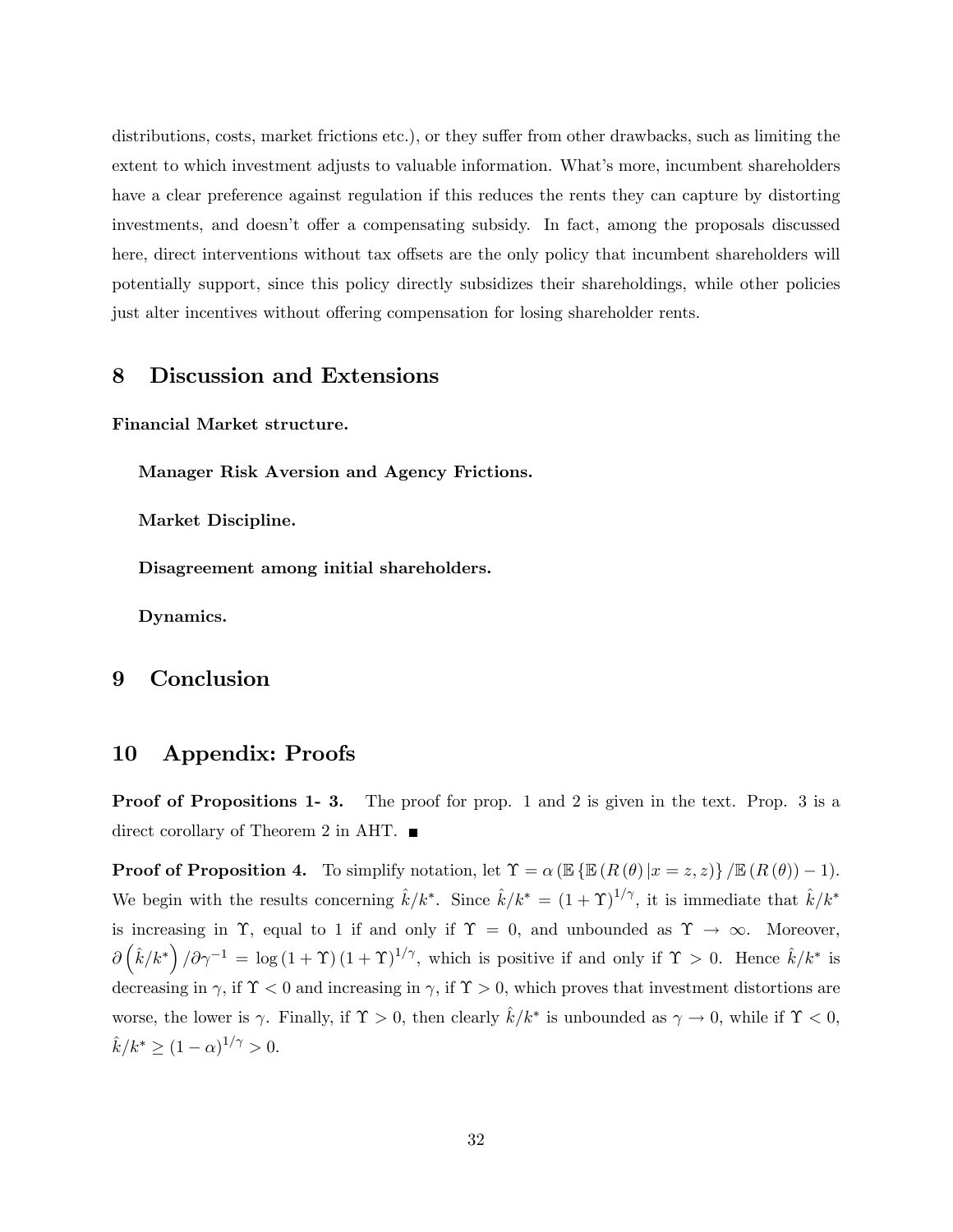Next we consider comparative statics w.r.t.  $\Delta$ . Since  $\Delta = 1 + (1 + \Upsilon)^{1/\gamma} (\Upsilon/\gamma - 1)$ , we have

$$
\begin{array}{rcl}\n\frac{\partial \Delta}{\partial \Upsilon} &=& \frac{1}{\gamma} \frac{1+\gamma}{\gamma} \left(1+\Upsilon\right)^{1/\gamma} \frac{\Upsilon}{1+\Upsilon} \text{ and} \\
\frac{\partial \Delta}{\partial \gamma^{-1}} &=& \left(1+\Upsilon\right)^{1/\gamma} \left(\Upsilon - \log\left(1+\Upsilon\right)\left(1-\Upsilon/\gamma\right)\right),\n\end{array}
$$

and one therefore obtains that  $\Delta = 0$  iff  $\Upsilon = 0$ ,  $\Delta$  is increasing in  $\Upsilon$  (and therefore positive) if  $\Upsilon > 0$ , and  $\Delta$  is decreasing in  $\Upsilon$  (and therefore again positive) if  $\Upsilon < 0$ . Furthermore, if  $\Upsilon \ge \gamma > 0$ , it is clear that  $\frac{\partial \Delta}{\partial \gamma^{-1}} > 0$ , while if  $\Upsilon < \gamma$ ,  $\Upsilon - \log(1 + \Upsilon)(1 - \Upsilon/\gamma) > \Upsilon - \Upsilon(1 - \Upsilon/\gamma) > \Upsilon^2/\gamma$  and so once again  $\frac{\partial \Delta}{\partial \gamma^{-1}} > 0$ . The limiting behavior, the bounds, and the result that  $\Delta > 1$  if  $\Upsilon > \gamma$ also follow immediately.  $\blacksquare$ 

#### Proof of Lemma 1.

Since

$$
\frac{\gamma_P(\kappa)-\gamma_V(\kappa)}{\gamma_V(\kappa)}=\frac{\frac{\lambda+\kappa}{\lambda+\kappa+\beta\delta}-\frac{\lambda+\kappa}{\lambda+\kappa+\beta+\beta\delta}}{\frac{\beta\delta}{\lambda+\kappa+\beta\delta}}=\frac{\lambda+\kappa}{\beta\delta}\frac{\beta}{\lambda+\kappa+\beta+\beta\delta}=\frac{1}{\delta}\left(1-\gamma_P(\kappa)\right),
$$

 $\lambda_P(\kappa)$  can be rewritten as

$$
\lambda_P(\kappa) = (\lambda + \kappa) \frac{1}{1 + \frac{\gamma_P(\kappa)}{\gamma_V(\kappa)} \left(\gamma_P(\kappa) - \gamma_V(\kappa)\right)} = (\lambda + \kappa) \frac{\delta}{\delta + \gamma_P(\kappa) \left(1 - \gamma_P(\kappa)\right)}.
$$

Parts (*ii*) and (*iii*) then follow immediately. For part (*i*), note that  $(\lambda + \kappa) \gamma'_{P}(\kappa) = -\gamma_{P}(\kappa) (1 - \gamma_{P}(\kappa))$ , and therefore

$$
\lambda'_{P}(\kappa) = \frac{\lambda_{P}(\kappa)}{\lambda + \kappa} \left( 1 - (\lambda + \kappa) \gamma'_{P}(\kappa) \frac{\delta (1 - 2\gamma_{P}(\kappa))}{\delta + \gamma_{P}(\kappa) (1 - \gamma_{P}(\kappa))} \right)
$$
  
\n
$$
= \frac{\lambda_{P}(\kappa)}{\lambda + \kappa} \left( 1 + \frac{\delta \gamma_{P}(\kappa) (1 - \gamma_{P}(\kappa)) (1 - 2\gamma_{P}(\kappa))}{\delta + \gamma_{P}(\kappa) (1 - \gamma_{P}(\kappa))} \right)
$$
  
\n
$$
= \frac{\delta}{\delta + \gamma_{P}(\kappa) (1 - \gamma_{P}(\kappa))} \frac{\delta + 2\gamma_{P}(\kappa) (1 - \gamma_{P}(\kappa))^{2}}{\delta + \gamma_{P}(\kappa) (1 - \gamma_{P}(\kappa))}
$$
  
\n
$$
= 1 - \left( \frac{\gamma_{P}(\kappa)}{\delta + \gamma_{P}(\kappa) (1 - \gamma_{P}(\kappa))} \right)^{2} \left( (\delta + 1 - \gamma_{P}(\kappa))^{2} - \delta^{2} \right) < 1
$$

The limiting properties also follow immediately.  $\blacksquare$ 

**Proof of Proposition 7.** The ex ante expectation of  $\Omega(z, k(z))$  is

$$
\mathbb{E}\left\{\Omega\left(z,k^*(z)\right)\right\} = k(\hat{z})\int \left(\mathbb{E}\left(R\left(\theta\right)|x=z,z\right) - \mathbb{E}\left(R\left(\theta\right)|z\right)\right) \frac{k(z)}{k(\hat{z})} d\Phi\left(\sqrt{\lambda \frac{\beta \delta}{\lambda + \beta \delta}}z\right) > k(\hat{z})\left(\mathbb{E}\left(\mathbb{E}\left(R\left(\theta\right)|x=z,z\right)\right) - \mathbb{E}\left(R\left(\theta\right)\right)\right) = \mathbb{E}\left\{\Omega\left(z,k^*(\hat{z})\right)\right\}
$$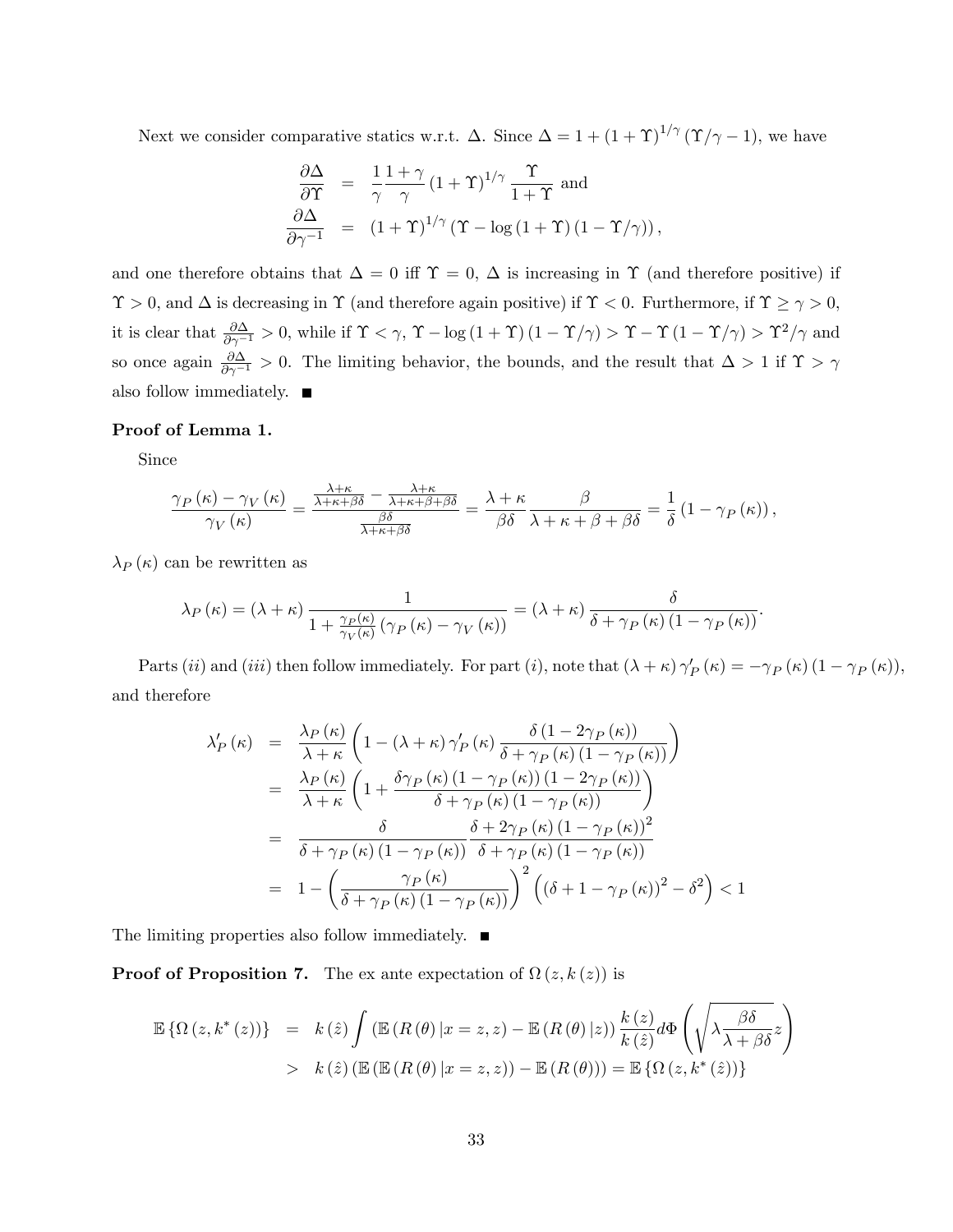Moreover, if  $k'(z)/k(z) \geq \chi$ , then  $k(z) \geq k(\hat{z}) e^{\chi(z-\hat{z})}$  if  $z > \hat{z}$  and  $k(z) \leq k(\hat{z}) e^{\chi(z-\hat{z})}$  if  $z < \hat{z}$ . Thus, if  $\chi \to \infty$ ,  $\mathbb{E} \{ \Omega (z, k^* (z)) \} \to \infty$ , and  $\mathbb{E} \{ \Omega (z, k^* (z)) \} > 0$  for  $\chi$  sufficiently large.

**Proof of Proposition 9.** A continuous, differentiable contract  $W(\Pi)$  implements investment level  $k$  if and only if it satisfies the manager's first-order condition:

$$
\mathbb{E}\left\{W'\left(\Pi\left(\theta,k\right)\right)\left(R\left(\theta\right)-C'\left(k\right)\right)\right\}=0\text{ or }C'\left(k\right)=\frac{\mathbb{E}\left\{W'\left(\Pi\left(\theta,k\right)\right)R\left(\theta\right)\right\}}{\mathbb{E}\left\{W'\left(\Pi\left(\theta,k\right)\right)\right\}}.
$$

Clearly, if  $W'(\Pi)$  is constant, the implemented investment level is  $k^*$ . Now, for each  $\hat{\theta}$ , there exists a unique  $k(\hat{\theta}) > k^*$  such that  $C'(k) = \mathbb{E}\left(R(\theta) \, | \theta > \hat{\theta}\right)$ , and a unique  $\underline{W}\left(\hat{\theta}\right) = R\left(\hat{\theta}\right)k\left(\hat{\theta}\right)$ Ξ  $C\left(k\left(\hat{\theta}\right)\right)$ . Therefore, by construction the contract  $W(\Pi) = \max\left\{\underline{W}\left(\hat{\theta}\right),\Pi\right\}$  implements effort level  $k(\hat{\theta})$ . As  $\hat{\theta} \to \infty$ ,  $k(\hat{\theta}) \to \psi(\bar{R})$ , while as  $\hat{\theta} \to -\infty$ ,  $k(\hat{\theta}) \to k^*$ . Likewise, for each  $\widetilde{\theta}$ , there exists a unique  $k(\widetilde{\theta}) < k^*$  such that  $C'(k) = \mathbb{E}\left(R(\theta) | \theta < \widetilde{\theta}\right)$ , and a unique  $\overline{W}(\widetilde{\theta}) =$  $R\left(\widetilde{\theta}\right)k\left(\widetilde{\theta}\right)-C\left(k\left(\widetilde{\theta}\right)\right).$  Therefore, by construction the contract  $W\left(\Pi\right)=\min\left\{ \Pi,\bar{W}\left(\widetilde{\theta}\right)\right\}$  implements effort level  $k(\tilde{\theta})$ . As  $\tilde{\theta} \to \infty$ ,  $k(\tilde{\theta}) \to k^*$ , while as  $\tilde{\theta} \to \infty$ ,  $k(\tilde{\theta}) \to \psi(\underline{R})$ .

Finally,  $\Pi(\theta, k)$  is strictly increasing in k for  $k < \psi(R)$ , for all  $\theta$ , so that for any non-decreasing contract  $W(\cdot), \mathbb{E}\{W(\Pi(\theta, k))\} \leq \mathbb{E}\{W(\Pi(\theta, \psi(\underline{R})))\}$  for  $k < \psi(\underline{R})$ , and the inequality is strict if  $W(\cdot)$  is strictly increasing for some  $\Pi$ . Likewise since  $\Pi(\theta, k)$  is strictly decreasing in k for  $k > \psi\left(\bar{R}\right)$ , for all  $\theta$ , it follows that  $\mathbb{E}\left\{W\left(\Pi\left(\theta, k\right)\right)\right\} \leq \mathbb{E}\left\{W\left(\Pi\left(\theta, \psi\left(\bar{R}\right)\right)\right)\right\}$  for  $k > \psi\left(\bar{R}\right)$ , for any non-decreasing contract  $W(\cdot)$ , that is strictly increasing for some  $\theta$ .

**Proof of Proposition 10.** We need to show that whenever  $(\hat{k} - k^*) T'_n(k^*) > 0$  for some  $T_n(\cdot)$ , the initial shareholders can use  $T_n(\cdot)$  to distort investment in their desired direction.

By construction, for any  $\eta > 0$ , there exist  $\varepsilon_1 > 0$ , and  $\varepsilon_2 > 0$ , such that  $T_0(k^*) - \eta =$  $T_0(k^* - \varepsilon_1) = T_0(k^* + \varepsilon_2)$ , and  $T_0(k^*) - \eta \le T_0(k)$  iff  $k \in [k^* - \varepsilon_1, k^* + \varepsilon_2]$ , and  $T_0'(k) > 0$  for  $k \in [k^* - \varepsilon_1, k^*],$  and  $T'_0(k) < 0$  for  $k \in [k^*, k^* + \varepsilon_2].$ 

Suppose now that  $\hat{k} > k^*$  and there exists  $T_n(\cdot)$ , such that  $T'_n(k^*) > 0$ . Choose  $\eta$  sufficiently small, so that  $T'_n(k) > 0$  for all  $k \in [k^* - \varepsilon_1, k^* + \varepsilon_2]$ , and  $T_n(\cdot)$  is bounded, so we can choose  $\xi \in (0, \eta / (2 \max_k ||T_n(k)||))$ . Then, for  $k \notin [k^* - \varepsilon_1, k^* + \varepsilon_2]$ ,  $T_0 (k) + \xi T_n (k) - T_0 (k^*) - \xi T_n (k^*) <$  $-\eta + 2\xi \max_k ||T_n(k)|| \leq 0$ , so a contract paying  $T_0 (k) + \xi T_n (k)$  must implement an investment level  $k \in [k^* - \varepsilon_1, k^* + \varepsilon_2]$ . Moreover,  $T_0'(k) + \xi T_n'(k) > 0$  for  $k \in k \in [k^* - \varepsilon_1, k^*]$ , implying that the contract  $T_0(k) + \xi T_n(k)$  is maximized at  $k \in (k^*, k^* + \varepsilon_2)$ .

By the same argument, if  $\hat{k} < k^*$  and there exists  $T_n(\cdot)$ , such that  $T'_n(k^*) < 0$ , then the contract  $T_0(k) + \xi T_n(k)$  implements  $k < k^*$ , for  $\xi$  sufficiently small.